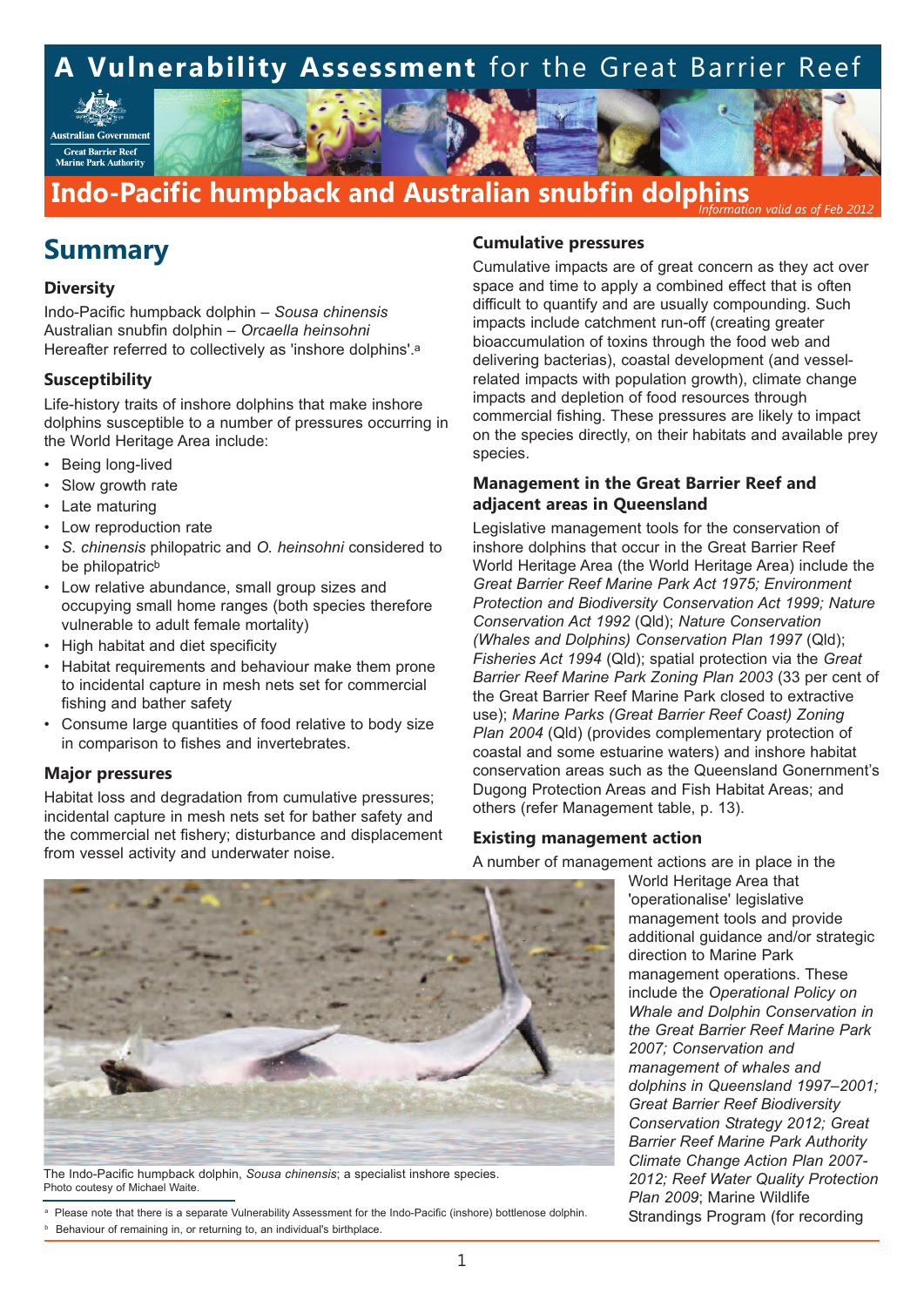and reporting stranded marine animals in Queensland); *Guidelines for commercial operators in the East Coast Inshore Fin Fish Fishery*; the Queensland Government's *Back on Track Actions for Biodiversity* documents 2010.1,2,3,4,5,6

## *Great Barrier Reef Outlook Report 2009* **assessment**

Good, with little information available on which to base the grade (assessment for dolphins in the Great Barrier Reef Marine Park as a group of species).



An Indo-Pacific humpback dolphin, *Sousa chinensis*, hunting barramundi (*Lates calcarifer*) in its inshore habitat. Photo courtesy of Michael Waite.

# **Vulnerability assessment: High**

- Inshore dolphins in the Great Barrier Reef World Heritage Area (the World Heritage Area) face many human-related threats:
	- Incidental capture in shark nets set for bather safety and in set mesh net fisheries
	- Competition for prey species targeted by commercial fisheries
	- Habitat degradation and loss through increased coastal development
	- Declines in water quality that impact on inshore dolphin health and the productivity of the ecosystems on which they depend
	- Increased noise pollution for these species that rely heavily upon echo-location in the turbid waters they occupy
	- Increased boating activities that can result in boat strike and disruption of dolphin behaviour
	- Entanglement and ingestion of discarded fishing gear/marine debris.
- Studies indicate populations are relatively small and maintain fairly small, discrete home ranges geographically remote from each other. With consideration of their conservative life-history traits, this makes them vulnerable to localised depletion as a result of human-induced mortality. These species are particularly at risk due to the range of pressures they face within the inshore habitats on which they depend. Anthropogenic pressures that impact inshore dolphins and their supporting habitats must be considered with an understanding that climate change may exacerbate the magnitude of those pressures.<sup>c</sup>

• More information is required on the biology and ecology of inshore dolphins to support management decisions. Work is required to establish the distribution and abundance of inshore dolphin populations along the Great Barrier Reef coast as a research priority.

## **Suggested actions to address vulnerabilities**

- The Great Barrier Reef Marine Park Authority's (GBRMPA) ongoing collaboration with the Queensland Government is important to improve conservation outcomes for inshore dolphins that inhabit areas within the East Coast Inshore Fin Fish Fishery (ECIFFF). There is a need for more relevant, accurate and timely data of where and how often interactions occur between inshore dolphins and this fishery (in particular, set mesh net operations) in order to develop confidence in the management response.
- Support the Queensland Government to further improve their fisheries-independent observer program to a point where it can broadly be considered sufficiently robust to validate commercial logbook Species of Conservation Interest data, providing statistically representative coverage of vessel effort from the ECIFFF and East Coast Trawl Fishery (including those vessels operating in remote/lessaccessible regions north of Cooktown). This fisheriesindependent data is vital ecological risk assessment work.
- Long-term monitoring and research on inshore dolphin populations is required to provide information on their distribution, population structure and dispersal patterns (including site fidelity), behavioural ecology, health status and dietary and habitat requirements. Research on the genetic isolation of geographically separate populations of inshore dolphins will need to be further

For example, impacts on inshore dolphin populations from habitat degradation and loss due to increased coastal development may be exacerbated by health impacts from increased bioaccumulation of toxins and bacteria51,44 as a result of high rainfall and catchment discharge events linked to climatic changes.<sup>7,48</sup>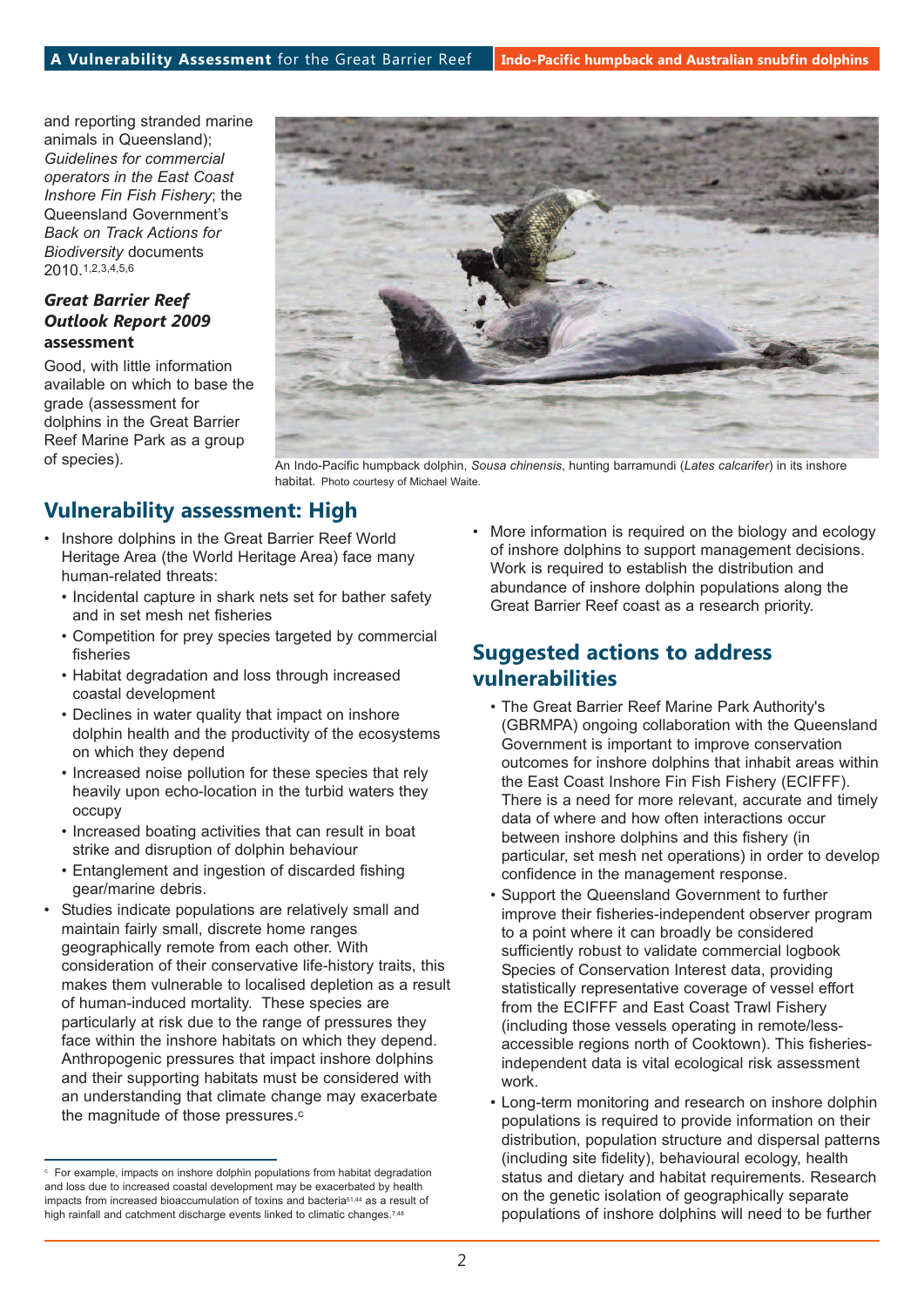

Indo-Pacific humpback dolphin, *Sousa chinensis*. Photo courtesy of G. Parra.

investigated to determine their conservation status and inform their management.

- Further programs to determine the distribution and abundance of localised populations of inshore dolphins along the Great Barrier Reef coast should be supported as a research priority.
- Continue to use the latest information on the population ecology of inshore dolphins to inform management when conducting assessments of port expansions and new development proposals within the World Heritage Area.
- Ecological studies that determine the dietary requirements of inshore dolphins require support within the World Heritage Area to better understand the influences that Queensland fisheries have on the prey species of inshore dolphins.
- Continue to support the Marine Wildlife Strandings Program delivered through the Field Management Program jointly funded by the Great Barrier Reef Marine Park Authority (GBRMPA) and the Queensland Government. This provides managers with long-term information on the mortality experienced by inshore dolphins, which is required to inform decision making.
- Continue to work with government agencies and communities to establish partnerships that improve habitat and water quality protection for inshore dolphins through the development and implementation of best-practice land and water management across the coast and its catchments. This work should parallel collaboration with the Queensland Government to continually improve Queensland state planning processes and policies to help improve coastal and inshore habitat and water quality protection for inshore dolphins.
- Work with researchers and other stakeholders to better understand the potentially serious threat that underwater noise and activity from increased vessel traffic, surveying, construction, dredging and maritime operations pose to inshore dolphins and consider developing a policy framework to inform the management of these impacts.



Australian snubfin dolphin, *Orcaella heinsohni*. Photo courtesy of G. Parra

- Replacing the remaining shark control nets in the Great Barrier Reef Marine Park (the Marine Park) with drumlines should be investigated within the Queensland Shark Control Program with appropriate consideration given to bather safety. (This formed part of the Great Barrier Reef Ministerial Council's recommendations from their June 1997 meeting).
- Work collaboratively with state agencies and wider stakeholder groups to identify where boating activities impact on Indo-Pacific humpback and Australian snubfin dolphin; encourage the establishment of 'go slow' areas where impacts occur; and, raise public awareness of 'go slow' areas.
- Work to prevent rubbish entering the marine environment; support the removal of discarded fishing gear/marine debris; raise public awareness and compliance activities to encourage the responsible disposal of fishing gear/rubbish; and, investigate the origins of fishing gear/marine debris. Guidance should also be taken from the national *Threat abatement plan for the impacts of marine debris on vertebrate marine life*.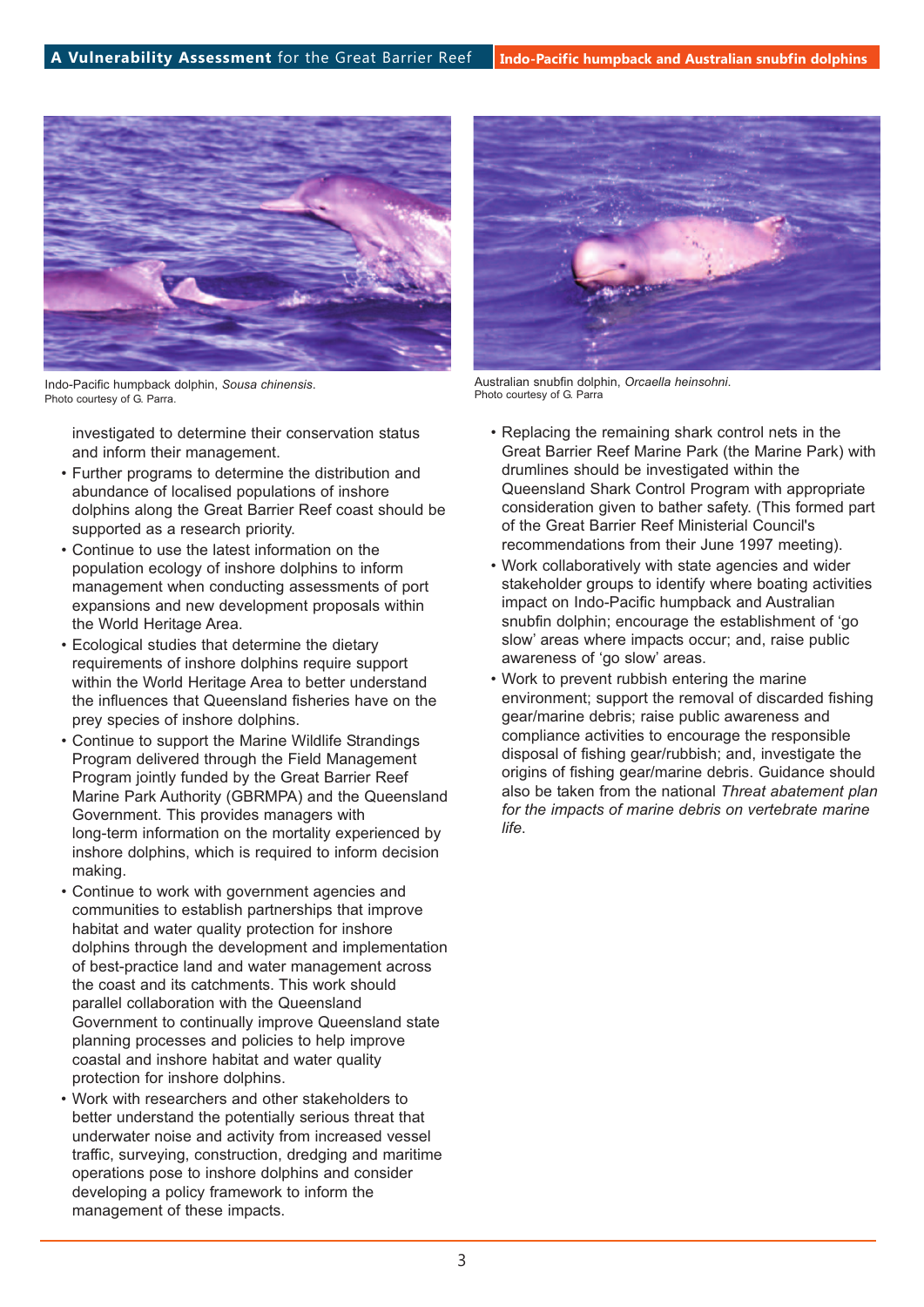# **Background**

## **Brief description of Indo-Pacific humpback and Australian snubfin dolphins**

Dolphins (family Delphinidae) represent a unique component of marine biodiversity. They are the most diverse and widespread of marine mammals, consisting of 36 species worldwide, 17 of which are known to exist in the Great Barrier Reef.<sup>7</sup> Dolphins represent one of the most socially diverse and complex groups of mammals and maintain hierarchical group structures.<sup>8</sup>

Based on the available data, both humpback and snubfin dolphins appear to have a relatively broad diet and feed opportunistically and eat a wide variety of coastal, estuarine and reef-associated fishes (and occasionally crustaceans and cephalopods) both on the bottom and within the water column.<sup>9,10,11</sup> There are a number of prey species represented in the diets of Indo-Pacific humpback and Australian snubfin dolphin that are targeted within the ECIFFF and present as by-catch within the East Coast Trawl Fishery (ECTF).<sup>11</sup> These include: spotted grunter bream (*Pomadasys kaakan*); mullet (*Mugil sp.*), whiting (*Sillago sp.*), and flathead (*Platycephalus sp.*). 11 Indo-Pacific humpback dolphins also prey on barramundi (*Lates calcarifer*), the key target species within the ECIFFF, and silver batfish (or sickle fish or butter bream), *Monodactylus argenteus*, which is a species taken within the recreational fishery.

Habitat selection in dolphins has been directly related to the distribution of their prey and predators,<sup>12</sup> and to physiographic and hydrographic features that may indirectly affect prey availability or reflect prey specialisations by individual species<sup>13,14</sup>. The considerable overlap and correlation in habitat use between snubfin and humpback dolphins may be a result of preference for areas where critical resources are abundant, or predation risks from shared predators are lowest, or both.<sup>13</sup>

Though key habitats vary geographically, humpback dolphins exhibit a preference for shallow waters of less than 20 m, close to the coast and associated with river mouths, mangroves, tidal channels and inshore reefs.<sup>13,15</sup> Most populations of humpback dolphins studied associate with areas receiving freshwater inputs.<sup>16</sup> The core range of snubfin dolphins are also known to occur close to river mouths in Australian waters. <sup>17</sup> Comparisons in Cleveland Bay, Queensland, suggest that the core range of snubfin dolphins is more concurrent with river mouths than that of humpback dolphins. 13,17

Research by Parra<sup>13</sup> supports previous evidence that indicates humpback and snubfin dolphins are strongly sympatric (different species occupying the same range.<sup>17,18</sup> Although their representative home ranges overlap considerably, snubfin dolphins prefer slightly shallower  $(1-2 m)$  waters than humpback dolphins  $(2-5 m)$  where there is distinguishable habitat differentiation. Parra<sup>13</sup> found fine-scale variance in habitat selection allowed them to coexist throughout this range, and suggested this difference in habitat selection is in part due to fine-scale diet partitioning where the two species target somewhat different prey. In Heinsohn's 1997 study investigating the diet of Australian inshore dolphins, the stomach contents of all specimens of snubfin dolphins included cephalopods, whereas humpback dolphin specimens only contained fish and some crustaceans.<sup>10</sup> The most recent study on the diet of inshore dolphins of Queensland's east coast confirms that humpback dolphins appear to feed primarily on fish, while snubfin dolphins also included cephalopods in their diet.<sup>11</sup> Decapods and bivalves represented only a small fraction of the prey items identified in the stomach contents of both species.<sup>11</sup> From Jackson's work,<sup>19</sup> the species of cephalopod found to be preferred by snubfin dolphins are known to be abundant in shallow water (≤ 1 m deep) close to the coast, and along breakwaters of Cleveland Bay, Queensland, and this may partly explain the snubfin's preference for that habitat.<sup>13</sup> However, Parra<sup>13</sup> found habitat preference may also be influenced by the aggressive exclusion of snubfin dolphins by humpback dolphins. As a result, shallow waters, close to river mouths and seagrass meadows, may act as refuges for snubfin dolphins, places where encounters with dominant and aggressive humpback dolphins will be less likely.<sup>13</sup>

Populations of Indo-Pacific humpback dolphins in the Great Barrier Reef have been found to be philopatric (the behaviour of remaining in, or returning to, an individual's birthplace). Indications are this is also the case for snubfin dolphins.<sup>20</sup> Research indicates Indo-Pacific humpback and Australian snubfin dolphin in Queensland live in small, largely geographically-isolated populations.<sup>18,21,22</sup> These populations are generally composed of relatively few adults and, consequently, they are more susceptible to stochastic events, potential inbreeding, and genetic bottlenecks, which can increase their risk of extirpation.<sup>22</sup> A better understanding of the philopatry of these species is important, as the impact of the loss of reproductive females from such small, philopatric groups is potentially greater than that for species that live in larger groups.  $^{21,23}$ 

For most dolphin species occurring in the Great Barrier Reef, information on the most basic aspects of their ecology (distribution, abundance, movement patterns, community dynamics, diet, feeding habits) and biology is lacking.<sup>7</sup> Research to improve the understanding of inshore dolphins in these areas is essential to inform management.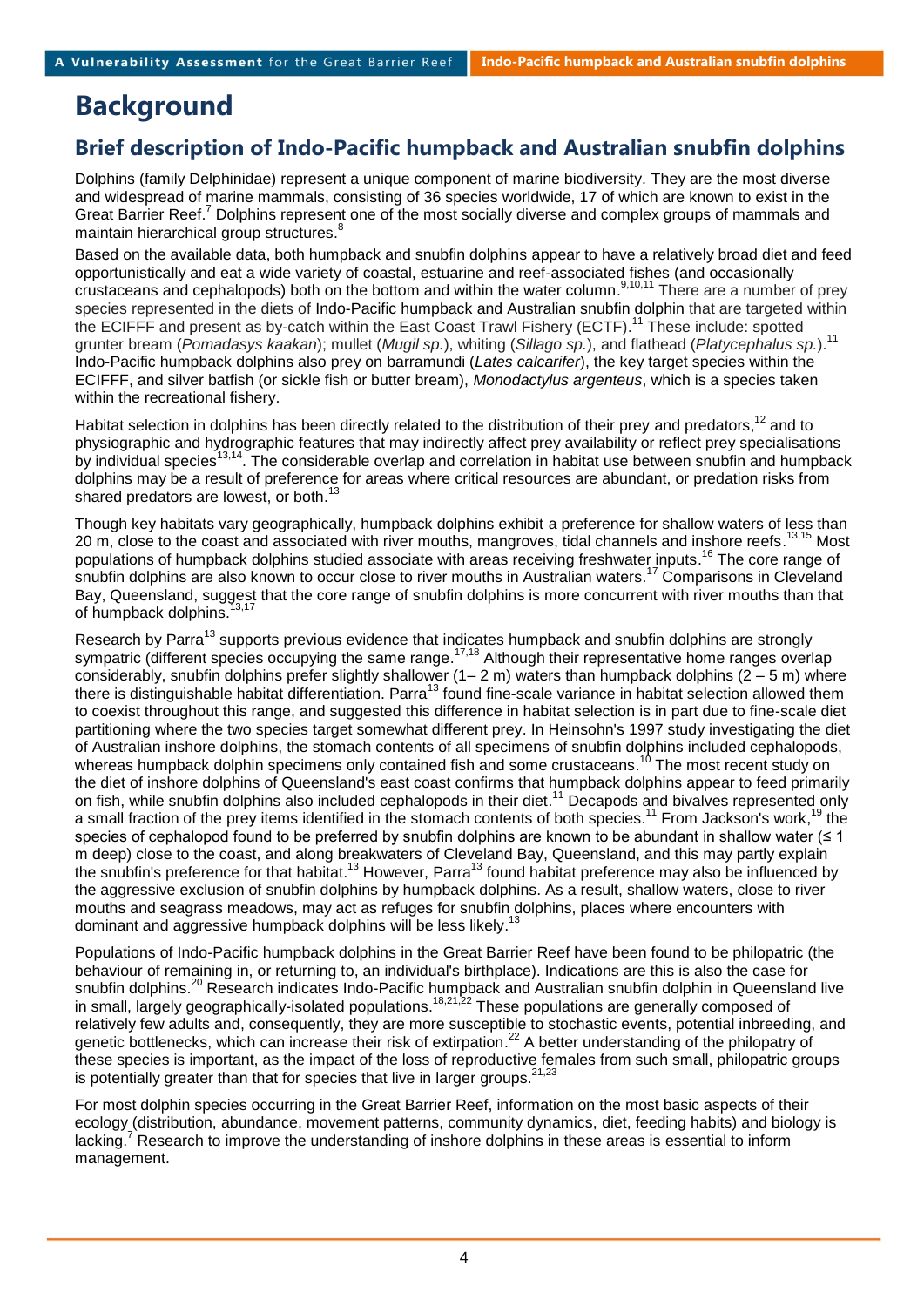## **Species specific information**

*Sousa chinensis* – Indo-Pacific humpback dolphin

## *Taxonomy*

The taxonomy of the genus *Sousa* remains under debate and a revision is required to determine whether the two forms that occur in the Indo-Pacific are in fact two species (*S. chinensis* and *S. plumbea*). <sup>24</sup> Preliminary results seem to support the current understanding that there are morphological and genetic distinctions between *S. chinensis* and *S. teuszii*, the nominal *Sousa* species that occurs in the Atlantic Ocean. <sup>25</sup> However, uncertainty remains on distinctions between the dark form *S. plumbea* and lighter *S. chinensis*, where *plumbea* is thought to occur from South Africa to India, and *chinensis* thought to range east from the eastern coast of India, with an area of sympatry believed to exist off Bangladesh.<sup>26</sup> Further studies on the molecular genetics of the genus are underway. It is also suspected that the Australian humpback form may be a different species to the *chinensis* forms found further to the north in Asia,<sup>24</sup> and this has been flagged as a point of importance by Reeves and colleagues in their assessment of *S. chinensis* for the IUCN Redlist of Threatened Species. <sup>25</sup> Aside from obvious implications for conservation and management, this would make the Australian form of *S. chinensis* Australia's first known endemic cetacean<sup>27</sup> (there is evidence that the Australian snubfin dolphin, *O. heinsohni*, is distributed across the Sahul shelf to Papua New Guinea<sup>28</sup>).<sup>d</sup>

## *Life history and ecology*

Most of the information available on the life history of humpback dolphins comes from populations in South Africa<sup>29</sup> and Hong Kong.<sup>30</sup> South African Indo-Pacific humpback dolphins reach sexual maturity at 10 years of age for females and 12 – 14 years for males. They have a gestation period that lasts for 10 – 12 months and lactation may extend beyond 2 years, with a suggested three year calving interval.<sup>29</sup> In Hong Kong, females reach sexual maturity at 9 – 10 years at around 235cm length and have a presumed gestation period of 11 months. For this population maximum length is 260cm and just under 250kg in weight.<sup>30</sup> There appears to be no sexual dimorphism in maximum size and weight.<sup>30</sup> However this is not the case in South African populations where adult males are significantly long and heavier than females.<sup>29</sup> The calf length at birth is thought to be about 100cm. Births can occur year-round, though there is evidence of seasonality. <sup>30</sup> Group size of Indo-Pacific humpback dolphins in Cleveland Bay, Queensland have been found to range from one to 12 animals, with a mean of  $3.5.^{20}$ 

Indo-Pacific humpback dolphins have been observed foraging for hours behind trawlers.<sup>13,31</sup> It is unclear whether they are foraging on prey caught in the nets, prey that have escaped from the nets or prey that have been disturbed by the trawling activity.

Bannister<sup>32</sup> highlighted that 36 per cent of Indo-Pacific humpback dolphins in Moreton Bay, Queensland, showed signs of shark attack, suggesting mortality from shark predation may be high.

## *Orcaella heinsohni* – Australian snubfin dolphin

## *Taxonomy*

l

The population of Australian snubfin dolphin that occurs throughout northern Australia, with some evidence for occurrence in Papua New Guinea, was previously considered to be a population of Irrawaddy dolphin (*O. brevirostris*). However, clear and consistent differences between Asian and Australian *Orcaella* specimens have now been determined to be consistent with species-level differences.<sup>33</sup> The Australian snubfin dolphin was formally recognised as a separate species in 2005.<sup>33</sup>

## *Life history and ecology*

Very little is known about the life history of *O. heinsohni*. Most of the information available on the life history of *Orcaella* is based on the Asian species, the Irrawaddy dolphin, *O. brevirostris*. It is thought that the life history parameters of the Australian snubfin and Irrawaddy dolphins may be very similar. A small number of snubfin dolphins from north eastern Australia have been aged using dentinal growth layer groups in teeth. It was estimated that these dolphins reached adult size (2.1m) at  $4 - 6$  years. A maximum life span was considered to be about 30 years.<sup>28</sup> Total lengths are 230cm<sup>34</sup> for females and 270cm<sup>35</sup> for males.

Previous studies conducted on the Irrawaddy dolphin in northern Australian waters are now assumed to have been on the recently defined *O. heinsohni*. Parra and colleagues<sup>17</sup> observed relatively small group sizes of 1 – 10 animals, with occasional aggregations observed of up to 14 animals. This was later reinforced by Parra<sup>20</sup> in his study in Cleveland Bay, Queensland, where group size varied between 1 – 15 animals, with a mean size of 5.3.

 $^{\text{d}}$  Cagnazzi and colleagues<sup>22</sup> make the recommendation that revising the conservation status of humpback dolphins in Queensland and nationally to a more appropriate Vulnerable category based on the new IUCN Red List Guidelines is an important first step to enhance the protection of humpback dolphins and their habitat in Australian waters (this would also apply to the Australian snubfin dolphin).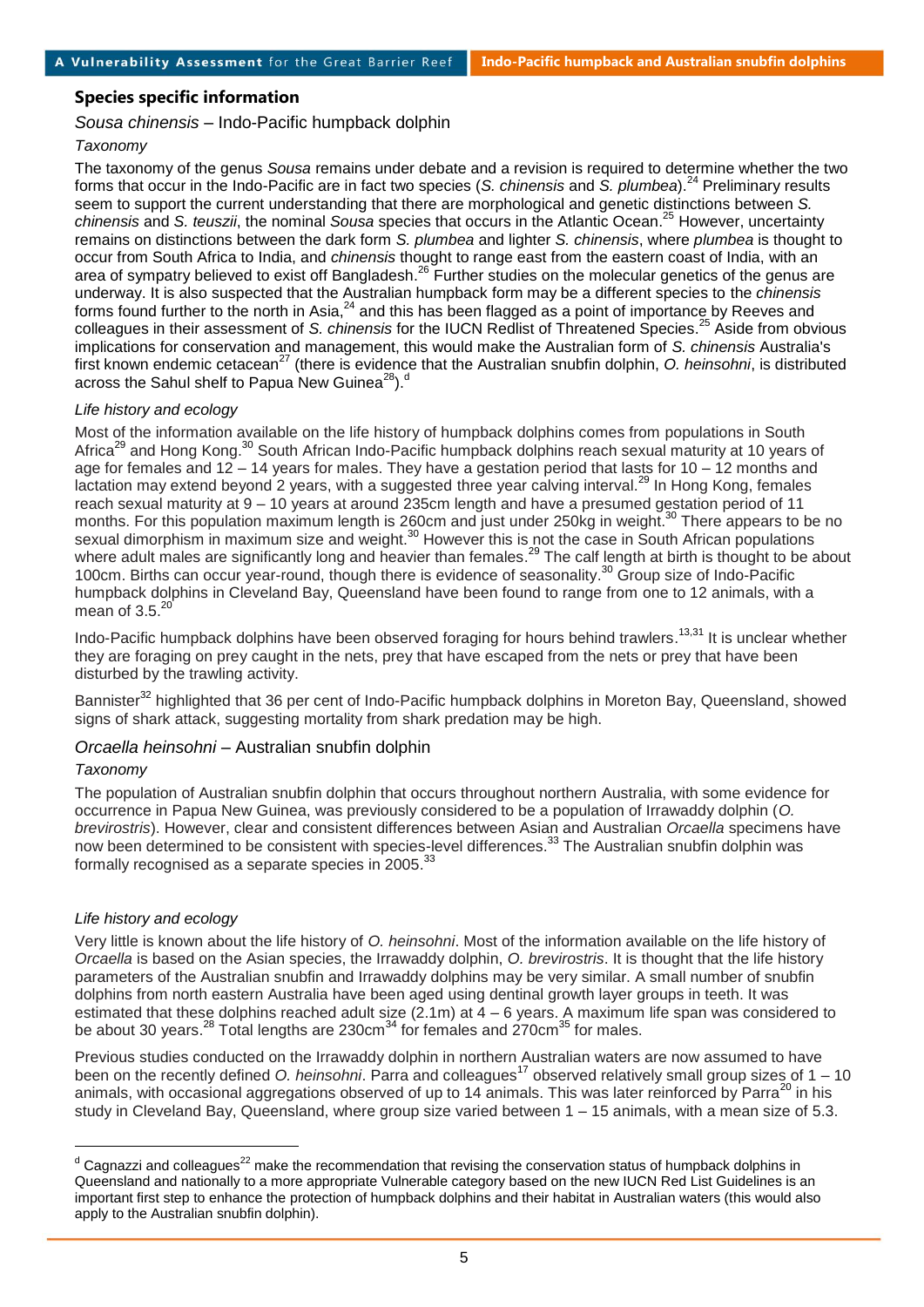Unlike Indo-Pacific humpback dolphins, snubfin dolphins are not known to forage behind trawlers.<sup>13,20</sup>

## **Geographical distribution**

## *Sousa chinensis*

For the purposes of this assessment, *S. plumbea* will be considered as distinct from the *chinensis* form, which is a distinction tentatively recognised by key authors.<sup>25,36</sup>

*S. chinensis* is distributed from the east and west coasts of northern Australia, to southern China, throughout the Indo-Malay Archipelago, and westward around the coastal rim of the Bay of Bengal to at least the Orissa coast of eastern India.<sup>25</sup> They regularly occur in some enclosed seas, such as the Gulf of Thailand. Their distribution appears to be limited to waters of the continental shelf, and the only places where they range far offshore are those where the water remains shallow (<100m).<sup>25</sup> In Australia, humpback dolphins are generally only distributed through inshore tropical and subtropical waters from northern New South Wales around to Shark Bay in Western Australia. 18,37,38 In Parra's Cleveland Bay study in northeast Queensland, <sup>21</sup> he identified that *S. chinensis* had a representative range of 190 km<sup>2</sup> and a core area of 17 km<sup>2</sup> at the population level, demonstrating the small nature of their home range. Results of Cagnazzi and colleague's study,<sup>22</sup> and subsequent survey work conducted across the entire Central Queensland coastline, provides further support to Parra's findings<sup>21</sup> that Indo-Pacific humpback dolphins live in small, geographically isolated populations.

## *Orcaella heinsohni*

The current distribution of the Australian snubfin dolphin occurs on the Sahul shelf of Australia and Papua New Guinea, whereas the Irrawaddy dolphin occurs on the Sunda shelf of South and South-East Asia. These areas are separated by deep oceanic waters and remained separated during periods of lowered sea levels during Pleistocene Ice Ages, which is likely to account for the speciation between *O. brevirostris* and *O. Heinsohni. 28*

In Australia, the snubfin dolphin only occurs in shallow coastal waters across northern Australia between Broome on the west coast, to the Brisbane River on the east coast.<sup>17</sup> In Parra's Cleveland Bay study in northeast Queensland,<sup>21</sup> he identified that *O. heinsohni* had a representative range of 197 km<sup>2</sup> with two core areas of 16 and 27 km<sup>2</sup> at the population level, demonstrating that this species also live in small, geographically isolated populations.

## **Population status in the Great Barrier Reef Marine Park**

Currently, there are no overall population estimates for Indo-Pacific humpback or Australian snubfin dolphins in the Marine Park and their status cannot be assessed due to the lack of data.<sup>20</sup> However, populations of these two species of turbid-water inshore dolphin species are likely to be in decline in Queensland waters. This has been<br>identified as being partly due to the vulnerabilities inherent in the emall size of their legalized distributi identified as being partly due to the vulnerabilities inherent in the small size of their localised distributions, which predispose these species to be particularly vulnerable to extirpation.<sup>20,39,22</sup>

Corkeron and colleagues<sup>37</sup> suggest that the sparse human population of Cape York Peninsula in northern Queensland may provide undisturbed habitats to support more viable populations of inshore dolphins than elsewhere in Queensland. Parra<sup>20</sup> however, makes the valid point that the remoteness of the area makes enforcement of regulations for commercial inshore netting operations, which are the greatest threat to inshore dolphin populations in the area, very difficult.

### *Sousa chinensis*

Based on information from elsewhere in their range, it is likely that the Indo-Pacific humpback dolphin occurs as one population within Australia. In South Africa, for example, the distribution of individuals is characterised by occasional hotspots which exhibit higher local densities.<sup>40</sup> In northern Queensland there is a known hotspot for humpback dolphins around Bathurst Heads and the eastern side of the Flinders Group Islands,<sup>20</sup> on the eastern side of Princess Charlotte Bay.

Abundance estimates in Australian waters have found that at the time of survey, there were approximately 100 animals inhabiting Moreton Bay, southern Queensland,<sup>37</sup> approximately 50 animals in Cleveland Bay (actual numbers ranged from 34 to 54 with coefficients of variance from 14-19 per cent<sup>20</sup>), northeast Queensland,<sup>21</sup> and approximately 150 animals within the Great Sandy Strait Marine Park to the south of the Great Barrier Reef Marine Park<sup>22</sup>

Approximations of regional humpback dolphin numbers in Queensland have been put at the thousands rather than the tens of thousands. <sup>18</sup> Cagnazzi's doctorate research (D. Cagnazzi 2011, pers. comm.) across Central Queensland, from Gladstone to Shoalwater Bay, shows mark-recapture estimates indicating that humpback dolphins live in localised populations of multiples of tens rather than hundreds of individuals. Keppel Bay, with a total estimate of 107 humpback dolphins (coefficient of variance of five per cent, i.e. N=107, CV=0.05), was the highest use area within the study period. In comparison, both Port Curtis (N=85, CV=0.05) and the Northern Region (N=64, CV=0.08) had smaller populations of humpback dolphins.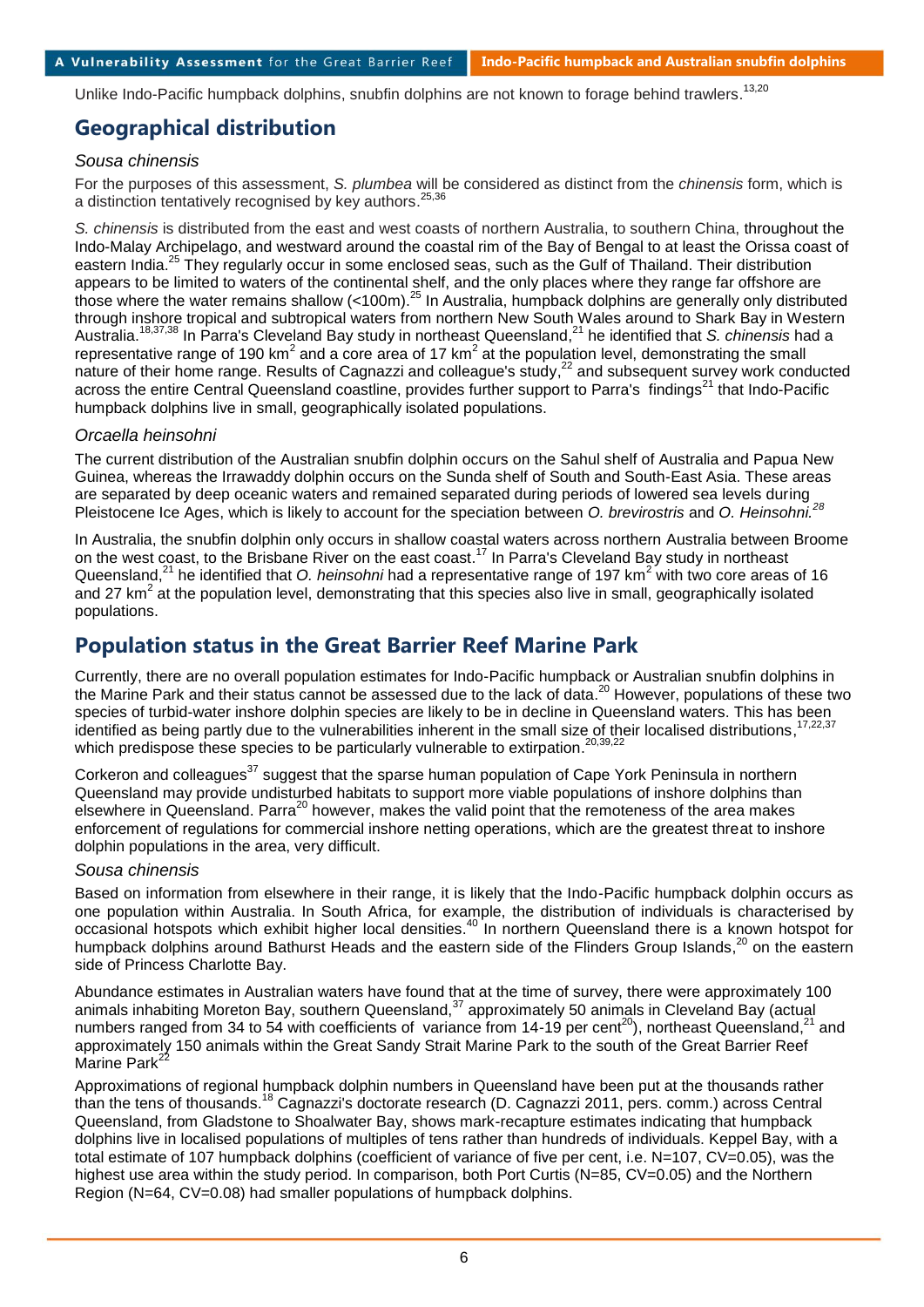### *Orcaella heinsohni*

No overall population estimate is available for this species.<sup>41</sup> The limited information available suggests that  $n$  and  $n$  and  $n$  and  $n$  and  $n$  and  $n$  and  $n$  and  $n$  and  $n$  and  $n$  and  $n$  and  $n$  and  $n$  and  $n$ populations are small, fragmented and localised, and probably declining.

Parra<sup>20</sup> and De Biasi Cagnazzi provide the only comprehensive assessment of population size of snubfin dolphins at a local level in Australian waters. Parra found less than 100 animals used the Cleveland Bay study area of north Queensland between 1999 and 2002 (actual estimates ranged from 64 to76, with coefficients of variance from eight to 14 per cent).<sup>20</sup> There is also a hotspot of occurrence of snubfin dolphins in Princess Charlotte Bay, Bathurst Bay and Ninian Bay in far northern Queensland, with the greatest occurrence being around Bathurst Head. 20

Cagnazzi's study extended across Central Queensland, from Gladstone to Shoalwater Bay (D. Cagnazzi 2011, pers. comm.). Snubfin dolphin were only sighted in Keppel Bay/Fitzroy River localities within the study area. The total population estimate for snubfin dolphin was 74 (N=74.03, Standard Error=4.14, 95 per cent confidence interval=65.91-82.09). Cagnazzi remarks, the "snubfin dolphin population (*in Central Queensland*) is limited." (D. Cagnazzi 2011, pers. comm.)

Previous estimates of snubfin dolphins in the Gulf of Carpentaria of 1000 individuals have since been questioned due to the unreliability of the survey methodology.<sup>17</sup>

## **Ecosystem role/function**

In Lawler and colleagues' assessment of the vulnerability of marine mammals in the Great Barrier Reef to climate change, they state the lack of ecological and biological information on inshore dolphins makes it difficult to assess and quantify the importance of their ecological role and the consequences of anthropogenic impacts on their populations and the environment.<sup>7</sup> However, they continue by saying that, "given increasing evidence of the importance of large marine predators, it is reasonable to infer that substantial changes to the distribution and abundance of dolphins in the Great Barrier Reef could have strong consequences for the structure and functioning of coastal and open ocean ecosystems."<sup>7</sup>

Lawler and colleagues<sup>7</sup> also note that some interactions between dolphins and their environment, and their follow-on consequences, have only become known because of substantial, long-term research effort in other locations. They point out that similar research has not yet been undertaken in the Great Barrier Reef and an inability to demonstrate such effects should not be taken to imply that they have not, or will not occur, and suggest that the precautionary principle should be applied under such circumstances where information is  $l$ acking. $<sup>7</sup>$ </sup>

Lawler and colleagues state that, "as large, mobile marine vertebrates and apex predators, dolphins have the potential to profoundly affect their prey populations, which may in turn result in significant effects on food-web interactions (i.e. trophic cascades), and ecosystem function and structure."<sup>7</sup> Similarly, decreases in the availability or abundance of dolphin prey may have strong influences on their own distribution and abundance.<sup>7</sup>

| <b>Ecosystem goods and services</b><br>category                                                                                                                                                                        | Services provided by the species, taxa or habitat                                                                                                                                                                                                                                                                                                                                        |
|------------------------------------------------------------------------------------------------------------------------------------------------------------------------------------------------------------------------|------------------------------------------------------------------------------------------------------------------------------------------------------------------------------------------------------------------------------------------------------------------------------------------------------------------------------------------------------------------------------------------|
| <b>Provisioning services</b> (e.g. food, fibre, genetic<br>resources, bio-chemicals, fresh water).                                                                                                                     | Dolphins are not known to provide any provisioning services within Australia.                                                                                                                                                                                                                                                                                                            |
| <b>Cultural services</b> (e.g. spiritual values, knowledge<br>system, education and inspiration, recreation and                                                                                                        | Dolphins hold cultural significance for some coastal Indigenous peoples with Sea<br>Country within the Marine Park.                                                                                                                                                                                                                                                                      |
| aesthetic values, sense of place).                                                                                                                                                                                     | Aesthetic and intrinsic conservation values provide a strong social and economic<br>impetus for the conservation of dolphins. Cetacean watching provides significant<br>input into the Australian economy. For many people dolphins are iconic and<br>represent symbols of inspiration or have spiritual value.                                                                          |
| <b>Supporting services</b> (e.g. primary production,<br>provision of habitat, nutrient cycling, soil formation<br>and retention, production of atmospheric oxygen,<br>water cycling).                                  | The supporting services of dolphins within marine ecosystems are largely<br>unknown. Dolphins may play a significant role in nutrient cycling in marine<br>ecosystems.                                                                                                                                                                                                                   |
| <b>Regulating services</b> (e.g. invasion resistance,<br>herbivory, seed dispersal, climate regulation, pest<br>regulation, disease regulation, natural hazard<br>protection, erosion regulation, water purification). | Dolphins are generalist top predators and may help to regulate populations of<br>prey species and maintain ecosystem balance. The removal of apex predators<br>can also have unexpected lower order effects on non-prey species in what is<br>referred to as trophic cascading. The role that dolphins play in maintaining the<br>trophic order of marine ecosystems is largely unknown. |

## **Ecosystem goods and services**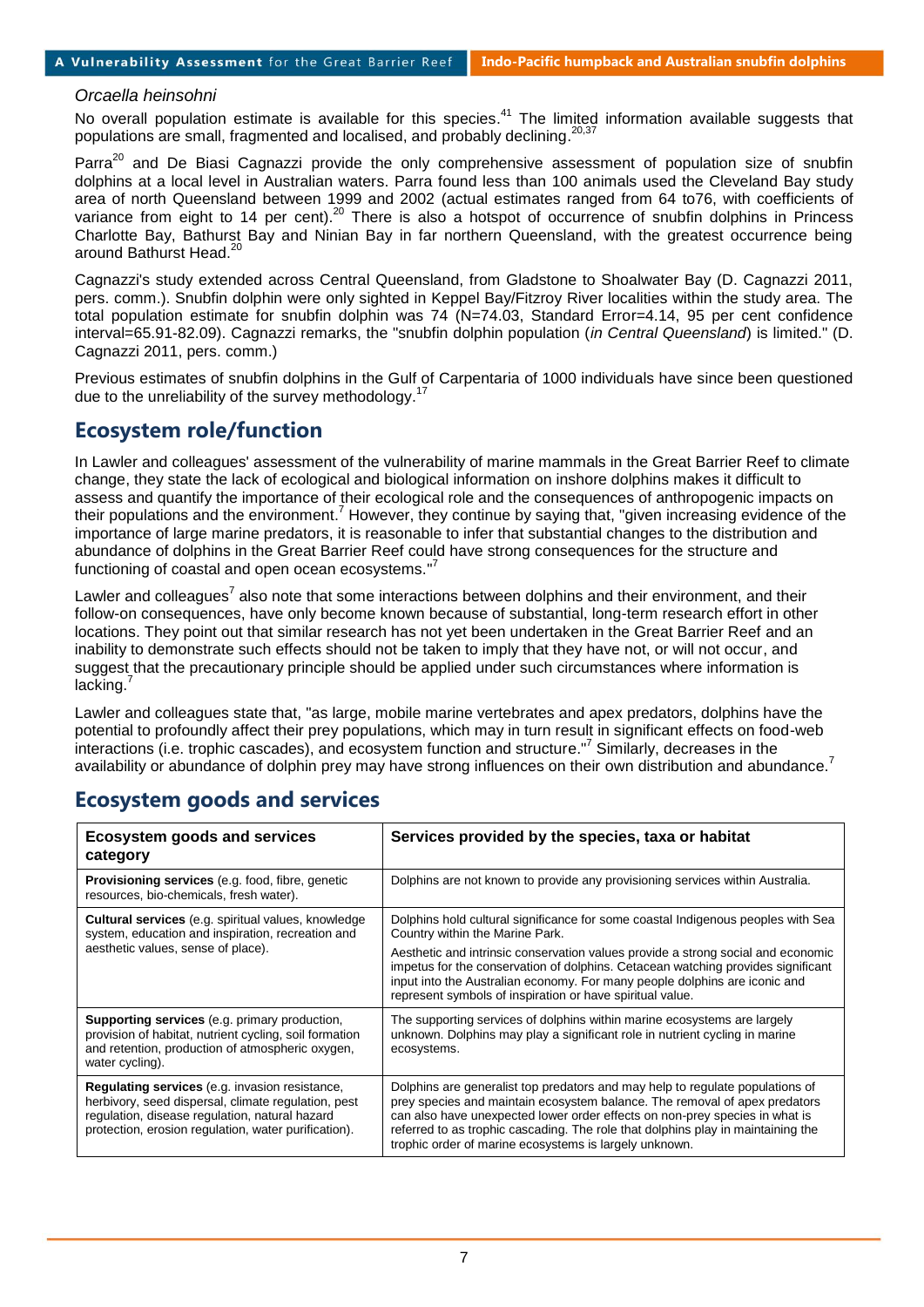# **Pressures influencing the Indo-Pacific humpback and Australian snubfin dolphins in the Great Barrier Reef Marine Park**

## **Pressures**

Indo-Pacific humpback and Australian snubfin dolphins are particularly at risk due to the pressures they face within the inshore habitats on which they depend. Anthropogenic threats throughout their range include incidental capture in gillnet fisheries and nets set for bather safety,<sup>38,42,43</sup> competition for prey species targeted by commercial net and trawl fisheries<sup>11</sup>; habitat degradation and loss through increased coastal development and increasing human population;<sup>27</sup> declines in water quality that affect the health of Indo-Pacific humpback and Australian snubfin dolphin and their habitats;<sup>44</sup> increased noise pollution for these species that heavily rely upon echolocation in the turbid waters they occupy;<sup>45</sup> and anthropogenic disturbance and displacement from a range of activities.<sup>46,47</sup> The impacts of many of these pressures on inshore dolphins may be exacerbated by climate change.<sup>7,48</sup> A more detailed description of the range of pressures that impact on these two species of inshore dolphin in the Great Barrier Reef is provided in the vulnerability assessment matrix at Appendix 1.

## **Vulnerability assessment matrix**

The *Great Barrier Reef Outlook Report 2009*<sup>49</sup> identified a number of commercial and non-commercial uses of the Marine Park, along with habitat loss and degradation as a result of climate change, coastal development and declining water quality due to catchment run-off as the key pressures reducing the resilience of the ecosystem.

From the *Great Barrier Reef Outlook Report 2009*<sup>49</sup> it was considered that pressures such as climate change, coastal development, catchment run-off and direct use are the key factors that influence the current and projected future environmental, economic and social values of the Great Barrier Reef. Using the vulnerability assessment framework adapted by Wachenfeld and colleagues,<sup>50</sup> this Vulnerability Assessment aims to provide an integrated assessment of social, ecological, economic and governance information. For each key pressure in the Marine Park, exposure and sensitivity is assessed in relation to each other to reach a level of potential impact. The potential impact is then reassessed having considered the level of natural adaptive capacity that Indo-Pacific humpback and Australian snubfin dolphins have to respond to the pressure and the adaptive capacity that management has, or can apply, to reduce the potential impact from the pressure.

This provides managers and stakeholders with an understanding of the key elements that each pressure can impose on these species to reach a final assessment of the overall residual vulnerability of Indo-Pacific humpback and Australian snubfin dolphins to that particular pressure. This allows for the formulation of suggested actions to minimise the impact of the pressures which these dolphins are most vulnerable to.

A summary of the assessment of the impacts of pressures is tabled below, however, for the detailed assessment and explanatory notes refer to Appendix 1.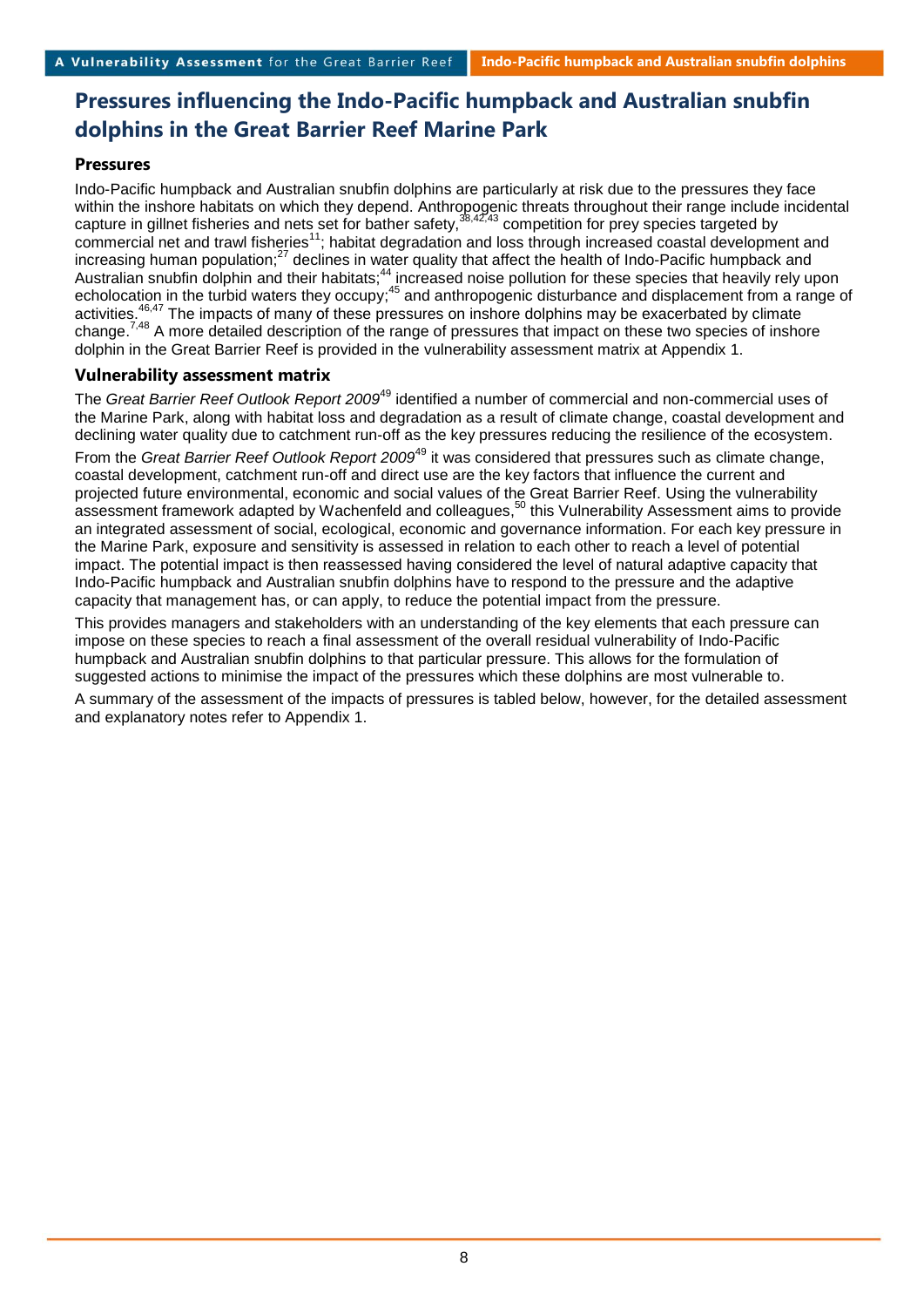#### **Sensitivity Residual Level of Exposed to Degree of Adaptive Adaptive capacity – source of exposure to source capacity – vulnerability confidence management pressure to source of natural (low, medium, in pressure supporting of (poor, high) (yes/no) (poor, pressure evidence moderate, moderate, (low, medium, good) good) (poor, (low, high, very medium, moderate, high) high, very good) high) Commercial**  Yes; Low Low Poor Good Low Good **marine**  locally **tourism Defence**  Yes; Low Low Poor Good Low Good **activities** locally **Commercial**  Yes High High Poor Moderate High Moderate **fishing Recreational**  Low Medium<sup>\*</sup> Poor Moderate Medium<sup>\*</sup> Poor Yes; regionally, (potentially **fishing** predominantly **significant** south of for local **Cooktown** populations) **Ports and**  Yes; High High Poor Moderate High Poor locally (with **shipping** potential for .<br>wider significance) **Pressures**  Pressures **Recreation**  Medium<sup>\*</sup> Poor Moderate Medium<sup>\*</sup> Poor Yes; Low (potentially **(not fishing)** regionally, predominantly significant south of for local populations) Cooktown **Traditional**  No  $\vert$  Low  $\vert$  Low  $\vert$  Moderate  $\vert$  Moderate  $\vert$  Low  $\vert$  Good **use of marine resources Climate**  Yes High High Poor Poor High Poor **change** High Very high Poor Moderate High Poor **Coastal**  Yes; **development** predominantly south of Port Douglas **Declining**  Yes; High Very high Poor Moderate High Poor predominantly **water quality**  south of **due to**  Cooktown **catchment run-off**

**Vulnerability assessment matrix summary for Indo-Pacific humpback and Australian snubfin dolphins**

\* Sensitivity to these pressures comes from vessel-related impacts (boat strike, noise, disturbance/displacement from habitat), particularly in areas adjacent to population growth centres.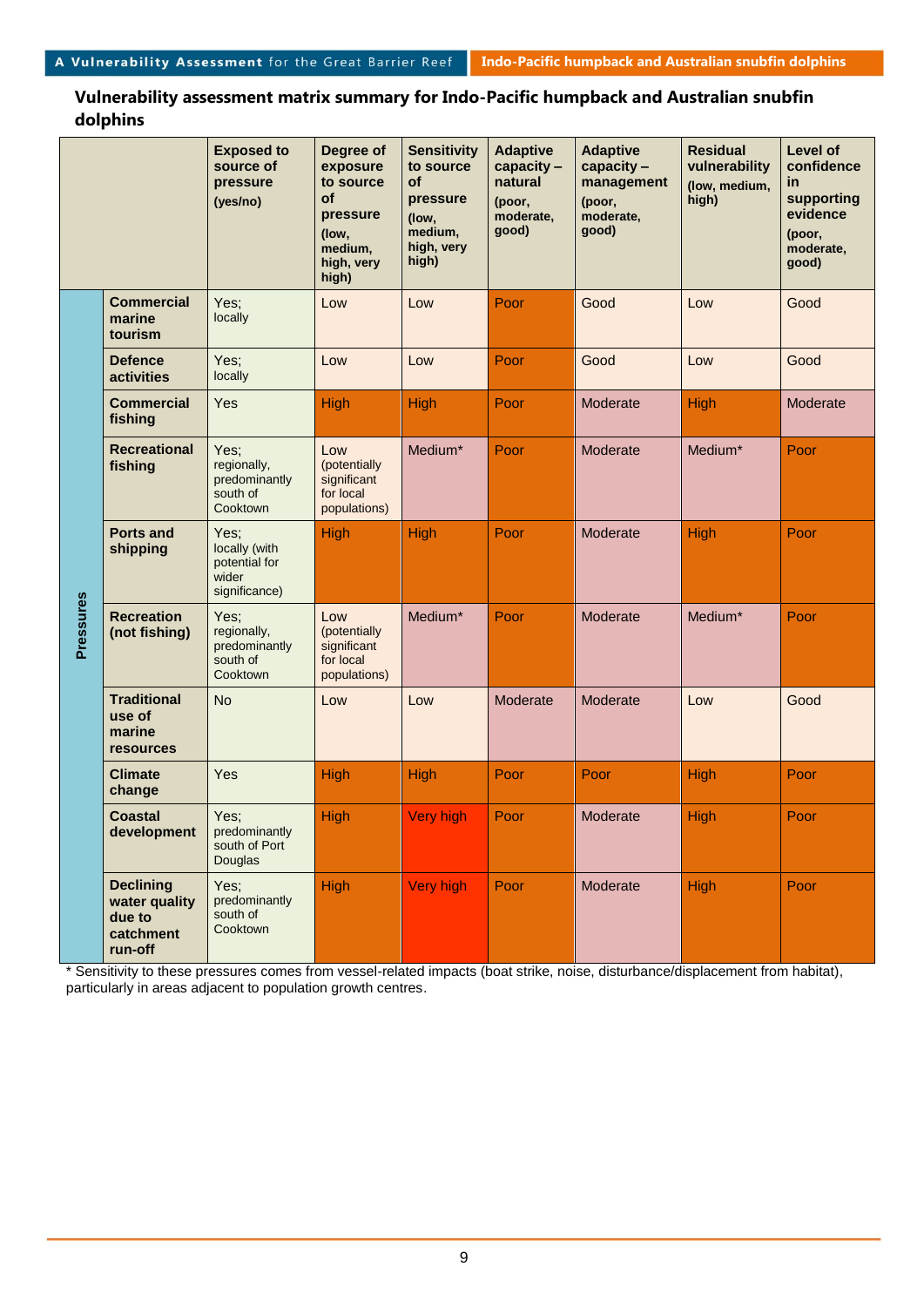### **Key concerns**

- Through the risk-based approach established in the Great Barrier Reef Marine Park Authority's *Great Barrier*  Reef Outlook Report 2009,<sup>49</sup> and in consideration of obligations and risks determined from a number of other sources, Indo-Pacific humpback and Australian snubfin dolphin are considered to be the most at-risk dolphin species in the Great Barrier Reef World Heritage Area.
- Given their population ecology and life-history traits, inshore dolphins are under critical threat from coastal development that includes port facilities and increased shipping activity. Isolated populations of snubfin and Indo-Pacific humpback dolphins in localities such as the Fitzroy River estuary are examples of populations that are under particular threat of being significantly impacted upon directly and indirectly through proposed developments within their home range.
- Queensland's marine wildlife strandings program has recorded a number of dolphin deaths in the Queensland Shark Control Program each year, including Indo-Pacific humpback and Australian snubfin dolphins. 51,52,53,54Further study and management collaboration should determine whether there are alternative effective bather safety methods available. Studies should include evaluating the effectiveness of by-catch mitigation measures currently under trial in this program, such as acoustic pingers, and investigation of alternative bather protection methods to further reduce the risk to Indo-Pacific humpback and Australian snubfin dolphin (and other threatened marine species).
- Some of the most critical vulnerabilities of Indo-Pacific humpback and Australian snubfin dolphin come from sources that threaten the ability of these inshore species to source sufficient prey. As the drivers of these foodweb interactions are numerous and complex, an ecosystem-based management approach needs to address the anthropogenic pressures that combine to directly affect the abundance of inshore dolphins, their prey, and the health of their supporting habitat. This management approach must be undertaken with an understanding that climate change is creating impacts that makes this challenge more critical.
- The negative effects of local food resource depletion are likely to be experienced by coastal populations of marine mammals over the next century.<sup>55</sup> The majority of the Australian fisheries catch is taken close to the coast in waters less than 50 metres deep,<sup>56</sup> and commercial fisheries are at or near full exploitation.<sup>57</sup> Because of their coastal distribution and feeding ecology, snubfin and humpback dolphins are therefore at greater risk of directly or indirectly interacting with commercial fisheries operating in coastal waters.<sup>11</sup> Some prey species of these inshore dolphin are targeted by trawl and inshore fisheries in Queensland, and could become depleted to levels that could impact on inshore dolphin foraging requirements if not managed appropriately.<sup>11</sup>
- Understanding the community dynamics throughout the range of Great Barrier Reef populations of inshore dolphins is critical in order to provide the necessary management response for these species that are strongly sympatric (occur in the same habitat) and interspecific (competing for the same resources). This will undoubtedly require a greater management focus if, as a result of habitat degradation and loss and resource depletion from the overexploitation of fisheries, competition for diminishing resources amongst inshore dolphins increases.
- Population studies of Indo-Pacific humpback and Australian snubfin dolphin in the Great Barrier Reef have been limited to Cleveland Bay, Townsville<sup>20,21</sup> and central and southern Queensland<sup>22</sup>(D. Cagnazzi, 2010, pers. comm.). These studies indicate populations are relatively small and maintain fairly small, discrete home ranges and are vulnerable to anthropogenic mortality and potentially rapid population declines due to life history traits unfavourable to recovery. However, there is currently a paucity of information on their distribution, population structure and dispersal patterns (including philopatry/site fidelities), behavioural ecology, health determinants, dietary and habitat requirements. There is also a lack of understanding about the trophic interplays between Indo-Pacific humpback and Australian snubfin dolphin and their prey species, making it difficult to predict cascading effects that may result from trophic imbalances.
- Although there are no data from Fisheries Queensland's ECIFFF Species of Conservation Interest logbooks or observer program recording mortality of Indo-Pacific humpback and Australian snubfin dolphin within the fishery, there is circumstantial evidence that this occurs. In June 2011, two snubfin dolphins were found gutted and anchored down in Two-mile Creek, near Townsville in Queensland, which is a practice known to have been used by net fishers who find protected species drowned in their set mesh nets. These incidents suggest that interactions with Indo-Pacific humpback and Australian snubfin dolphin are likely to occur within the ECIFFF and agencies should work collaboratively towards adaptive management that reduces the risk of inshore dolphin interactions within the ECIFFF (especially important with the consideration that these species occur in very small and isolated populations, and the loss of an adult female could have detrimental consequences for that local population). 20
- At current resourcing levels, it is likely that Fisheries observer programs within the ECIFFF are insufficient to ensure rigorous reporting of interactions with Species of Conservation Interest (SOCI) such as inshore dolphins. This means that an appropriate response through management actions is less likely to be prioritised due to under-reporting.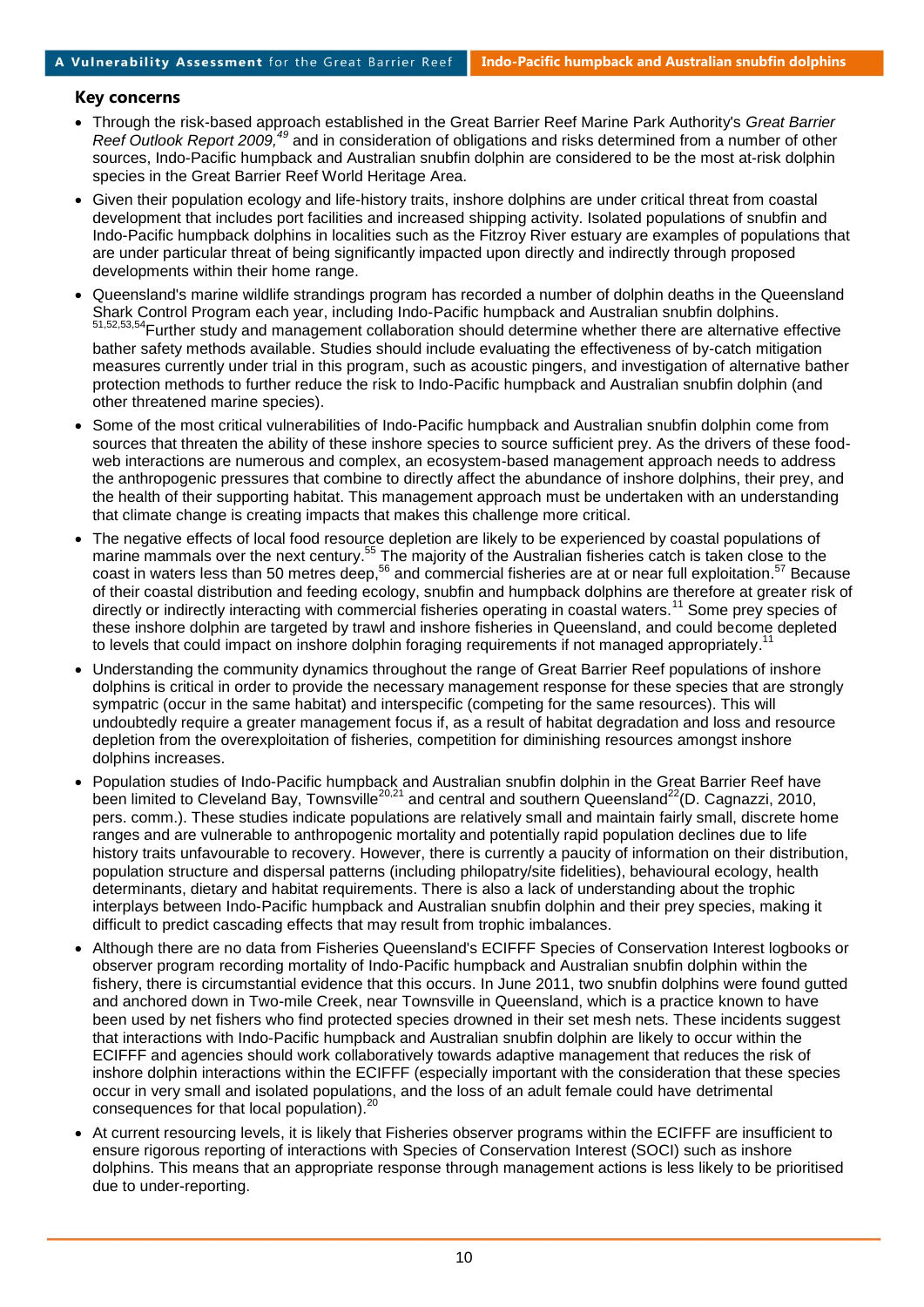- Population studies have been carried out in parts of the range of *S*. *chinensis* around the world, but there is no overall estimate of the population size. Reeves and colleagues<sup>25</sup> assessed the global conservation status for *S. chinensis* to be 'Near Threatened'. However, taxonomic uncertainty means that currently both *chinensis* forms are considered in combination for the assessment. On this basis it is thought that there are more than 10,000 mature individuals of *chinensis*-form humpback dolphins world-wide, although the species has suffered a decline of at least 30 per cent over the last 60 years and should the two *chinensis* forms be verified through taxonomic review, they would almost certainly qualify for a classification of 'Vulnerable'.<sup>25</sup> This status is likely to be conferred in the near future regardless of taxonomical clarity, as it is expected that throughout much of their range, pressures such as incidental capture through increased gill net effort (through-out their world-wide distribution) and further reduction in the quantity and quality of their coastal habitat will cause further population declines. 25
- Further research is needed to better understand the relationships between declines in water quality and subsequent impacts on Indo-Pacific humpback and Australian snubfin dolphin. An example of water quality impacts that affect dolphins has been demonstrated by recent research<sup>58</sup> showing that increased water temperatures and low salinity that accompanies high rainfall and catchment run-off periods can cause chronic dermal infectious disease. These depleted environmental conditions can cause physiological stress that causes outbreaks of dermal diseases such as lobomycosis and poxvirus. Outbreaks of lobomycosis have been implicated in bottlenose dolphin mortality and chronic exposure to these environmental stressors may also cause impairment of adaptive immunity.<sup>58</sup>
- It is difficult to identify tangible ways in which current approaches to coastal development and planning provide significant outcomes for the conservation of Indo-Pacific humpback and Australian snubfin dolphin in Queensland waters. Further work should be progressed to account for the ecosystem services provided by coastal and inshore ecosystems under increasing pressure from development, with a thorough account of triple bottom line considerations. It will be important for the GBRMPA to continue fostering partnership arrangements with state government agencies to improve planning provisions and policy development that can provide protection for important coastal habitats.
- With predicted increases in coastal development and maritime activity, the GBRMPA needs to support and facilitate research into understanding the potentially serious threat underwater noise and activity from increased vessel traffic, surveying, construction, dredging and maritime operations poses to Indo-Pacific humpback and Australian snubfin dolphin. On the basis of existing knowledge, the GBRMPA should work towards developing a best practice approach for managing and minimising the impacts of underwater noise in areas inhabited by inshore dolphins and other marine animals.
- Although there are few records of boat strike to Indo-Pacific humpback and Australian snubfin dolphins within Queensland's Marine wildlife strandings program, these species are very vulnerable to boat strike as they come to the surface to breathe, putting them directly in the path of boats and other watercraft. Boats travelling at speed pose the greatest threats. Management of these species needs to identify areas where impacts from boating activities occur, and, in these areas, implement approaches to reduce the risk of boat strike.
- Although there is limited data to quantify the level of Indo-Pacific humpback and Australian snubfin dolphin mortality caused by marine debris in the Marine Park, the *Action plan for Australian cetaceans*<sup>32</sup> identifies entanglement in derelict fishing gear and ingestion of plastics at sea as a current threat to a number of threatened cetacean species in Australia. World-wide, marine debris is recognised as a major threatening process to be considered for the conservation of dolphins and all marine life.<sup>59</sup> Actions to mitigate the generation of marine debris are constrained by the difficulty in identifying its source. Fishing gear can be discarded by local fishers, or drift in from international waters (such as ghost nets). Storm water drains are another source, as they can bring debris from urban areas into the ocean. In order to ensure actions to reduce marine debris are targeted on the correct sources, clarification of the sources needs to precede community engagement actions. Nationally, the *Threat abatement plan for the impacts of marine debris on vertebrate marine life*<sup>60</sup> provides guidance for marine managers and users.
- The Marine Wildlife Strandings Program provides a great information resource to researchers and managers of the Marine Park; however, resources to increase the capacity to undertake necropsies to determine cause of death and gather biological information of inshore dolphins may improve the program's utility. Greater public awareness of the program may also create improvements.
- Small animal populations are more prone to extinction than larger populations,<sup>39,61</sup> particularly for long-lived animals with a small reproductive output such as dolphins, which are therefore potentially at higher risk. The likely outcome of the combination of cumulative impacts being exerted on inshore dolphins in the World Heritage Area is expected to be increased pressure and human related mortality. Localised events such as disease outbreak or a significant reduction in fish stocks from over-fishing or a fish kill have the potential to reduce the population size of dolphins, <sup>61,62</sup> leaving fewer conspecific dolphins in the region to maintain or restock the local population.<sup>63,64</sup> Pressures being exerted on inshore dolphins in the World Heritage Area must be viewed in combination and with regard to their cumulative and ecosystem-based impacts.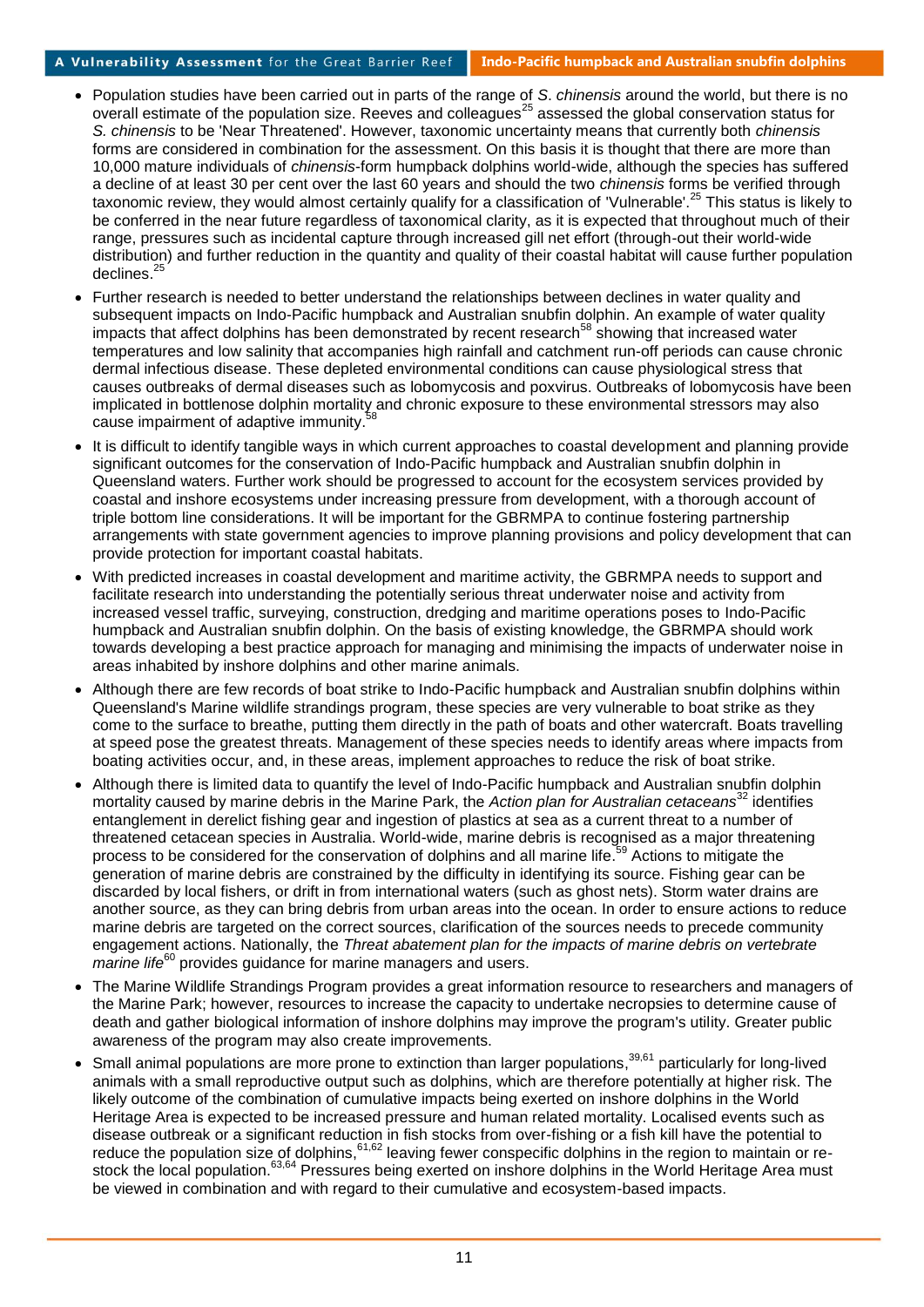#### A Vulnerability Assessment for the Great Barrier Reef **Indo-Pacific humpback and Australian snubfin dolphins**

 The lack of knowledge on Indo-Pacific humpback and Australian snubfin dolphin would suggest the need to apply the precautionary principal when determining management outcomes for these species in Queensland. This is an approach advocated by Lawler and colleagues<sup>7</sup> in their assessment of the vulnerability of dolphins to climate change. Parra<sup>20</sup> (citing Wilson *et al*. 1999; <sup>65</sup> and Thompson *et al*. 2000<sup>62</sup>), reinforces the assertions from other marine mammal studies that scientific proof of population decline or incline should not be necessary criteria for enacting conservation measures for these two species of dolphin that are highly vulnerable to the pressures they face.

# **Management of Indo-Pacific humpback and Australian snubfin dolphins in the Great Barrier Reef Marine Park**

**Management agencies with responsibilities for managing these species or impacts on these species within the Great Barrier Reef World Heritage Area and the statutory and non-statutory tools that influence the conservation management of these species.**

| <b>Legislation or</b><br>policy                                                                                                                   | Object as it applies to the<br>species                                                                                                                                                                                                                                                                                                                                                                                                                                                                                                                                                                                                                                                                                                        | <b>Tools for Conservation</b>                                                                                                                                                                                                                                                                                                     | Who administers it                                                                           |
|---------------------------------------------------------------------------------------------------------------------------------------------------|-----------------------------------------------------------------------------------------------------------------------------------------------------------------------------------------------------------------------------------------------------------------------------------------------------------------------------------------------------------------------------------------------------------------------------------------------------------------------------------------------------------------------------------------------------------------------------------------------------------------------------------------------------------------------------------------------------------------------------------------------|-----------------------------------------------------------------------------------------------------------------------------------------------------------------------------------------------------------------------------------------------------------------------------------------------------------------------------------|----------------------------------------------------------------------------------------------|
| World Heritage<br>Convention                                                                                                                      | • Four natural heritage criteria with<br>associated conditions of integrity.<br>Criteria focus on:<br>(i) geological processes and<br>phenomena, including the<br>evolution of the earth;<br>(ii) ongoing ecological and<br>biological processes;<br>(iii) linked aesthetic components<br>of the natural world;<br>(iv) the biological diversity and<br>habitats of threatened species<br>· Natural heritage Criteria iv states<br>that the natural heritage asset<br>must contain the most important<br>and significant natural habitats for<br>in situ conservation of biological<br>diversity, including those<br>containing threatened species of<br>outstanding universal value from<br>the point of view of science or<br>conservation. | • Provides State Parties to the<br>Convention with definitions of<br>natural and cultural heritage,<br>measures for the protection<br>of natural and cultural<br>heritage; the means of<br>administration and<br>obligations of the<br>Convention; funding<br>arrangements, educational<br>programs and reporting<br>obligations. | <b>United Nations</b><br>Educational, Scientific<br>and Cultural<br>Organization<br>(UNESCO) |
| Convention on<br><b>Biological Diversity</b><br>(CBD)                                                                                             | • The three main objectives of the<br>CBD are:<br>• The conservation of biological<br>diversity<br>• The sustainable use of the<br>components of biological<br>diversity<br>• The fair and equitable sharing of<br>the benefits arising out of the<br>utilisation of genetic resources.                                                                                                                                                                                                                                                                                                                                                                                                                                                       | • Provides State Parties to the<br>Convention with global<br>principles, objectives and<br>obligations for the<br>conservation of biodiversity<br>• Guides Australia's strategic<br>planning to achieve national<br>priority actions for<br>biodiversity conservation<br>through a range of objectives<br>and targets for each.   | <b>United Nations</b><br><b>Environment Program</b><br>$(UNEP) - CBD$<br>Secretariat         |
| <b>International Union</b><br>for the Conservation<br>of Nature and Natural<br>Resources (IUCN)<br><b>Redlist of Threatened</b><br><b>Species</b> | • S. chinensis listed as 'Near<br>Threatened'<br>• O. heinsohni listed as 'Near<br>Threatened'.                                                                                                                                                                                                                                                                                                                                                                                                                                                                                                                                                                                                                                               | • Establishes the conservation<br>status of species based on<br>the assessment of their<br>global population and trends<br>• Assessment information used<br>to formulate management<br>response.                                                                                                                                  | International Union for<br>the Conservation of<br>Nature and Natural<br>Resources (IUCN)     |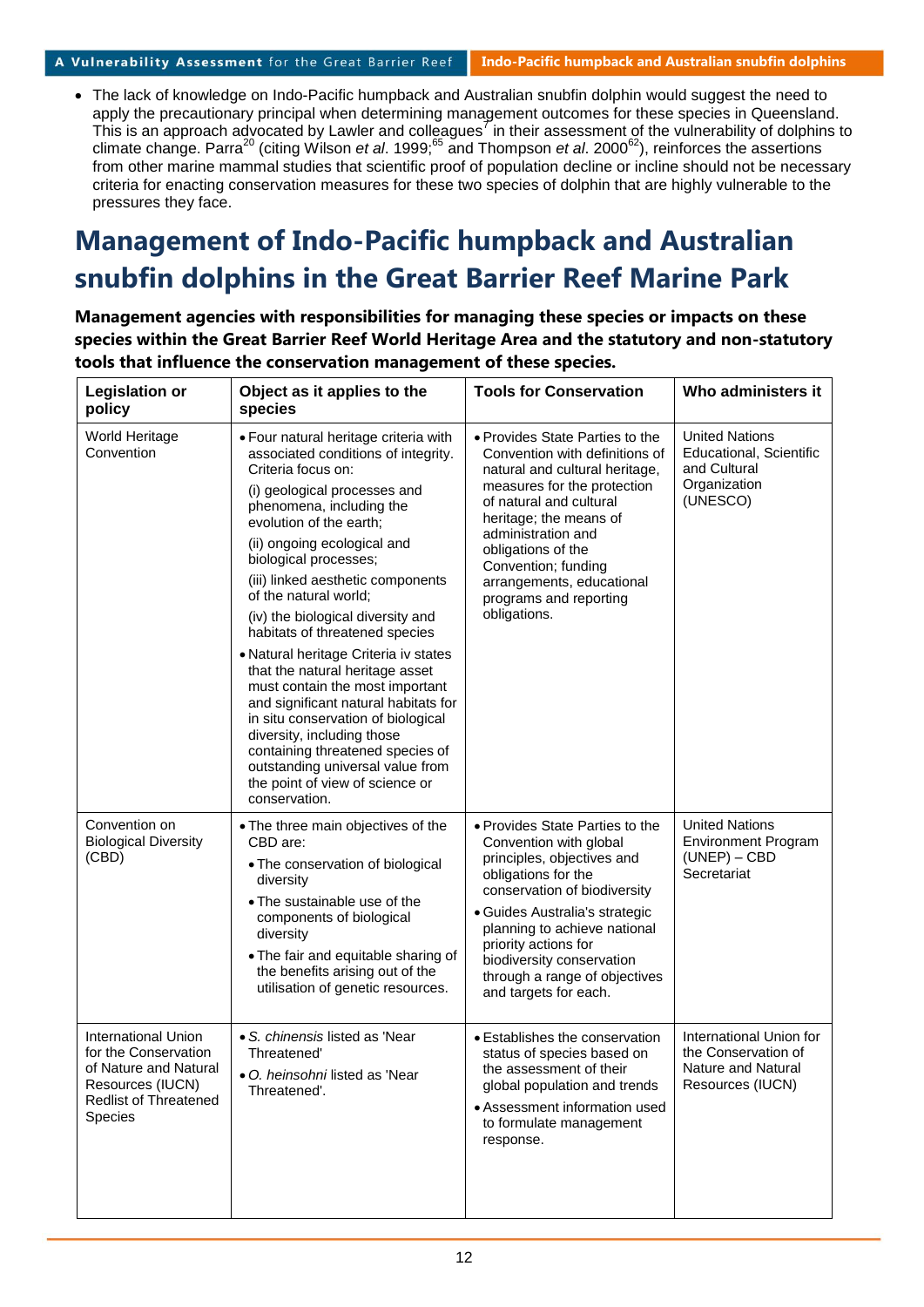|                                                                                                                                                                                             | A Vulnerability Assessment for the Great Barrier Reef                                                                                                                                                                                                                                                                                                                                                                                                                                                                                                       | <b>Indo-Pacific humpback and Australian snubfin dolphins</b>                                                                                                                                                                                                                                                                                                                                                                                                                                                                                                                                             |                                                                                                       |
|---------------------------------------------------------------------------------------------------------------------------------------------------------------------------------------------|-------------------------------------------------------------------------------------------------------------------------------------------------------------------------------------------------------------------------------------------------------------------------------------------------------------------------------------------------------------------------------------------------------------------------------------------------------------------------------------------------------------------------------------------------------------|----------------------------------------------------------------------------------------------------------------------------------------------------------------------------------------------------------------------------------------------------------------------------------------------------------------------------------------------------------------------------------------------------------------------------------------------------------------------------------------------------------------------------------------------------------------------------------------------------------|-------------------------------------------------------------------------------------------------------|
| Convention on<br>International Trade of<br><b>Endangered Species</b><br>of wildlife fauna and<br>flora (CITES).                                                                             | • S. chinensis and O. heinsohni<br>listed in Appendix I.                                                                                                                                                                                                                                                                                                                                                                                                                                                                                                    | • The species are threatened<br>with extinction and CITES<br>prohibits international trade in<br>specimens of these species<br>except when the purpose of<br>the import is not commercial,<br>for instance for scientific<br>research.                                                                                                                                                                                                                                                                                                                                                                   | UNEP-CITES<br>Secretariat                                                                             |
| Bonn Convention -<br>Convention on<br><b>Migratory Species</b><br>(CMS)                                                                                                                     | • Provides a basis for forming<br>international agreement on the<br>protection, conservation and<br>management of migratory<br>species<br>• S. chinensis and O. heinsohni<br>listed in Appendix II.                                                                                                                                                                                                                                                                                                                                                         | • The Parties to the<br>Convention agree to:<br>• a) promote, co-operate in<br>and support research<br>relating to migratory<br>species;<br>· b) endeavour to provide<br>immediate protection for<br>migratory species included<br>in Appendix I; and<br>• c) endeavour to conclude<br>Agreements covering the<br>conservation and<br>management of migratory<br>species included in<br>Appendix II<br>• Animals listed as 'migratory'<br>in appendices of the CMS<br>are considered as matters of<br>'National Environmental<br>Significance' under the EPBC<br>Act and are protected under<br>the Act. | $UNEP - CMS$<br>Secretariat                                                                           |
| <b>Action Plan for</b><br>Australian Cetaceans.<br>1996                                                                                                                                     | • S. chinensis and O. heinsohni<br>listed as K - 'Insufficiently known'<br>• O. heinsohni listed as O.<br>brevirostris prior to<br>reclassification.                                                                                                                                                                                                                                                                                                                                                                                                        | • The Plan establishes a<br>national overview of the<br>conservation status of<br>Australian cetaceans and<br>recommends conservation<br>priorities, and research and<br>management actions, with<br>particular emphasis on<br>endangered and vulnerable<br>taxa.                                                                                                                                                                                                                                                                                                                                        | Department of<br>Sustainability,<br>Environment, Water,<br>Population and<br>Communities<br>(DSEWPaC) |
| Review of the<br><b>Conservation Status</b><br>of Australia's Smaller<br>Whales and<br>Dolphins <sup>23</sup> 2006                                                                          | • S. chinensis and O. heinsohni<br>remain listed as K - 'Insufficiently<br>known'.                                                                                                                                                                                                                                                                                                                                                                                                                                                                          | · Reviews descriptions,<br>conservation status,<br>threatening process and<br>future research<br>recommendations for smaller<br>whales and dolphins.                                                                                                                                                                                                                                                                                                                                                                                                                                                     | <b>DSEWPaC</b>                                                                                        |
| Environment<br>Protection and<br>Biodiversity<br><b>Conservation Act</b><br>1999 (EPBC Act) and<br>Environment<br>Protection and<br><b>Biodiversity</b><br>Conservation<br>Regulations 2000 | • Legislative framework for<br>environmental protection in<br>Australia<br>• The Great Barrier Reef Marine<br>Park is one of eight matters of<br>national environmental<br>significance in Australia<br>• Provides means of assessment<br>of 'actions' (often called a<br>proposal or project) within<br>Australian marine and terrestrial<br>environments that are likely to<br>impact on a matter of national<br>environmental significance<br>protected under the EPBC Act<br>• All cetaceans are protected under<br>the Act under the classification of | • Cetaceans in Australian<br>waters cannot be killed.<br>injured or interfered with. All<br>species on the list of<br>migratory species are<br>matters of national<br>environmental significance<br>under the EPBC Act<br>• An action will require<br>approval if the action has, will<br>have, or is likely to have, a<br>significant impact on a listed<br>migratory species. The action<br>must be referred to the<br>Minister and undergo an<br>assessment and approval<br>process<br>• Significant Impact Guidelines                                                                                | <b>DSEWPaC</b>                                                                                        |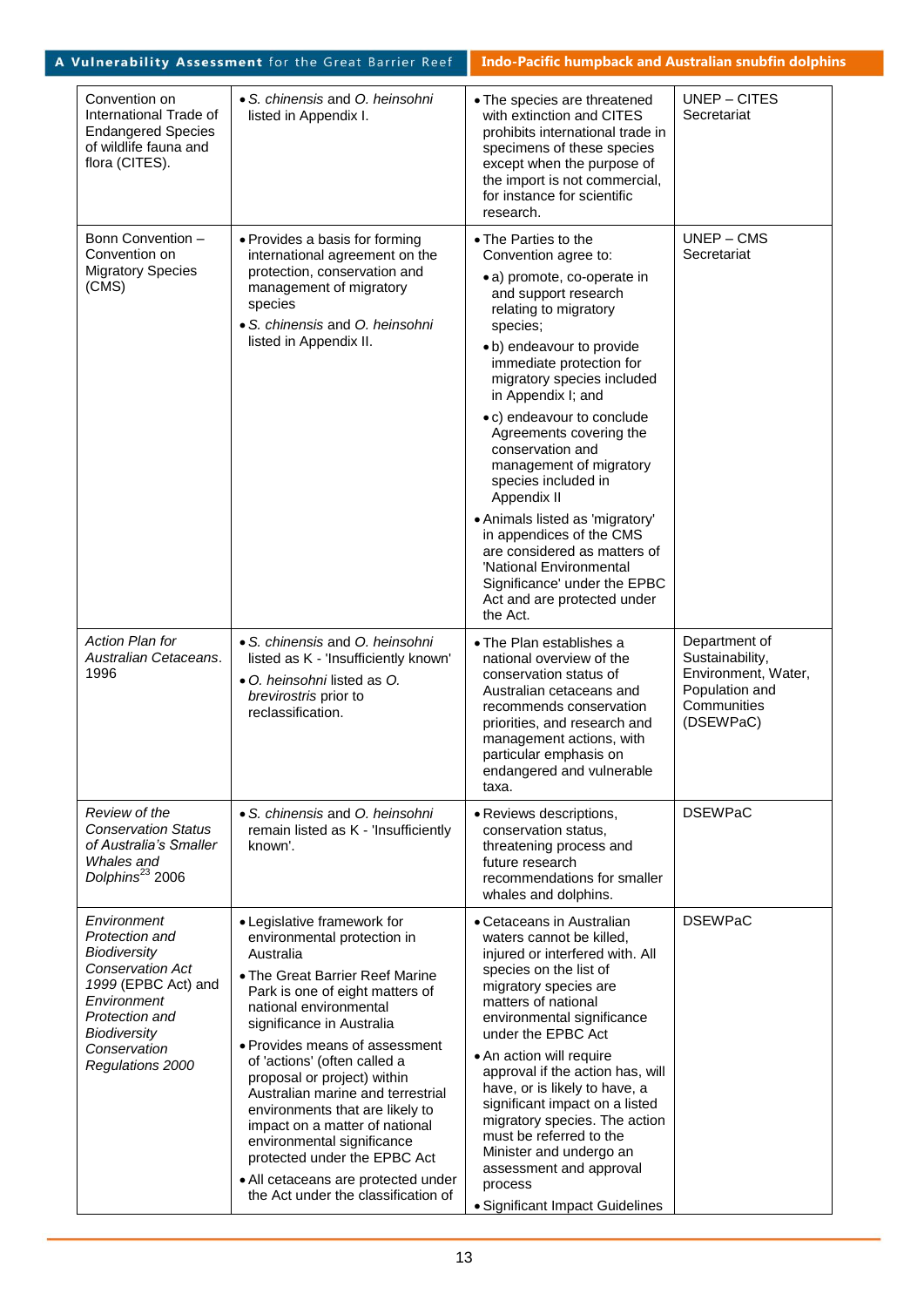| • Designates all Australian<br>Commonwealth waters, from the<br>three nautical mile (nm) state<br>waters limit out to 200 nm<br>boundary of the Exclusive<br>Economic Zone (EEZ), as the<br>Australian Whale Sanctuary<br>which provides for the protection<br>of all cetaceans<br>• Regulates on the required<br>reporting of any interactions with<br>marine mammals<br>• S. chinensis listed as 'Migratory'.<br>Prior to 2005 the Australian<br>snubfin dolphin, Orcaella<br>heinsohni, was known in<br>Australia as the Irrawaddy<br>dolphin, O. brevirostris, but it is<br>now acknowledged that<br>previously published studies on<br>the Irrawaddy dolphin are<br>considered to be studies of the<br>Australian snubfin dolphin. The<br>EPBC Act 1999 listing of this<br>species as 'Migratory' remains<br>consistent with this naming<br>history and primarily lists the<br>species as O. brevirostris, though<br>it is also listed using its new<br>nomenclature (i.e. as the<br>Australian snubfin dolphin, O.<br>heinsohni) (refer to the Australian<br>government environment web<br>pages, whales, dolphins and<br>porpoises legislation and<br>migratory species list). | resource for the support of<br>assessment and approval<br>process for actions referred<br>under the EPBC Act.<br>• An action likely to have a<br>significant impact on whales<br>or dolphins could be deemed<br>to be a 'controlled action'<br>under the EPBC Act and<br>require a greater level of<br>scrutiny through an<br>environmental impact<br>assessment before<br>consideration of approval<br>· Strategic assessment is an<br>alternative to a case by case<br>approach and is considered a<br>better way to address<br>cumulative impacts over a<br>landscape scale which may<br>stem from a policy, plan or<br>program or multiple projects<br>providing combined impact<br>• Assessment and export<br>approval processes for all<br>fisheries with an export<br>component (or Wildlife Trade<br>Operation) that must<br>consider interactions with<br>threatened species<br>• Regulates on the required<br>reporting of any interactions<br>with marine mammals<br>• Threat Abatement Plans<br>guide industry regulation and<br>outline the necessary<br>research and management<br>actions required to address<br>these threats:<br>Threat abatement plan for<br>the impacts of marine debris<br>on vertebrate marine life -<br>2009<br>• Penalties for non-compliance<br>• Processes of review. |                                                                 |
|---------------------------------------------------------------------------------------------------------------------------------------------------------------------------------------------------------------------------------------------------------------------------------------------------------------------------------------------------------------------------------------------------------------------------------------------------------------------------------------------------------------------------------------------------------------------------------------------------------------------------------------------------------------------------------------------------------------------------------------------------------------------------------------------------------------------------------------------------------------------------------------------------------------------------------------------------------------------------------------------------------------------------------------------------------------------------------------------------------------------------------------------------------------------------------------|----------------------------------------------------------------------------------------------------------------------------------------------------------------------------------------------------------------------------------------------------------------------------------------------------------------------------------------------------------------------------------------------------------------------------------------------------------------------------------------------------------------------------------------------------------------------------------------------------------------------------------------------------------------------------------------------------------------------------------------------------------------------------------------------------------------------------------------------------------------------------------------------------------------------------------------------------------------------------------------------------------------------------------------------------------------------------------------------------------------------------------------------------------------------------------------------------------------------------------------------------------------------------------------------------------------|-----------------------------------------------------------------|
| • Provides for biodiversity<br>conservation through zoning,<br>issuing of permits and<br>implementation of plans of<br>management that collectively<br>enable management of human<br>activities<br>• Regulation 29, Table 29 of the<br>Regulation provides a list of<br>Protected Species including all<br>dolphins<br>• Parts 9, 10, 11, 12 of the<br>Regulations establish provisions<br>for the Shoalwater Bay (dugong),<br>Cairns, Whitsundays and<br>Hinchinbrook Plans of<br>Management respectively<br>• All whales and dolphins listed as                                                                                                                                                                                                                                                                                                                                                                                                                                                                                                                                                                                                                                     | • Part 4A of the Regulations<br>provides controls for human<br>interactions with cetaceans,<br>including whale-watching<br>regulations<br>• The Regulation provides for<br>the creation of Species<br>Conservation (Whale or<br>Dolphin Protection) Special<br><b>Management Areas</b><br>• Whale Protection Areas are<br>also described in Regulations<br>and implemented in Plans of<br>Management (e.g.<br>Whitsundays Plan of<br>Management)<br>• Regulation of scientific<br>research in the Marine Park                                                                                                                                                                                                                                                                                                                                                                                                                                                                                                                                                                                                                                                                                                                                                                                                  | <b>Great Barrier Reef</b><br>Marine Park Authority<br>(GBRMPA). |
|                                                                                                                                                                                                                                                                                                                                                                                                                                                                                                                                                                                                                                                                                                                                                                                                                                                                                                                                                                                                                                                                                                                                                                                       | 'Cetacean'<br>protected species under                                                                                                                                                                                                                                                                                                                                                                                                                                                                                                                                                                                                                                                                                                                                                                                                                                                                                                                                                                                                                                                                                                                                                                                                                                                                          | have been developed as a<br>. Regulation of activities within   |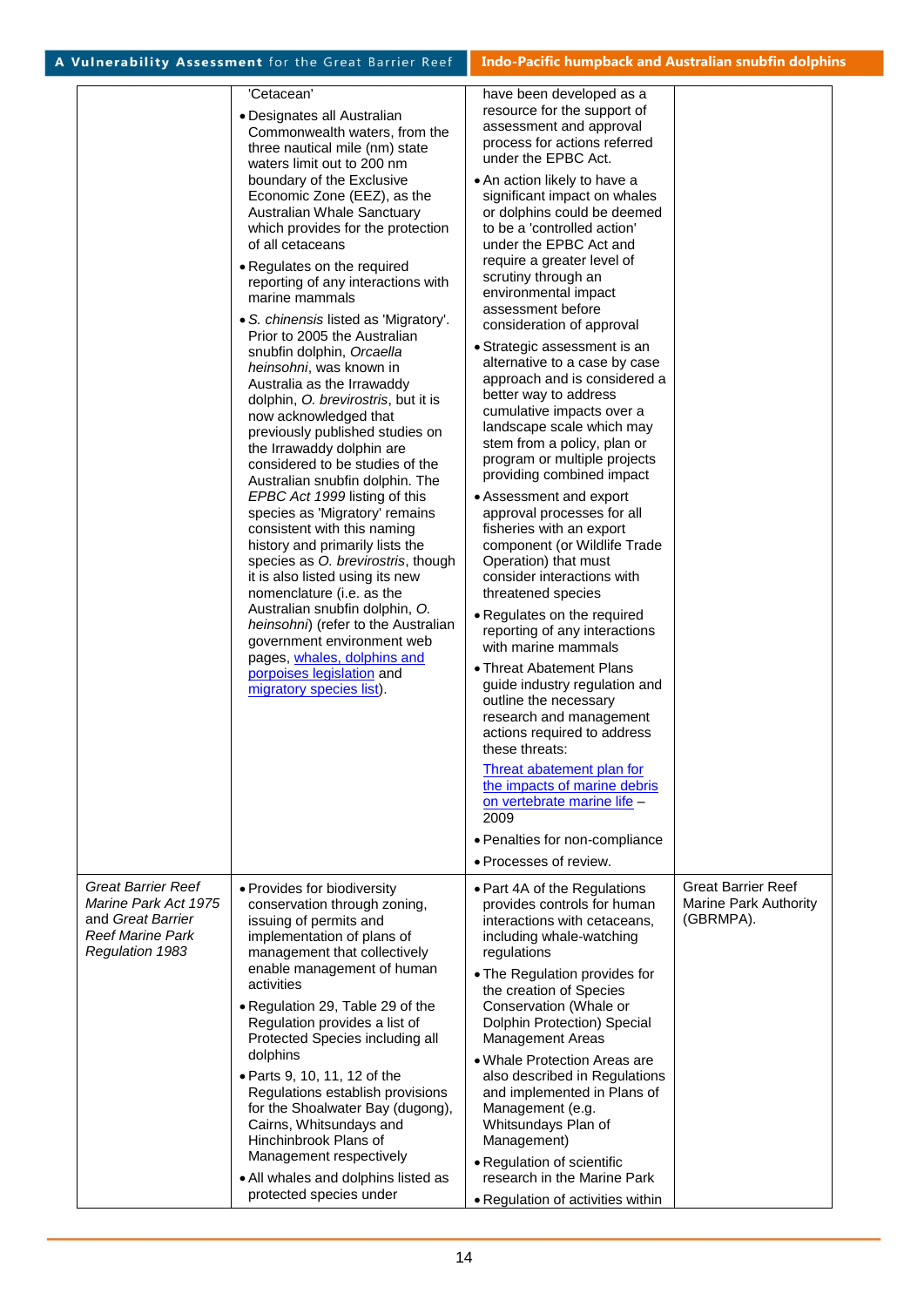|                                                                                | Regulation 29.                                                                                                                                                                                                                                                                                                                                                                                                                                                                             | the Marine Park                                                                                                                                                                                                                                                                                                                                                                                                                                                                                                                                                                                                                                                                                                                                   |                          |
|--------------------------------------------------------------------------------|--------------------------------------------------------------------------------------------------------------------------------------------------------------------------------------------------------------------------------------------------------------------------------------------------------------------------------------------------------------------------------------------------------------------------------------------------------------------------------------------|---------------------------------------------------------------------------------------------------------------------------------------------------------------------------------------------------------------------------------------------------------------------------------------------------------------------------------------------------------------------------------------------------------------------------------------------------------------------------------------------------------------------------------------------------------------------------------------------------------------------------------------------------------------------------------------------------------------------------------------------------|--------------------------|
|                                                                                |                                                                                                                                                                                                                                                                                                                                                                                                                                                                                            | • Penalties for non-compliance                                                                                                                                                                                                                                                                                                                                                                                                                                                                                                                                                                                                                                                                                                                    |                          |
|                                                                                |                                                                                                                                                                                                                                                                                                                                                                                                                                                                                            | • Review of Act and                                                                                                                                                                                                                                                                                                                                                                                                                                                                                                                                                                                                                                                                                                                               |                          |
|                                                                                |                                                                                                                                                                                                                                                                                                                                                                                                                                                                                            | Regulation.                                                                                                                                                                                                                                                                                                                                                                                                                                                                                                                                                                                                                                                                                                                                       |                          |
| <b>Great Barrier Reef</b><br>Marine Park Zoning<br>Plan 2003                   | • A multiple-use marine protected<br>area management tool that<br>protects biodiversity by the<br>regulation of activities within the<br><b>Great Barrier Reef Marine Park</b><br>• The Representative Area<br>Program that provided the basis<br>for the Zoning Plan spatial<br>planning decisions, described 70<br>broad-scale habitats, or<br>bioregions, and as such provides<br>the basis for ecosystem-based<br>management in the Marine Park.                                       | • Spatial management of<br>activities within the Great<br>Barrier Reef based on<br>protection of habitat type<br>representative areas<br>• Thirty-four per cent of the<br>Marine Park is dedicated as<br>Marine National Park (green)<br>or Preservation (pink) zones<br>in which no extractive<br>activities are permitted<br>• Restricted Access Special<br>Management Areas (SMA)<br>can be created for the<br>protection of inshore dolphins<br>and their habitats under<br>special circumstances<br>• Dugong Protection Areas<br>(spatial restrictions on<br>commercial mesh netting)<br>also provide subsequent<br>protection for inshore<br>dolphins (e.g. Hinchinbrook<br>Island Area Dugong<br>Protection Area)<br>• Processes of review | <b>GBRMPA</b>            |
|                                                                                |                                                                                                                                                                                                                                                                                                                                                                                                                                                                                            | • Penalties for non-<br>compliance.                                                                                                                                                                                                                                                                                                                                                                                                                                                                                                                                                                                                                                                                                                               |                          |
| Marine Parks Act 2004<br>(QId) and Marine Parks<br>Regulation 2006             | • The object of this Act is to<br>provide for the conservation of<br>the marine environment by:<br>• declaring State marine parks<br>· establishing zones, designated<br>areas and highly protected<br>areas within marine parks<br>• developing zoning and<br>management plans<br>• recognising the cultural,<br>economic, environmental and<br>social relationships between<br>marine parks and other areas<br>• applying the precautionary<br>principle.                                | • Aims to involve all<br>stakeholders cooperatively<br>• Coordination and integration<br>with other conservation<br>legislation<br>• Penalties for non-compliance<br>• Processes of review.                                                                                                                                                                                                                                                                                                                                                                                                                                                                                                                                                       | Queensland<br>Government |
| Marine Parks (Great<br><b>Barrier Reef Coast)</b><br>Zoning Plan 2004<br>(QId) | • A multiple-use marine protected<br>area management tool that<br>protects biodiversity by the<br>regulation of activities within the<br><b>Great Barrier Reef Coast Marine</b><br>Park<br>• The Representative Area<br>Program that provided the basis<br>for Great Barrier Reef spatial<br>planning decisions described 70<br>broad-scale habitats, or<br>bioregions and as such provides<br>the basis for ecosystem-based<br>management in the Great Barrier<br>Reef Coast Marine Park. | • Spatial management of<br>activities within State waters<br>of the Great Barrier Reef<br>based on protection of<br>representative bioregions<br>• Penalties for non-compliance<br>• Complements spatial<br>management zones and<br>certain regulatory provisions<br>established under the Great<br><b>Barrier Reef Marine Park</b><br>Zoning Plan 2003.                                                                                                                                                                                                                                                                                                                                                                                          | Queensland<br>Government |
| Operational Policy on                                                          | • The objective of the policy is to                                                                                                                                                                                                                                                                                                                                                                                                                                                        | . Indo-Pacific humpback and                                                                                                                                                                                                                                                                                                                                                                                                                                                                                                                                                                                                                                                                                                                       | <b>GBRMPA</b>            |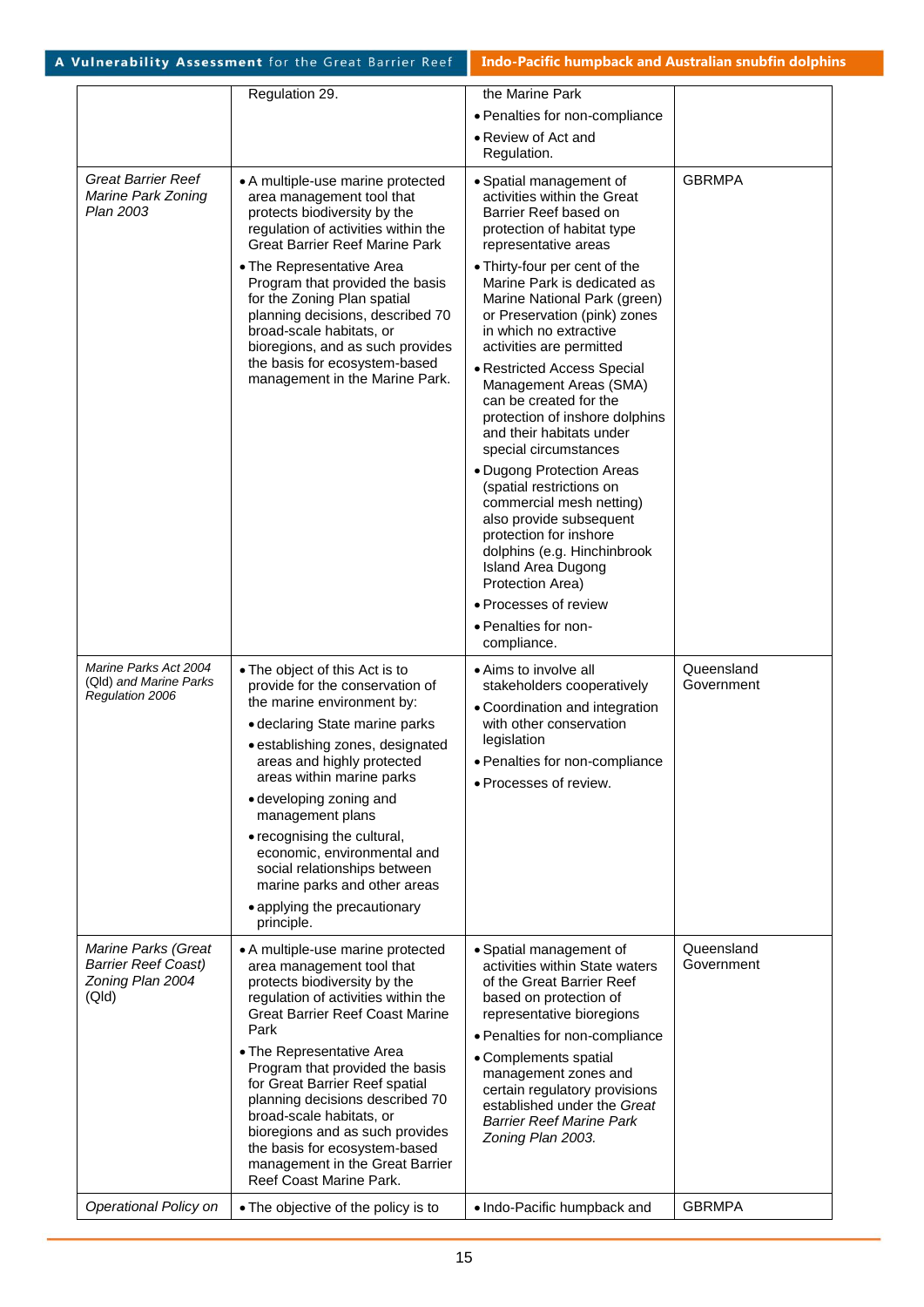|                                                                                           | A Vulnerability Assessment for the Great Barrier Reef                                                                                                                                                                                                                                                                                                                                                                                                                                                                                                                                                                                   | <b>Indo-Pacific humpback and Australian snubfin dolphins</b>                                                                                                                                                                                                                                                                                                                                                                                                                                                                                                                                                                            |                                                                         |
|-------------------------------------------------------------------------------------------|-----------------------------------------------------------------------------------------------------------------------------------------------------------------------------------------------------------------------------------------------------------------------------------------------------------------------------------------------------------------------------------------------------------------------------------------------------------------------------------------------------------------------------------------------------------------------------------------------------------------------------------------|-----------------------------------------------------------------------------------------------------------------------------------------------------------------------------------------------------------------------------------------------------------------------------------------------------------------------------------------------------------------------------------------------------------------------------------------------------------------------------------------------------------------------------------------------------------------------------------------------------------------------------------------|-------------------------------------------------------------------------|
| Whale and Dolphin<br>Conservation in the<br><b>Great Barrier Reef</b><br>Marine Park 2007 | provide a framework for the<br>conservation of whales and<br>dolphins by partnering with other<br>agencies, researchers and reef<br>users to manage activities and<br>impacts and fill knowledge gaps<br>that exist for priority whale and<br>dolphin species within the Great<br><b>Barrier Reef Marine Park</b><br>· Identifies priority species on<br>which the Authority will focus<br>management efforts<br>• The operational policy<br>implements the Great Barrier<br>Reef Marine Park Authority's<br>obligations under the Australian<br>Government's Australian National<br>Guidelines for Whale and Dolphin<br>Watching 2005. | Australian snubfin dolphin<br>identified as priority species<br>• Policy reviewed on regular<br>basis in line with changes to<br>legislation and national<br>guidelines<br>• Provides basis for public<br>education<br>• Penalties for non-compliance<br>under the Great Barrier Reef<br>Marine Park Act 1975.                                                                                                                                                                                                                                                                                                                          |                                                                         |
| <b>Great Barrier Reef</b><br><b>Biodiversity</b><br>Conservation<br>Strategy 2012         | · Identifies S. chinensis and O.<br>heinsohni as species 'at risk' in<br>the Marine Park<br>• Grades the level of risk<br>experienced by S. chinensis and<br>O. heinsohni through a<br>vulnerability assessment process.                                                                                                                                                                                                                                                                                                                                                                                                                | • The Biodiversity<br><b>Conservation Strategy</b><br>outlines a Framework for<br>Action with three strategic<br>objectives aimed at building<br>or maintaining ecosystem<br>resilience and protecting<br>biodiversity:<br>1. Engage communities and<br>foster stewardship<br>2. Building ecosystem<br>resilience in a changing<br>climate<br>3. Improved knowledge<br>· Objectives are comprised of<br>program-level outcomes with<br>key actions and contain<br>targets for measuring<br>success<br>· Implementation of the<br>Strategy will be undertaken<br>through a multi-Agency,<br>multi-stakeholder<br>collaborative approach. | <b>GBRMPA</b>                                                           |
| <b>Great Barrier Reef</b><br>Climate Change<br>Action Plan 2007-<br>2012                  | · Identification of specific<br>measures to enhance resilience<br>of the Great Barrier Reef<br>ecosystem and support<br>adaptation by regional<br>communities and industries that<br>depend on it.                                                                                                                                                                                                                                                                                                                                                                                                                                      | • Allocation of dedicated<br>funding to implement actions<br>to improve the resilience of<br>the Great Barrier Reef<br>ecosystem                                                                                                                                                                                                                                                                                                                                                                                                                                                                                                        | <b>GBRMPA</b>                                                           |
| <b>Reef Water Quality</b><br>Protection Plan 2009                                         | • An overarching framework to<br>achieve a sustainable future for<br>the Great Barrier Reef and the<br>industries in the Reef's<br>catchment by improving water<br>quality that flows into the Great<br>Barrier Reef lagoon.                                                                                                                                                                                                                                                                                                                                                                                                            | • Improve water quality that<br>flows into the Reef by<br>targeting priority outcomes,<br>integrating industry and<br>community initiatives and<br>incorporating new policy and<br>regulatory frameworks.                                                                                                                                                                                                                                                                                                                                                                                                                               | Joint Australian<br>Government and State<br>of Queensland<br>initiative |
| <b>Great Barrier Reef</b><br>Protection<br>Amendment Act 2009<br>(QId)                    | • Provides the legislative<br>framework for reducing the levels<br>of dangerous pesticides and<br>fertilisers found in the waters of<br>the Great Barrier Reef by 50 per<br>cent in four years.                                                                                                                                                                                                                                                                                                                                                                                                                                         | • Mix of strict controls on farm<br>chemicals and regulations to<br>improve farming practices.                                                                                                                                                                                                                                                                                                                                                                                                                                                                                                                                          | Queensland<br>Government                                                |
| <b>Nature Conservation</b>                                                                | • Act provides for the conservation                                                                                                                                                                                                                                                                                                                                                                                                                                                                                                                                                                                                     | • Prescribes protected native                                                                                                                                                                                                                                                                                                                                                                                                                                                                                                                                                                                                           | Queensland                                                              |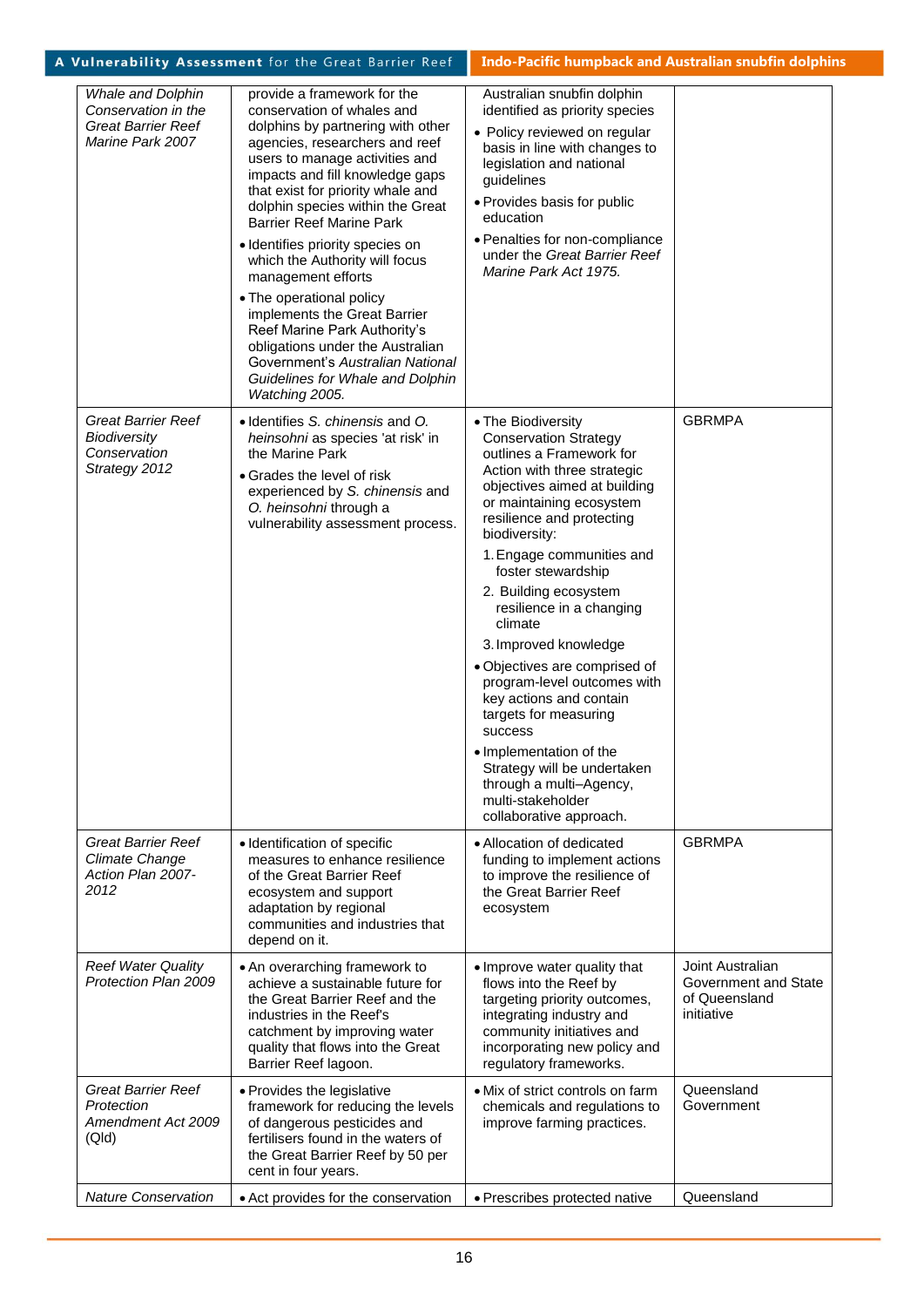|                                                                                                                      |                                                                           | A Vulnerability Assessment for the Great Barrier Reef                                                                                                                                                                                                                                           | Indo-Pacific humpback and Australian snubfin dolphins                                                                                                                                                                                                                                                                                                                                                                                                                                                                                                                                                                                                                                                    |                                                                                                                                                                                |
|----------------------------------------------------------------------------------------------------------------------|---------------------------------------------------------------------------|-------------------------------------------------------------------------------------------------------------------------------------------------------------------------------------------------------------------------------------------------------------------------------------------------|----------------------------------------------------------------------------------------------------------------------------------------------------------------------------------------------------------------------------------------------------------------------------------------------------------------------------------------------------------------------------------------------------------------------------------------------------------------------------------------------------------------------------------------------------------------------------------------------------------------------------------------------------------------------------------------------------------|--------------------------------------------------------------------------------------------------------------------------------------------------------------------------------|
| 2006                                                                                                                 | Act 1992 (Qld) and<br><b>Nature Conservation</b><br>(Wildlife) Regulation | of nature, including wildlife, in<br>Queensland jurisdiction<br>• Provides for the protection of<br>marine mammals including<br>dolphins<br>· Both S. chinensis and O.<br>heinsohni listed as 'Near<br>threatened' under the wildlife<br>regulation.                                            | wildlife, their management<br>principles and the<br>management intent<br>• Provides for the preparation<br>of Conservation Plans for<br>native wildlife and their<br>habitat under Ministerial<br>discretionary powers<br>. No Conservation Plan for any<br>specific species of dolphin<br>currently in force<br>• Penalties for non-compliance<br>• Processes of review.                                                                                                                                                                                                                                                                                                                                | Government                                                                                                                                                                     |
| (Whales and<br>Dolphins)<br><b>Conservation Plan</b><br>1997 and<br>Conservation and<br>management of<br>$2001^{66}$ | <b>Nature Conservation</b><br>whales and dolphins<br>in Queensland 1997-  | • Development of management<br>intent for whales and dolphins in<br>Queensland and adjacent waters.                                                                                                                                                                                             | • Management framework for<br>cetacean watching activities,<br>protection and conservation,<br>monitoring of populations,<br>review of management tools,<br>research, and collaborative<br>approaches to management<br>• Penalties for non-compliance<br>• Processes of review.                                                                                                                                                                                                                                                                                                                                                                                                                          | Queensland<br>Government                                                                                                                                                       |
| Marine Wildlife                                                                                                      | <b>Stranding Program</b>                                                  | · Collects and reports on stranding<br>and mortality information of<br>threatened marine wildlife<br>species within Queensland.                                                                                                                                                                 | • Provides critical information<br>to aid and inform research<br>and management initiatives<br>· Processes of review.                                                                                                                                                                                                                                                                                                                                                                                                                                                                                                                                                                                    | Queensland<br>Government<br>(jointly funded by the<br><b>GBRMPA</b> through the<br><b>Field Management</b><br>Program)                                                         |
| Back on Track<br><b>Biodiversity Action</b><br>Plans                                                                 |                                                                           | • The Back on Track Species<br><b>Prioritisation Framework</b><br>identifies priority species for<br>conservation management,<br>regional threats, and suggested<br>recovery actions. S. chinensis<br>and O. heinsohni are identified as<br>critical priorities for conservation<br>management. | · Identifies regionally-<br>appropriate management<br>actions to mitigate the risks<br>to these species<br>· Processes of review.                                                                                                                                                                                                                                                                                                                                                                                                                                                                                                                                                                        | Queensland<br>Government<br>(with regional Natural<br>Resource<br>Management groups<br>and other<br>stakeholders for<br>implementation of<br>identified<br>management actions) |
| Regulation 2008                                                                                                      | Fisheries Act 1994<br>(Qld) and Fisheries                                 | • Provides the legislative<br>framework and regulatory<br>controls for managing fisheries in<br>all Queensland waters and<br>Commonwealth waters subject to<br>the Offshore Constitutional<br>Settlement for the state of<br>Queensland.                                                        | • Dolphins listed as Species of<br>Conservation Interest (SOCI)<br>• Dugong Protection Areas<br>regulate and restrict the use<br>of commercial set mesh nets<br>within designated areas,<br>which provides spatial<br>protection for animals<br>susceptible to incidental<br>capture<br>• Net attendance rules in set<br>mesh net fisheries (must be<br>in attendance at all times)<br>• Rules $(N_1, N_2, N_4, N_{11}, S)$<br>mesh net regulations) for net<br>operation and apparatus<br>parameters designed to limit<br>interactions with SOCI,<br>including dolphins<br>• SOCI logbook reporting<br>requirements<br>• Fish Habitat Areas help<br>protect inshore habitats from<br>impacts of coastal | Queensland<br>Government                                                                                                                                                       |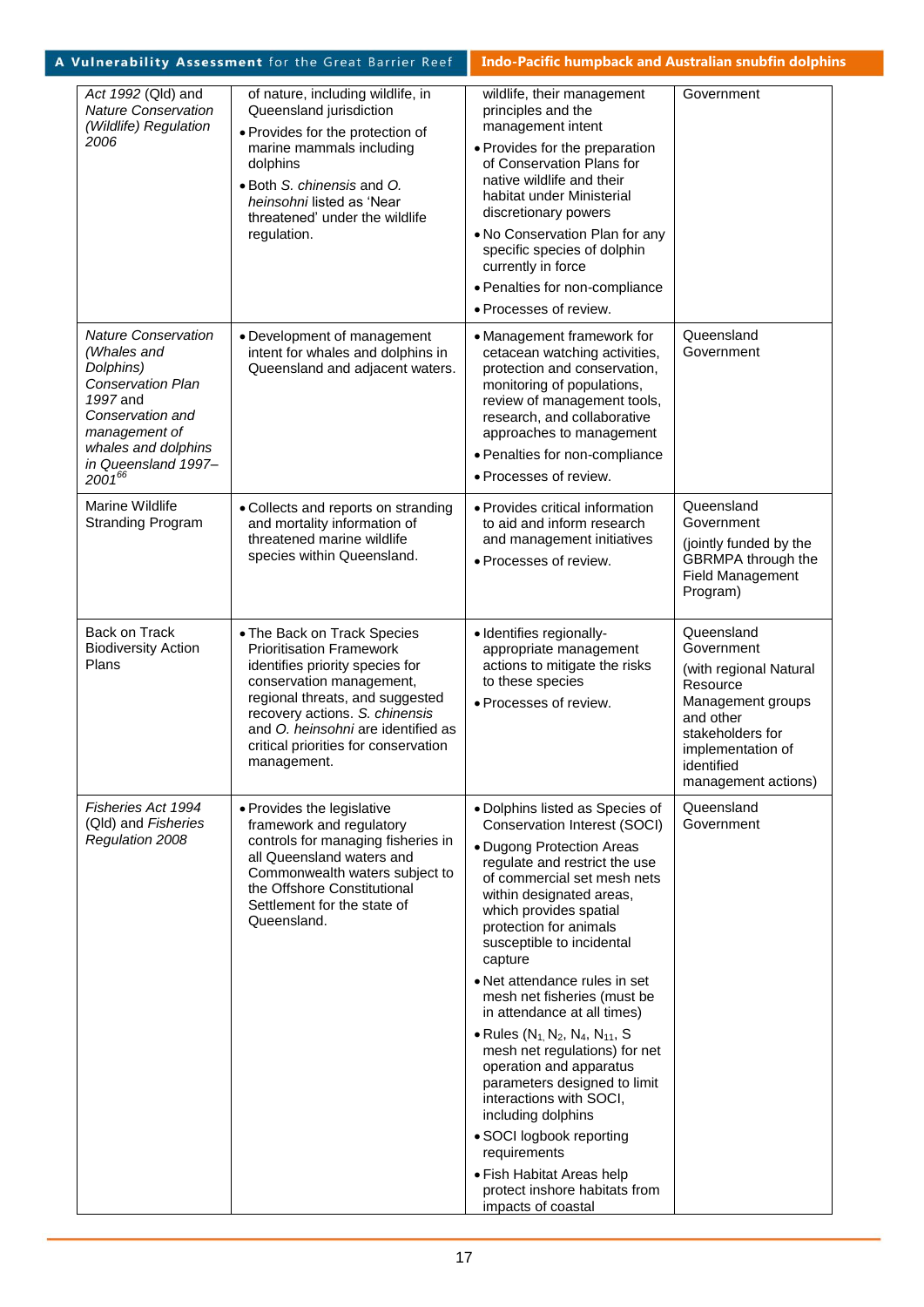|                                                                                                                              |                                                                                                                                                                                                                                                                                                                                                                                                                                                                                                                                                                                                                                | development. These areas<br>provide nursery grounds and<br>habitat for fish species which<br>are likely to be prey for<br>inshore dolphin species<br>• Review of the Act in 2011<br>• Penalties for non-<br>compliance.                                                                                                                                                                                                                                                                                                                                                                                                                                                                                                                                                               |                          |
|------------------------------------------------------------------------------------------------------------------------------|--------------------------------------------------------------------------------------------------------------------------------------------------------------------------------------------------------------------------------------------------------------------------------------------------------------------------------------------------------------------------------------------------------------------------------------------------------------------------------------------------------------------------------------------------------------------------------------------------------------------------------|---------------------------------------------------------------------------------------------------------------------------------------------------------------------------------------------------------------------------------------------------------------------------------------------------------------------------------------------------------------------------------------------------------------------------------------------------------------------------------------------------------------------------------------------------------------------------------------------------------------------------------------------------------------------------------------------------------------------------------------------------------------------------------------|--------------------------|
| East Coast Inshore<br>Fin Fish Fishery<br>(ECIFFF)<br>management<br>arrangements                                             | • Management arrangements are<br>established under the Fisheries<br>Act 1994 (Qld) and Fisheries<br>Regulation 2008<br>• Accredited WTO under<br><b>Environment Protection and</b><br><b>Biodiversity Conservation Act</b><br>1999 managed by the<br>Queensland Government<br>• Commonwealth regulation<br>requires reporting on<br>management arrangements and<br>conditions of the WTO through an<br>annual status report<br>• Reports on interactions with<br>Species of Conservation Interest<br>(SOCI) including all dolphins.<br>SOCI data is gathered through<br>logbooks and the Queensland<br>Shark Observer Program. | • Published Guidelines for<br>commercial operators in the<br>East Coast Inshore Fin Fish<br>Fishery to provide<br>commercial fishers with a<br>summary of management<br>arrangements<br>• Looking after protected<br>species in Queensland - a<br>comprehensive guide for<br>commercial fishers published<br>to assist fishers in<br>interactions with dolphins and<br>other protected species<br>• Review of the Fishery under<br><b>Environment Protection and</b><br><b>Biodiversity Conservation Act</b><br>1999. Review completed<br>February 2012. New WTO<br>with conditions issued; valid<br>to 2015.                                                                                                                                                                         | Queensland<br>Government |
| Queensland Shark<br>Control Program<br>(QSCP)                                                                                | • Community Education and<br>Protection Policy under Fisheries<br>Act (Qld) 1994<br>• Thirty-five nets at localities in<br>Cairns, Mackay, Rainbow Beach,<br>Sunshine Coast, and the Gold<br>Coast<br>• Three hundred and forty-four<br>drumlines at localities across<br>Cairns, Townsville, Mackay,<br>Capricorn Coast, Gladstone,<br>Bundaberg, Rainbow Beach,<br>Sunshine Coast, North<br>Stradbroke Island and the Gold<br>Coast. <sup>67</sup>                                                                                                                                                                           | • Nets designed to capture<br>sharks greater than 2 m in<br>length. Nets are 186 m long.<br>Most nets have a depth of 6<br>m and a mesh size of 500<br>mm<br>• Ten remaining shark nets in<br>the Great Barrier Reef<br>Marine Park: five off Cairns<br>beaches; five off Mackay<br>beaches<br>• Drumline arrays consist of up<br>to six or more shark hooks<br>with fresh bait suspended<br>individually from large plastic<br>floats. (Roughly one net $=$ six<br>drumlines)<br>• Equipment checked every<br>second day, weather<br>permitting<br>• The use of audible 'pingers'<br>on shark nets are being<br>trialled in an effort to prevent<br>dolphin entanglement<br>• Other measures employed to<br>reduce interactions with<br>threatened species<br>• Processes of review. | Queensland<br>Government |
| Coastal Protection<br>and Management Act<br>1995 (Qld) and<br><b>Coastal Protection</b><br>and Management<br>Regulation 2003 | • Provides the legislative<br>framework and regulations for the<br>coordinated management of the<br>diverse range of coastal<br>resources and values in the<br>coastal zone. This framework<br>includes provisions that establish                                                                                                                                                                                                                                                                                                                                                                                              | • Queensland Coastal Plan<br>outlines directions for<br>effective protection and<br>management of the coastal<br>zone.                                                                                                                                                                                                                                                                                                                                                                                                                                                                                                                                                                                                                                                                | Queensland<br>Government |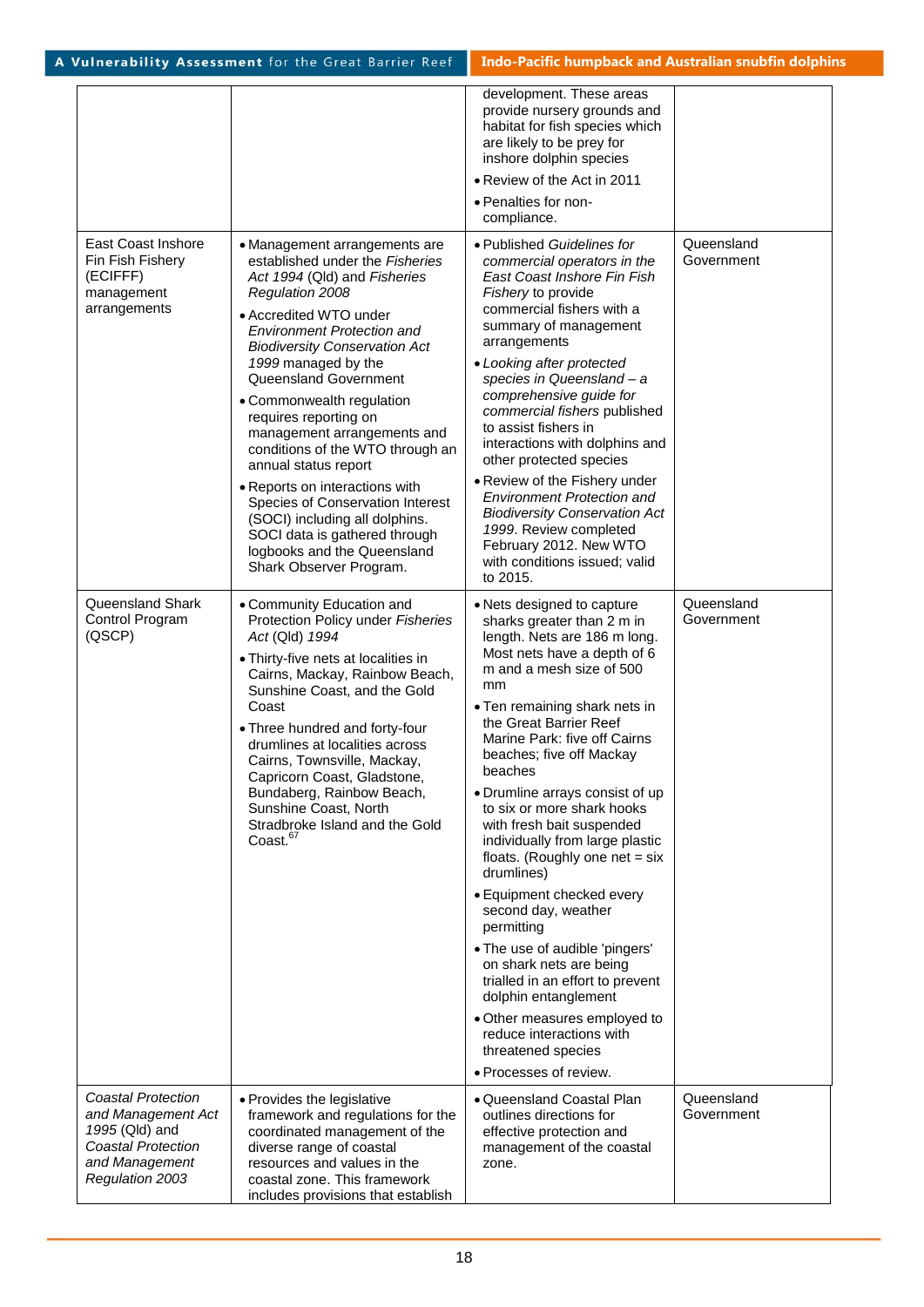|                                                                                                                                                                                                 | the Queensland Coastal Plan.                                                                                                                                                                                                                                                                                                                  |                                                                                                                                                                                                                                                                                                                                                                                                                                                                                                                                                                                                                                           |                          |
|-------------------------------------------------------------------------------------------------------------------------------------------------------------------------------------------------|-----------------------------------------------------------------------------------------------------------------------------------------------------------------------------------------------------------------------------------------------------------------------------------------------------------------------------------------------|-------------------------------------------------------------------------------------------------------------------------------------------------------------------------------------------------------------------------------------------------------------------------------------------------------------------------------------------------------------------------------------------------------------------------------------------------------------------------------------------------------------------------------------------------------------------------------------------------------------------------------------------|--------------------------|
| Queensland Coastal<br>Plan<br>(prepared under the<br>Coastal Protection<br>and Management Act<br>1995 and includes a<br>state planning<br>policy under the<br>Sustainable Planning<br>Act 2009) | . The Queensland Coastal Plan<br>has two parts: State Policy for<br>Coastal Management and the<br>State Planning Policy 3/11:<br>Coastal Protection (SPP).                                                                                                                                                                                    | • The State Policy for Coastal<br>Management provides policy<br>direction for natural resource<br>management decision-<br>makers about land on the<br>coast, such as coastal<br>reserves, beaches,<br>esplanades and tidal areas<br>• The SPP provides policy<br>direction and assessment<br>criteria to direct land-use<br>planning and development<br>assessment decision making<br>under the Sustainable<br>Planning Act 2009.                                                                                                                                                                                                         | Queensland<br>Government |
| Sustainable Planning<br>Act 2009 (Qld) and<br>Sustainable Planning<br>Regulation 2009                                                                                                           | • Establishes process for land-use<br>planning and development<br>assessments. Identifies state<br>legislation that may be triggered<br>by development assessments<br>and the process by which<br>developments must be assessed<br>against each piece of legislation<br>• Establishes the framework for the<br>development of Regional Plans. | • Regional plans operate in<br>conjunction with other state<br>planning instruments, usually<br>taking precedence over them<br>• Regional plans must conform<br>to policies established within<br>the Queensland Coastal Plan<br>• Regional plans identify:<br>· desired regional outcomes<br>• policies and actions for<br>achieving these desired<br>regional outcomes<br>• the future regional land use<br>pattern<br>• regional infrastructure<br>provision to service the<br>future regional land use<br>pattern<br>• key regional environmental,<br>economic and cultural<br>resources to be preserved,<br>maintained or developed. | Queensland<br>Government |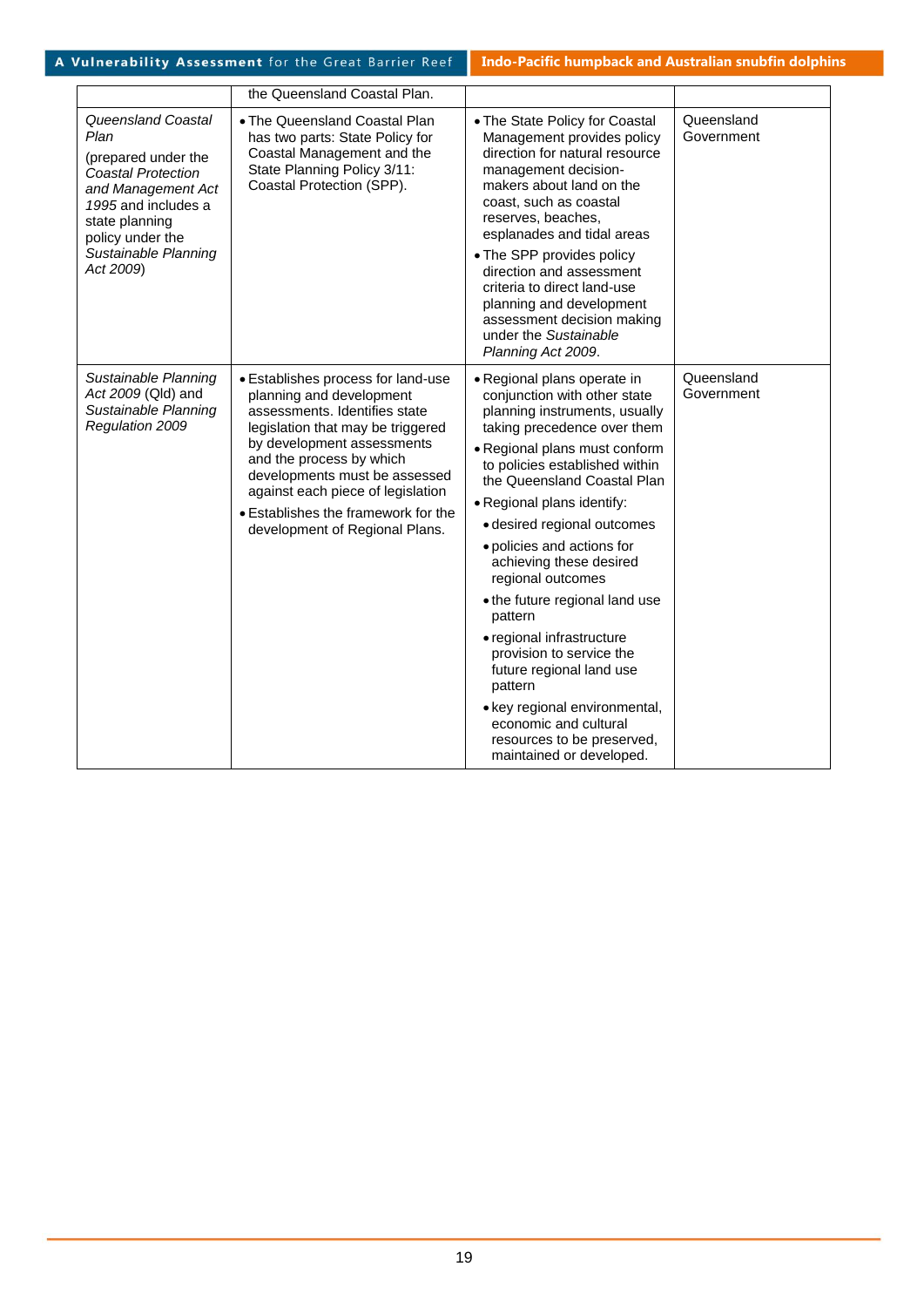# **References**

- 1. Department of Environment and Resource Management 2010, *Mackay Whitsunday Natural Resource Management Region back on track actions for biodiversity,* DERM, Brisbane.
- 2. Department of Environment and Resource Management 2010, *Cape York Peninsula Natural Resource Management Region back on track actions for biodiversity,* DERM, Brisbane.
- 3. Department of Environment and Resource Management 2010, *Wet Tropics Natural Resource Management Region back on track actions for biodiversity,* DERM, Brisbane.
- 4. Department of Environment and Resource Management 2010, *Fitzroy Natural Resource Management Region back on track actions for biodiversity,* DERM, Brisbane.
- 5. Department of Environment and Resource Management 2010, *Burnett Mary Natural Resource Management Region back on track actions for biodiversity,* Department of Environment and Resource Management, Brisbane.
- 6. Department of Environment and Resource Management 2010, *Burdekin Natural Resource Management Region back on track actions for biodiversity,* Department of Environment and Resource Management, Brisbane.
- 7. Lawler, I.R., Parra, G.J. and Noad, M. 2007, Vulnerability of marine mammals in the Great Barrier Reef to climate change, in *Climate change and the Great Barrier Reef: a vulnerability assessment*, eds J.E. Johnson and P.A. Marshall, Great Barrier Reef Marine Park Authority and Australian Greenhouse Office, Townsville, pp. 497-513, viewed 18/08/2011, [<http://www.gbrmpa.gov.au/\\_\\_data/assets/pdf\\_file/0013/5431/chpt-16-lawler-et-al-2007.pdf>](http://www.gbrmpa.gov.au/__data/assets/pdf_file/0013/5431/chpt-16-lawler-et-al-2007.pdf).
- 8. LeDuc, R. 2009, Delphinids, overview , in *Encyclopedia of marine mammals*, eds W.F. Perrin, B. Würsig and J.G.M. Thewissen, 2nd edn, Academic Press, London, pp. 298-302.
- 9. Barros, N.B., Jefferson, T.A. and Parsons, E.C.M. 2004, Feeding habits of Indo-Pacific humpback dolphins (*Sousa chinensis*) stranded in Hong Kong, *Aquatic Mammals* 30: 179-188.
- 10. Heinsohn, G.E. 1979, 'Biology of small cetaceans in north Queensland waters'*,* unpublished report to the Great Barrier Reef Marine Park Authority (Augmentative Grant), Townsville.
- 11. Parra, G.J. and Jedensjö, M. 2009, *Feeding habits of Australian snubfin (Orcaella heinsohni) and Indo-Pacific humpback dolphins (Sousa chinensis), project report to the Great Barrier Reef Marine Park Authority and the Reef and Rainforest Research Centre Limited, Cairns,* University of Queensland, Brisbane, viewed 18/08/2011, [<http://www.rrrc.org.au/publications/downloads/141e-UQ-Parra-G-et-al-2009-Feeding-Habits-of-Snubfin-and-Pacific-](http://www.rrrc.org.au/publications/downloads/141e-UQ-Parra-G-et-al-2009-Feeding-Habits-of-Snubfin-and-Pacific-Humpback-Dolpins.pdf)[Humpback-Dolpins.pdf>](http://www.rrrc.org.au/publications/downloads/141e-UQ-Parra-G-et-al-2009-Feeding-Habits-of-Snubfin-and-Pacific-Humpback-Dolpins.pdf).
- 12. Heithaus, M.R., Dill, L.M., Marshall, G.J. and Buhleier, B. 2002, Habitat use and foraging behaviour of tiger sharks (*Galeocerdo cuvier*) in a seagrass ecosystem, *Marine Biology* 140: 237-248.
- 13. Parra, G.J. 2006, Resource partitioning in sympatric delphinids: space use and habitat preferences snubfin and Indo-Pacific humpback dolphins, *Journal of Animal Ecology* 75: 862-874.
- 14. Bräger, S., Harraway, J.A. and Manly, B.F.J. 2003, Habitat selection in a coastal dolphin species (*Cephalorhynchus hectori*), *Marine Biology* 143: 233-244.
- 15. Karczmarski, L., Cockcroft, V.G. and McLachlan, A. 2000, Habitat use and preferences of Indo-Pacific humpback dolphins in Algoa Bay, South Africa, *Marine Mammal Science* 16(1): 65-79.
- 16. Jefferson, T.A. and Karczmarski, L. 2001, *Sousa chinensis*, *Mammalian Species* 655: 1-9.
- 17. Parra, G.J., Azuma, C., Preen, A.R., Corkeron, P.J. and Marsh, H. 2002, Distribution of Irrawaddy dolphins, *Orcaella brevirostris*, in Australian waters, *Raffles Bulletin of Zoology* 10(Suppl.): 141-154.
- 18. Parra, G.J., Corkeron, P.J. and Marsh, H. 2004, The Indo-Pacific humpback dolphin, *Sousa chinensis* (Osbeck 1765) in Australian waters: a summary of current knowledge, *Aquatic Mammals* 30(1): 197-206.
- 19. Jackson, G.D. 1991, 'Age, growth and population dynamics of tropical squid and sepioid populations in waters off Townsville, north Queensland, Australia', PhD thesis, James Cook University, Townsville.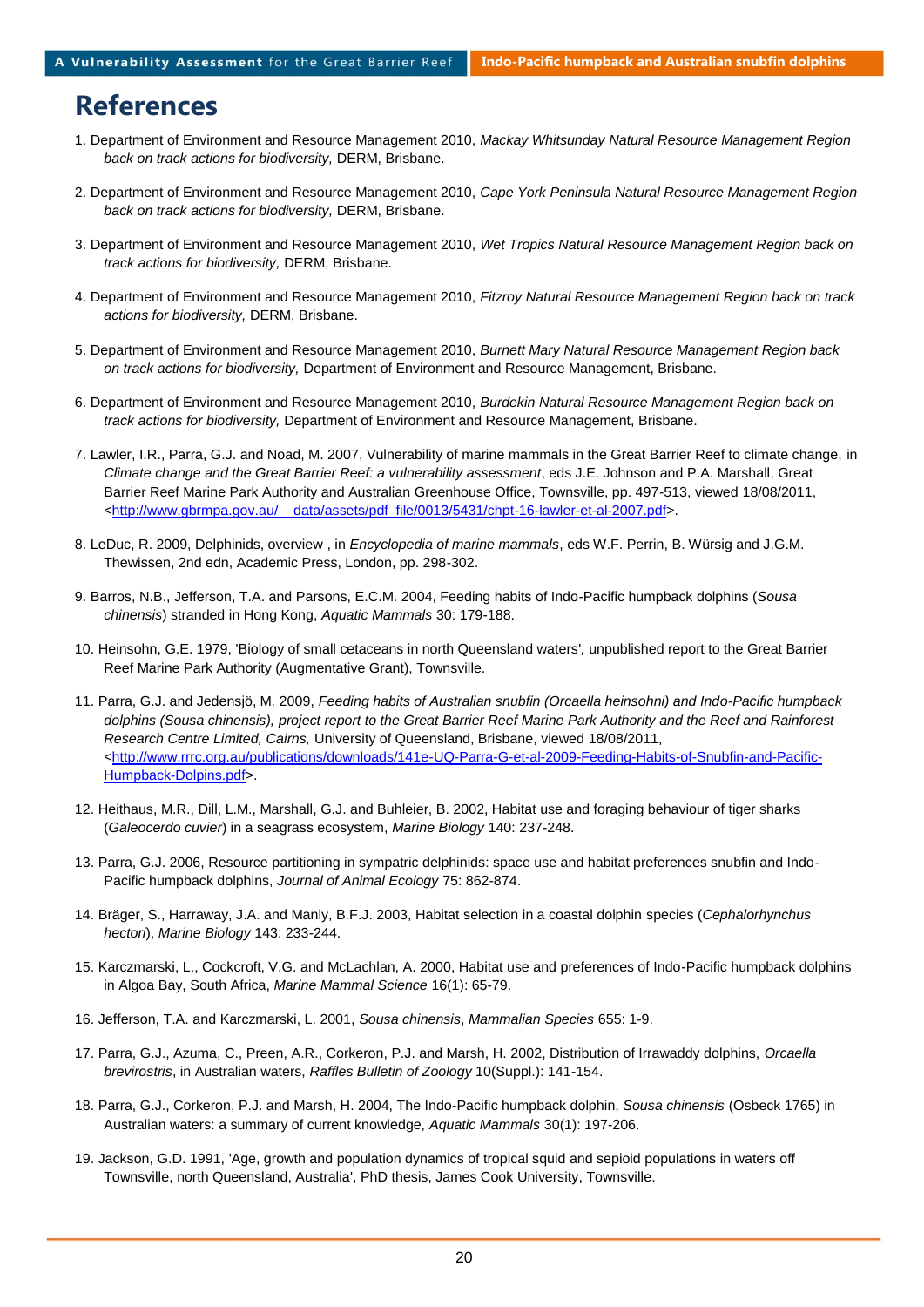#### A Vulnerability Assessment for the Great Barrier Reef **Indo-Pacific humpback and Australian snubfin dolphins**

- 20. Parra, G.J. 2005, 'Behavioural ecology of Irrawaddy, Orcaella brevirostris (Owen in Gray, 1866), and Indo-Pacific humpback dolphins, *Sousa chinensis* (Osbeck, 1765), in northeast Queensland, Australia: a comparative study', PhD thesis, James Cook University, Townsville.
- 21. Parra, G.J., Corkeron, P.J. and Marsh, H. 2006, Population sizes, site fidelity and residence patterns of Australian snubfin and Indo-Pacific humpback dolphins: implications for conservation, *Biological Conservation* 129(2): 167-180.
- 22. De Biasi Cagnazzi, D., Harrison, P.L., Ross, G.J.B. and Lynch, P. 2011, Abundance and site fidelity of Indo-Pacific humpback dolphins in the Great Sandy Strait, Queensland, Australia, *Marine Mammal Science* 27(2): 255-281.
- 23. Ross, G.J.B. 2006, *Review of the conservation status of Australia's smaller whales and dolphins,* Australian Government, Canberra, viewed 18/08/2011, [<http://www.environment.gov.au/coasts/publications/pubs/conservation-smaller-whales](http://www.environment.gov.au/coasts/publications/pubs/conservation-smaller-whales-dolphins.pdf)[dolphins.pdf>](http://www.environment.gov.au/coasts/publications/pubs/conservation-smaller-whales-dolphins.pdf).
- 24. Frere, C.H., Hale, P.T., Porter, L., Cockcroft, V.G. and Dalebout, M.L. 2008, Phylogenetic analysis of mtDNA sequences suggests revision of humpback dolphin (*Sousa* spp.) taxonomy is needed, *Marine and Freshwater Research* 59(3): 259- 268.
- 25. Reeves, R.R., Dalebout, M.L., Jefferson, T.A., Karczmarski, L., Laidre, K., O'Corry-Crowe, G., Rojas-Bracho, L., Secchi, E.R., Slooten, E., Smith, B.D., Wang, J.Y. & Zhou, K. 2008, *Sousa chinensis: IUCN red list of threatened species,*  International Union for Conservation of Nature, viewed 18/08/2011, [<http://www.iucnredlist.org/apps/redlist/details/20424/0>](http://www.iucnredlist.org/apps/redlist/details/20424/0) .
- 26. Smith, B.D., Ahmed, B., Mowgli, R.M. and Strindberg, S. 2008, Species occurrence and distributional ecology of nearshore cetaceans in the Bay of Bengal, Bangladesh, with abundance estimates for Irrawaddy dolphins *Orcaella brevirostris* and finless porpoises *Neophocaena phocaenoides*, *Journal of Cetacean Research and Management* 10(1): 45-58.
- 27. Chilvers, B.L., Lawler, I.R., MacKnight, F., Marsh, H., Noad, M. and Paterson, R. 2005, Moreton Bay, Queensland, Australia: an example of the co-existence of significant marine mammal populations and large-scale coastal development, *Biological Conservation* 122(4): 559-571.
- 28. Robertson, K.M. and Arnold, P.W. 2009, Australian snubfin dolphin: *Orcaella heinsohni*, in *Encyclopedia of marine mammals*, eds W.F. Perrin, B. Würsig and J.G.M. Thewissen, 2nd edn, Academic Press, London, pp. 62-64.
- 29. Cockcroft, V.G. 1990, Dolphin catches in the Natal shark nets 1980-1988, *South African Journal of Wildlife Research* 20: 44-51.
- 30. Jefferson, T.A. 2000, Population biology of the Indo-Pacific hump-backed dolphin in Hong Kong waters, *Wildlife Monographs* 144: 1-65.
- 31. Corkeron, P.J. 1990, Aspects of the behavioural ecology of Inshore Dolphins *Tursiops truncatus* and *Sousa chinensis* in Moreton Bay, Australia, in *The bottlenose dolphin*, eds S. Leatherwood and R.R. Reeves, Academic Press, San Diego, CA, pp. 285-293.
- 32. Bannister, J.L., Kemper, C.M. and Warneke, R.M. 1996, *The action plan for Australian cetaceans,* Australian Nature Conservation Agency, Canberra, viewed 18/08/2011, [<http://www.environment.gov.au/coasts/publications/cetaceans](http://www.environment.gov.au/coasts/publications/cetaceans-action-plan/pubs/whaleplan.pdf)[action-plan/pubs/whaleplan.pdf>](http://www.environment.gov.au/coasts/publications/cetaceans-action-plan/pubs/whaleplan.pdf).
- 33. Beasley, I., Robertson, K.M. and Arnold, P. 2005, Description of a new dolphin, the Australian snubfin dolphin *Orcaella heinsohni* sp. n. (Cetacea Delphinidae), *Marine Mammal Science* 21(3): 365-400.
- 34. Arnold, P.W. and Heinsohn, G.E. 1996, Phylogenetic status of the Irrawaddy dolphin *Orcaella brevirostris* (Owen in Gray): a cladistic analysis, *Memoirs of the Queensland Museum* 39(2): 141-204.
- 35. Beasley, I., Arnold, P. and Heinsohn, G.E. 2002, Geographical variation in skull morphology of the Irrawaddy dolphin, *Orcaella brevirostris* (Owen in Gray, 1866), *Raffles Bulletin of Zoology* 10(Suppl.): 15-34.
- 36. Rice, D.W. 1998, *Marine mammals of the world: systematics and distribution,* Allen Press, Lawrence, KS.
- 37. Corkeron, P.J., Morisette, N.M., Porter, L. and Marsh, H. 1997, Distribution and status of hump-backed dolphins *Sousa chinensis* in Australian waters, *Asian Marine Biology* 14: 49-59.
- 38. Hale, P. 1997, Conservation of inshore dolphins in Australia, *Asian Marine Biology* 14: 83-91.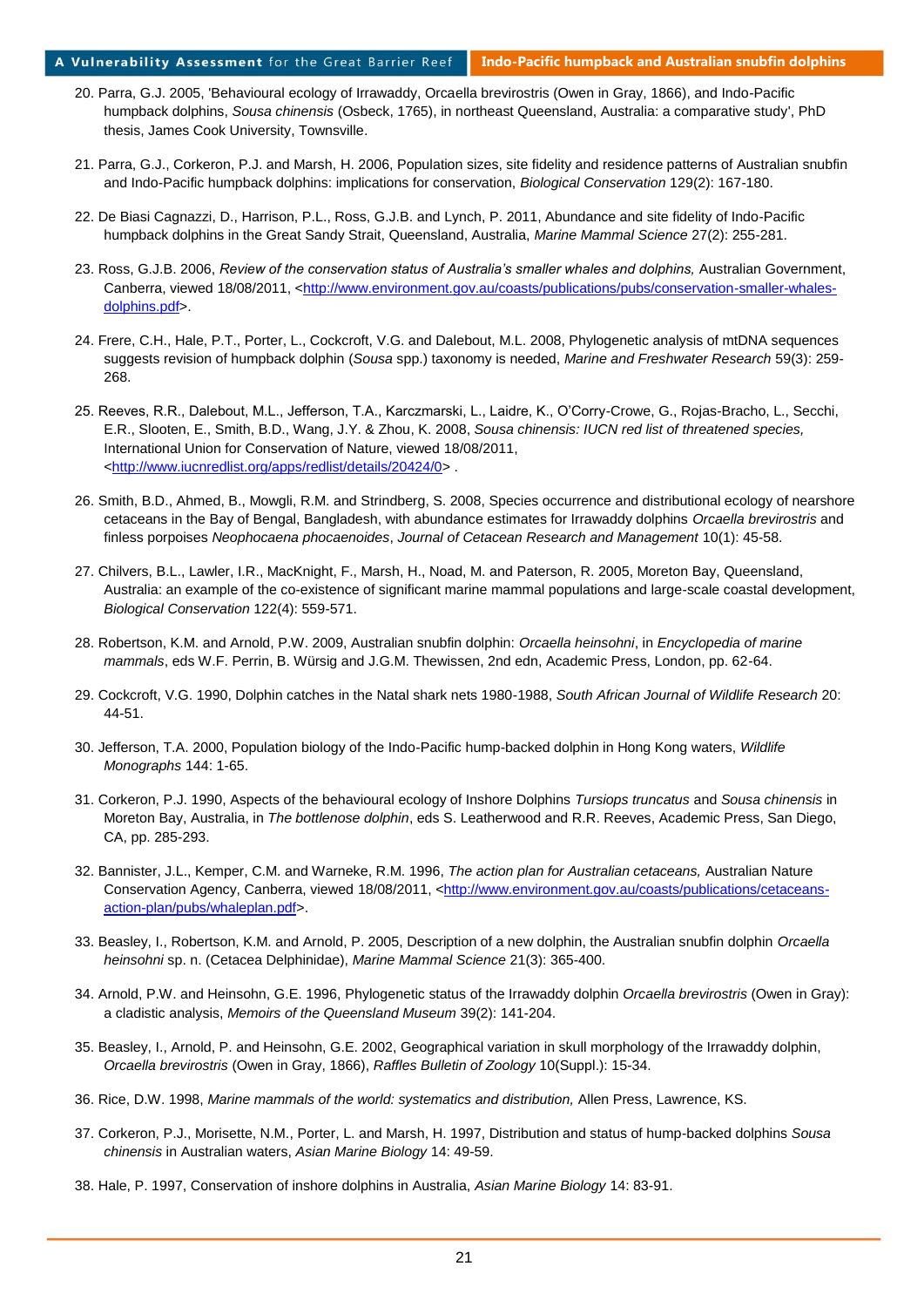- 39. Traill, L.W.C., Bradshaw, J.A. and Brokk, B.W. 2007, Minimum viable population size: a meta-analysis of 30 years of published estimates, *Biological Conservation* 139: 159-166.
- 40. Karczmarski, L., Cockcroft, V.G. and McLachlan, A. 1999, Group size and seasonal pattern of occurrence of humpback dolphins *Sousa chinensis* in Algoa Bay, South Africa, *South African Journal of Marine Science* 21: 89-97.
- 41. Reeves, R.R., Jefferson, T.A., Karczmarski, L., Laidre, K., O'Corry-Crowe, G., Rojas-Bracho, L., Secchi, E.R., Slooten, E., Smith, B.D., Wang, J.Y. & Zhou, K. 2008, *Orcaella heinsohni: IUCN red list of threatened species*, IUCN, International Union for Conservation of Nature, viewed 18/08/2011, [<http://www.iucnredlist.org/apps/redlist/details/136315/0>](http://www.iucnredlist.org/apps/redlist/details/136315/0).
- 42. Gribble, N.A., McPherson, G. and Lane, B. 1998, Effect of the Queensland shark control program on non-target species: whale, dugong, turtle and dolphin: a review. *Marine and Freshwater Research* 49(7): 645-651.
- 43. Jacob, S. 2009, 'The ecology and conservation of tropical inshore dolphins Sousa chinensis, Orcaella heinsohni and Orcaella brevirostris: a review of current knowledge', Masters thesis, University of New England, Armidale.
- 44. Bowater, R., Norton, J., Johnson, S., Hill, B., O'Donoghue, P. and Prior, H. 2003, Toxoplasmosis in Indo-Pacific humpbacked dolphins (*Sousa chinensis*), from Queensland, *Australian Veterinary Journal* 81(10): 627-632.
- 45. Parra, G.J. and Ross, G.J.B. 2009, Humpback dolphins: *S. chinensis* and *S. teuszii*, in *Encyclopedia of marine mammals*, eds W.F. Perrin, B. Würsig and J.G.M. Thewissen, 2nd edn, Academic Press, London, pp. 576-582.
- 46. Bejder, L., Samuels, A., Whitehead, H., Gales, N., Mann, J., Connor, R., Heithaus, M.R., Watson-Capps, J., Flaherty, C. and Krützen, M. 2006, Decline in relative abundance of bottlenose dolphins exposed to long-term disturbance, *Conservation Biology* 20(6): 1791-1798.
- 47. Lukoschek, V. and Chilvers, B.L. 2008, A robust baseline for bottlenose dolphin abundance in coastal Moreton Bay: a large carnivore living in a region of escalating anthropogenic impacts, *Wildlife Research* 35(7): 593-605.
- 48. Lough, J. 2007, Climate and climate change on the Great Barrier Reef, in *Climate change and the Great Barrier Reef: a vulnerability assessment*, eds J.E. Johnson and P.A. Marshall, Great Barrier Reef Marine Park Authority and Australian Greenhouse Office, Townsville, pp. 15-50, viewed 18/08/2011, [<http://www.gbrmpa.gov.au/\\_\\_data/assets/pdf\\_file/0015/4443/VA-2007-chpt-2-Lough.pdf>](http://www.gbrmpa.gov.au/__data/assets/pdf_file/0015/4443/VA-2007-chpt-2-Lough.pdf).
- 49. Great Barrier Reef Marine Park Authority 2009, *Great Barrier Reef Outlook Report 2009,* Great Barrier Reef Marine Park Authority, Townsville, viewed 18/08/2011, [<http://www.gbrmpa.gov.au/\\_\\_data/assets/pdf\\_file/0018/3843/OutlookReport\\_Full.pdf>](http://www.gbrmpa.gov.au/__data/assets/pdf_file/0018/3843/OutlookReport_Full.pdf).
- 50. Wachenfeld, D., Johnson, J., Skeat, A., Kenchington, R., Marshall, P.A. and Innes, J. 2007, Introduction to the Great Barrier Reef and climate change, in *Climate change and the Great Barrier Reef: a vulnerability assessment*, eds J.E. Johnson and P.A. Marshall, Great Barrier Reef Marine Park Authority and the Australian Greenhouse Office, Townsville, pp. 1-14, viewed 18/08/2011, [<http://www.gbrmpa.gov.au/\\_\\_data/assets/pdf\\_file/0014/4442/chpt-1-wachenfeld-et-al-](http://www.gbrmpa.gov.au/__data/assets/pdf_file/0014/4442/chpt-1-wachenfeld-et-al-2007.pdf)[2007.pdf>](http://www.gbrmpa.gov.au/__data/assets/pdf_file/0014/4442/chpt-1-wachenfeld-et-al-2007.pdf).
- 51. Greenland, J.A. and Limpus, C.J. 2008, *Marine wildlife stranding and mortality database annual report 2007 II. Cetacean and Pinniped,* Environmental Protection Agency, Brisbane, viewed 18/08/2011, [<http://www.ehp.qld.gov.au/register/p02635aa.pdf](http://www.ehp.qld.gov.au/register/p02635aa.pdf) >.
- 52. Greenland, J.A. and Limpus, C.J. 2007, *Marine wildlife stranding and mortality database annual report 2006, II Cetacean and pinniped,* Environmental Protection Agency, Brisbane, viewed 18/08/2011, [<http://www.ehp.qld.gov.au/register/p02292aa.pdf>..](http://www.ehp.qld.gov.au/register/p02292aa.pdf%3e.)
- 53. Greenland, J.A. and Limpus, C.J. 2006, *Marine wildlife stranding and mortality database annual report 2005, II Cetacean and pinniped,* Environmental Protection Agency, Brisbane, viewed 18/08/2011, [<http://www.ehp.qld.gov.au/register/p01983aa.pdf>..](http://www.ehp.qld.gov.au/register/p01983aa.pdf%3e.)
- 54. Greenland, J.A., Limpus, C.J. and Brieze, I. 2005, *Marine wildlife stranding and mortality database annual report 2004, II Cetacean and pinniped,* Environmental Protection Agency, Brisbane, viewed 18/08/2011, [<http://www.ehp.qld.gov.au/register/p01730aa.pdf>..](http://www.ehp.qld.gov.au/register/p01730aa.pdf%3e.)
- 55. DeMaster, D.P., Fowler, C.W., Perry, S.L. and Richlen, M.F. 2001, Predation and competition: the impact of fisheries on marine mammal populations over the next one hundred years, *Journal of Mammalogy* 82: 641-651.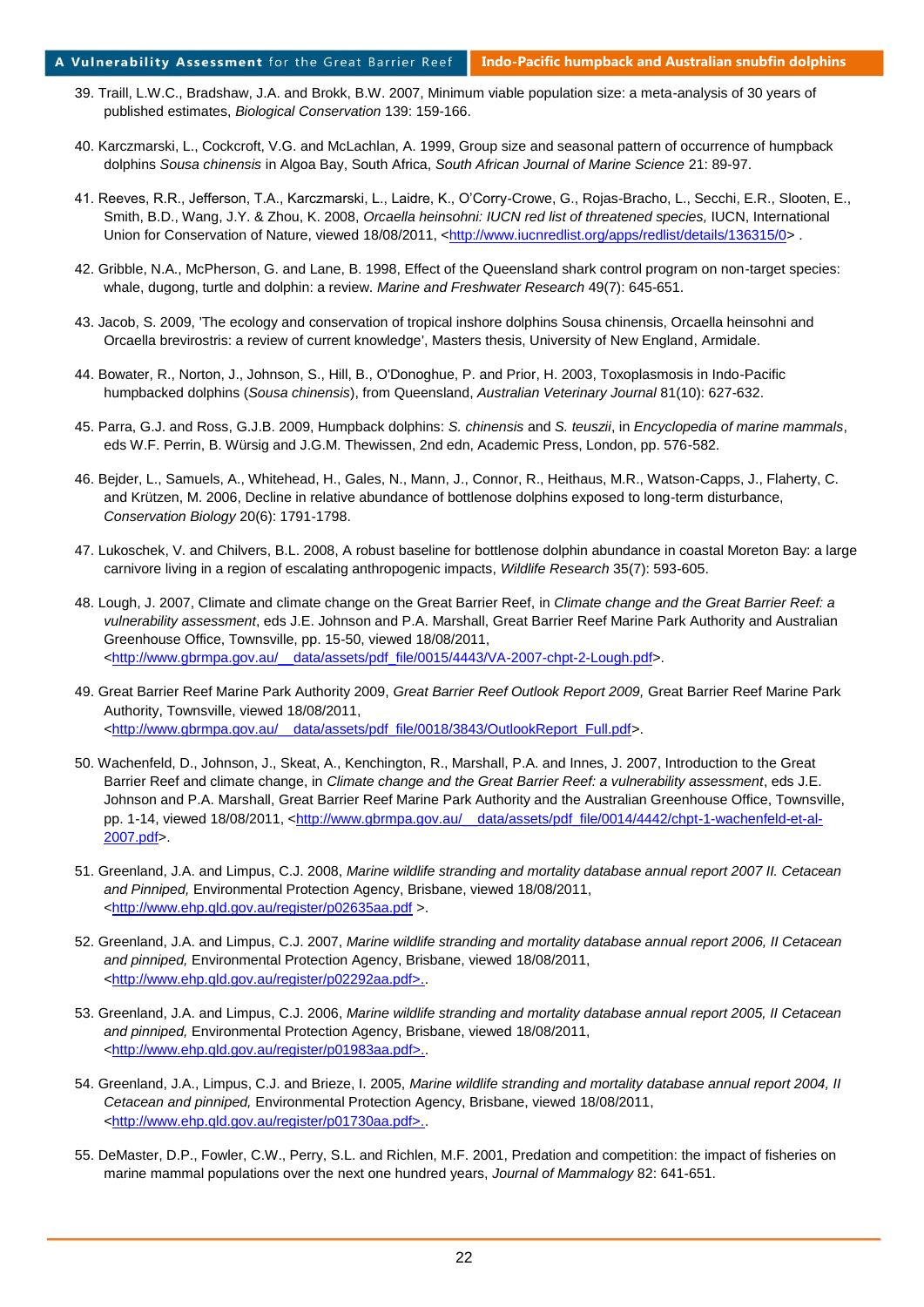#### A Vulnerability Assessment for the Great Barrier Reef **Indo-Pacific humpback and Australian snubfin dolphins**

- 56. Resource Assessment Commission 2005, *Resource Assessment Commission Coastal Zone Inquiry: final report, November 1993,* Department of the Environment and Heritage, Canberra.
- 57. Kearney, R.E., Andrew, N.L. and West, R.J. 1996, Some issues in the management of Australia's marine and coastal fisheries resources, *Ocean and Coastal Management* 33(1-3): 133-146.
- 58. Murdoch, E.M., Reif, J.S., Mazzoil, M., McCulloch, S.D., Fair, P.A. and Bossart, G.D. 2008, Lobomycosis in bottlenose dolphins *(Tursiops truncatus)* from the Indian River Lagoon, Florida: estimation of prevalence, temporal trends and spatial distribution, *EcoHealth* (5): 289-297.
- 59. Derraik, J.G.B. 2002, The pollution of the marine environment by plastic debris: a review, *Marine Pollution Bulletin* 44: 842- 852.
- 60. Department of the Environment, Water, Heritage and the Arts 2009, *Background paper for the threat abatement plan for the impacts of marine debris on vertebrate marine life,* Department of the Environment, Water, Heritage and the Arts, Canberra, viewed 18/08/2011, [<http://www.environment.gov.au/biodiversity/threatened/publications/tap/marine](http://www.environment.gov.au/biodiversity/threatened/publications/tap/marine-debris.html)[debris.html>](http://www.environment.gov.au/biodiversity/threatened/publications/tap/marine-debris.html).
- 61. McCarthy, M.A. and Thompson, C. 2001, Expected minimum population size as a measure of threat, *Animal Conservation*  4: 351-355.
- 62. Thompson, P.M., Wilson, B., Grellier, K. and Hammond, P.S. 2000, Combining power analysis and population viability analysis to compare traditional and precautionary approaches to conservation and coastal cetaceans, *Conservation Biology* 14(5): 1253-1263.
- 63. Fury, C.A. and Harrison, P.L. 2008, Abundance, site fidelity and range patterns of Indo-Pacific dolphins (*Tursiops aduncus*) in two Australian subtropical estuaries, *Marine and Freshwater Research* 59: 1015-1027.
- 64. Fury, C.A. and Harrison, P.L. 2011, Impact of flood events on dolphin occupancy patterns, *Marine Mammal Science* 27(3): e185-e205.
- 65. Wilson, B., Hammond, P.S. and Thompson, P.M. 1999, Estimating size and assessing trends in a coastal bottlenose dolphin population, *Ecological Applications* 9: 288-300.
- 66. Department of Environment 1997, *Conservation and management of whales and dolphins in Queensland 1997–2001,*  Department of Environment, Brisbane, viewed 18/08/2011, *<* www.ehp.qld.gov.au/wildlife/livingwith/pdf/w-and-d-cpmp.pdf *>.*
- 67. Department of Primary Industries and Fisheries 2006, *A report on the Queensland Shark Safety Program,* Department of Primary Industries and Fisheries, Brisbane, viewed 18/08/2011, [<http://www2.dpi.qld.gov.au/extra/pdf/fishweb/sharksafetyreport.pdf>](http://www2.dpi.qld.gov.au/extra/pdf/fishweb/sharksafetyreport.pdf).
- 68. Hodgson, A.J., Marsh, H., Delean, S. and Marcus, L. 2007, Is attempting to change marine mammal behaviour a generic solution to the bycatch problem? A dugong case study, *Animal Conservation* 10: 263-273.
- 69. VanParijs, S.M. and Corkeron, P.J. 2001, Boat traffic affects the acoustic behaviour of Pacific humpback dolphins *Sousa chinensis*, *Journal of the Marine Biological Association of the United Kingdom* 81: 533-538.
- 70. Mattson, M.C., Thomas, J.A. and Aubin, D.S. 2005, Effects of boat activity on the behavior of bottlenose dolphins (*Tursiops truncatus*) in waters surrounding Hilton Head Island, South Carolina, *Aquatic Mammals* 31(1): 133-140.
- 71. O'Neill, P. 2009, Marine fauna, in *State of the Environment report for Shoalwater Bay Training Area 2008,* Department of Defence, Canberra.
- 72. Cockcroft, V.G., DeKock, A.C., Lord, D.A. and Ross, G.J.B. 1989, Organochlorines in bottlenose dolphins *Tursiops truncatus* from the east coast of South Africa, *South African Journal of Marine Science* 8(1): 207-217.
- 73. Jefferson, T.A., Hung, S.K. and Lam, P.K.S. 2006, Strandings, mortality and morbidity of Indo-Pacific humpback dolphins in Hong Kong, with emphasis on the role of organochlorine compounds, *Journal of Cetacean Research and Management*  8(2): 181-193.
- 74. Department of Employment, Economic Development and Innovation 2009, *Queensland Fisheries Strategy 2009-2014,* Department of Employment, Economic Development and Innovation, Brisbane, viewed 18/08/2011, [<http://www.dpi.qld.gov.au/documents/Fisheries\\_PolicyAndLegislation/Qld-Fisheries-Strategy-09to14.pdf>](http://www.dpi.qld.gov.au/documents/Fisheries_PolicyAndLegislation/Qld-Fisheries-Strategy-09to14.pdf).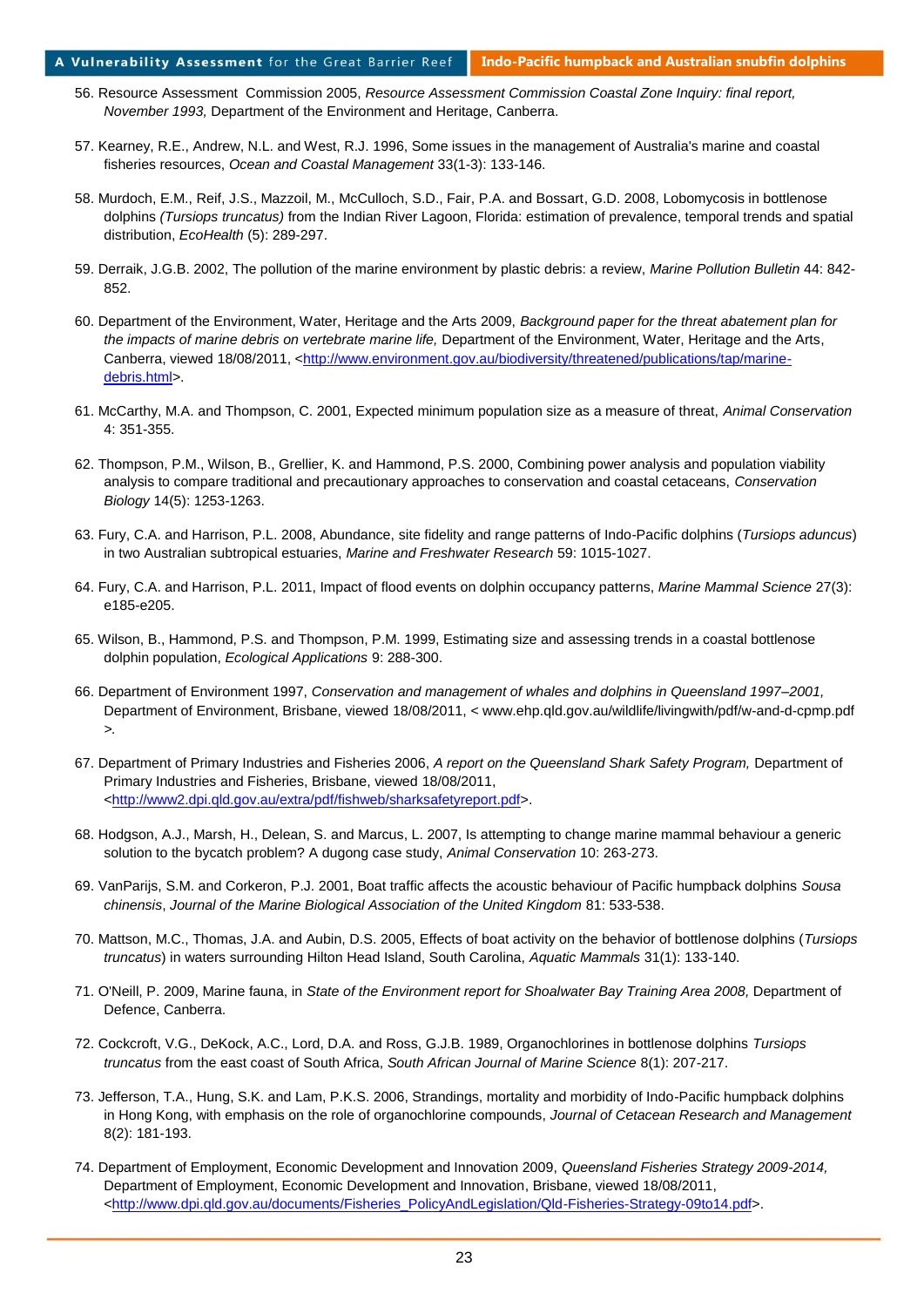# **Appendix 1. Vulnerability assessment matrix**

|                                                                           | <b>Pressures</b>                                                                                                                                                                                                                                                                                                                                                                                                                                                                    |                                                                                                                                                                                                                                            |                                                                                                                                                                                                                                                                                                                                                                                                                                                                                                                                                                                                                                                                                     |                                                                                                                                                                                                                                                                                                                                                                                                                                                                                                                                                                            |                                                                                                                                                                                                                                                                                                                                                                                                                                                                                                                                  |                                                                                                                                                                                                                                                                                                                                                                                                                                                                                                |                                                                                                                                                                                                                                                             |                                                                                                                                                                                                                                                                                                                                 |                                                                                                                                                                                                                                                                                                                                                                                                                                                                                                        |                                                                                                                                                                                                                                                                                                                                                                                                                                                                                                                                                                                                                                                                                                                         |
|---------------------------------------------------------------------------|-------------------------------------------------------------------------------------------------------------------------------------------------------------------------------------------------------------------------------------------------------------------------------------------------------------------------------------------------------------------------------------------------------------------------------------------------------------------------------------|--------------------------------------------------------------------------------------------------------------------------------------------------------------------------------------------------------------------------------------------|-------------------------------------------------------------------------------------------------------------------------------------------------------------------------------------------------------------------------------------------------------------------------------------------------------------------------------------------------------------------------------------------------------------------------------------------------------------------------------------------------------------------------------------------------------------------------------------------------------------------------------------------------------------------------------------|----------------------------------------------------------------------------------------------------------------------------------------------------------------------------------------------------------------------------------------------------------------------------------------------------------------------------------------------------------------------------------------------------------------------------------------------------------------------------------------------------------------------------------------------------------------------------|----------------------------------------------------------------------------------------------------------------------------------------------------------------------------------------------------------------------------------------------------------------------------------------------------------------------------------------------------------------------------------------------------------------------------------------------------------------------------------------------------------------------------------|------------------------------------------------------------------------------------------------------------------------------------------------------------------------------------------------------------------------------------------------------------------------------------------------------------------------------------------------------------------------------------------------------------------------------------------------------------------------------------------------|-------------------------------------------------------------------------------------------------------------------------------------------------------------------------------------------------------------------------------------------------------------|---------------------------------------------------------------------------------------------------------------------------------------------------------------------------------------------------------------------------------------------------------------------------------------------------------------------------------|--------------------------------------------------------------------------------------------------------------------------------------------------------------------------------------------------------------------------------------------------------------------------------------------------------------------------------------------------------------------------------------------------------------------------------------------------------------------------------------------------------|-------------------------------------------------------------------------------------------------------------------------------------------------------------------------------------------------------------------------------------------------------------------------------------------------------------------------------------------------------------------------------------------------------------------------------------------------------------------------------------------------------------------------------------------------------------------------------------------------------------------------------------------------------------------------------------------------------------------------|
|                                                                           | <b>Commercial</b><br>marine<br>tourism                                                                                                                                                                                                                                                                                                                                                                                                                                              | <b>Defence</b><br>activities                                                                                                                                                                                                               | <b>Commercial</b><br>fishing                                                                                                                                                                                                                                                                                                                                                                                                                                                                                                                                                                                                                                                        | Recreational<br>fishing                                                                                                                                                                                                                                                                                                                                                                                                                                                                                                                                                    | Ports and<br>shipping                                                                                                                                                                                                                                                                                                                                                                                                                                                                                                            | <b>Recreation (not</b><br>fishing)                                                                                                                                                                                                                                                                                                                                                                                                                                                             | <b>Traditional</b><br>use of marine<br>resources                                                                                                                                                                                                            | <b>Climate change</b>                                                                                                                                                                                                                                                                                                           | Coastal<br>development                                                                                                                                                                                                                                                                                                                                                                                                                                                                                 | <b>Declining water</b><br>quality due to<br>catchment run-off                                                                                                                                                                                                                                                                                                                                                                                                                                                                                                                                                                                                                                                           |
| <b>Exposed to</b><br>source of<br>pressure<br>(yes/no)<br>Degree of       | Yes <sup>1</sup><br>locally<br>Low.                                                                                                                                                                                                                                                                                                                                                                                                                                                 | Yes:<br>locally<br>Low.                                                                                                                                                                                                                    | Yes <sup>*</sup><br>High.                                                                                                                                                                                                                                                                                                                                                                                                                                                                                                                                                                                                                                                           | Yes <sup>*</sup> ;<br>predominantly<br>populated coast<br>south of<br>Cooktown<br>Low.                                                                                                                                                                                                                                                                                                                                                                                                                                                                                     | Yes <sup>*</sup><br>locally, with<br>potential for<br>population-scale<br>significance<br>High.                                                                                                                                                                                                                                                                                                                                                                                                                                  | Yes <sup>*</sup> :<br>predominantly<br>populated coast<br>south of<br>Cooktown<br>Low.                                                                                                                                                                                                                                                                                                                                                                                                         | <b>No</b><br>Low.                                                                                                                                                                                                                                           | Yes<br>High.                                                                                                                                                                                                                                                                                                                    | Yes <sup>*</sup><br>developing coast<br>south of Port<br>Douglas<br>High.                                                                                                                                                                                                                                                                                                                                                                                                                              | Yes <sup>*</sup> ;<br>predominantly<br>populated coast<br>south of Cooktown<br>High.                                                                                                                                                                                                                                                                                                                                                                                                                                                                                                                                                                                                                                    |
| exposure to<br>source of<br>pressure<br>(low, medium,<br>high, very high) | Exposure at<br>local scale<br>could<br>become high<br>as dolphins<br>may be<br>targeted by<br>tourism<br>operators<br>and this may<br>disturb or<br>displace the<br>animals.<br>Current<br>information<br>indicates<br>very low<br>level of<br>interest in<br>commercial<br>dolphin<br>watching in<br>the Marine<br>Park.<br>especially in<br>the inshore<br>turbid waters<br>that inshore<br>dolphins<br>inhabit.<br>At Great<br><b>Barrier Reef-</b><br>wide scale<br>exposure to | As inshore<br>species<br>there is<br>potential for<br>inshore<br>dolphins to<br>be exposed<br>to defence<br>activities at<br>the local<br>scale.<br>At a Great<br><b>Barrier Reef-</b><br>wide scale,<br>exposure is<br>considered<br>low. | Inshore dolphins<br>are incidentally<br>captured and<br>drowned in nets<br>set for bather<br>safety within the<br>Queensland Shark<br>Control Program<br>(although not<br>commercial<br>fishing, it is a<br>commercial<br>operation) and<br>there are limited<br>reports of these<br>species being<br>incidentally<br>captured and<br>drowned in<br>commercial set<br>mesh net fisheries.<br>The population<br>abundances of<br>inshore dolphins<br>are partly a<br>function of prey<br>availability and<br>fishing is likely to<br>reduce availability<br>of prey. Set mesh<br>net fisheries in<br>Queensland target<br>species significant<br>in the diet of<br>inshore dolphins. | There is limited<br>understanding<br>on the level of<br>impact that<br>recreational<br>fishing and bait<br>collection has<br>on the prey of<br>inshore<br>dolphins and<br>most impacts of<br>this pressure<br>are presently<br>considered to<br>be mostly<br>vessel-related<br>(boat strike.<br>noise.<br>disturbance/<br>displacement<br>from habitat).<br>Fishing gear<br>that becomes<br>marine debris<br>when discarded<br>is a growing<br>impact.<br>At a Reef-wide<br>scale there is<br>low exposure to<br>recreational<br>fishing and<br>vessel-related<br>impacts. | Exposure at<br>local scale is<br>high as inshore<br>dolphins may be<br>disturbed and<br>displaced by<br>underwater<br>noise and<br>activity from<br>shipping, port<br>development<br>and<br>maintenance<br>programs.<br>Although<br>shipping facility<br>activities do not<br>operate on a<br><b>Great Barrier</b><br>Reef-wide scale.<br>inshore dolphin<br>populations are<br>small and<br>isolated and are<br>under high<br>exposure to<br>shipping<br>activities in<br>critical localities<br>that form their<br>home range. | Most impacts of<br>this pressure<br>are presently<br>considered to<br>be mostly<br>vessel-related<br>(boat strike,<br>noise.<br>disturbance/<br>displacement<br>from habitat).<br>At a Reef-wide<br>scale there is<br>low exposure to<br>vessel-related<br>impacts.<br>However.<br>vessel-related<br>impacts within<br>the preferred<br>habitat of<br>inshore dolphins<br>could be<br>significant at the<br>local scale given<br>the resident.<br>localised nature<br>of their<br>populations. | Dolphins hold<br>totemic/<br>symbolic<br>significance<br>rather than a<br>resource taken<br>for traditional<br>use. Exposure<br>to incidental<br>capture during<br>traditional<br>netting for fish<br>is largely<br>unknown<br>though<br>considered<br>low. | Inshore dolphin<br>species are at risk<br>to climate change<br>impacts that<br>increase their<br>exposure to bio-<br>accumulated toxins<br>and infectious<br>disease (exposure<br>will be greater with<br>increased<br>catchment run-off<br>events) and<br>cumulative impacts<br>that affect the<br>abundance of their<br>prey. | Increased<br>development and<br>impact on coastal<br>ecosystems and the<br>risk of increased<br>marine debris and<br>pollutants associated<br>with increasing<br>human population<br>provide inshore<br>dolphins with high<br>exposure to this<br>pressure.<br>The increasing<br>extent of underwater<br>noise generated<br>from coastal and<br>marine development<br>and activity<br>associated with<br>human population<br>increase is of<br>considerable<br>concern for inshore<br>dolphin species. | Discharge and run-<br>off into the lagoon<br>can impact inshore<br>dolphin species<br>through<br>bioaccumulation of<br>toxins, and<br>exposure to<br>parasites such as<br>Toxoplasma gondii<br>and infectious<br>dermal disease<br>such as<br>lobomycosis. Poor<br>water quality is also<br>expected to reduce<br>the productivity of<br>habitats that<br>underpin the food<br>web supporting<br>inshore dolphins.<br>Exposure to these<br>risks increase when<br>there is increased<br>high catchment run-<br>off events or land-<br>based processes<br>are not managed.<br>High rainfall events<br>are predicted to<br>increase with an<br>increase in the<br>intensity and<br>frequency of storm<br>and flood events |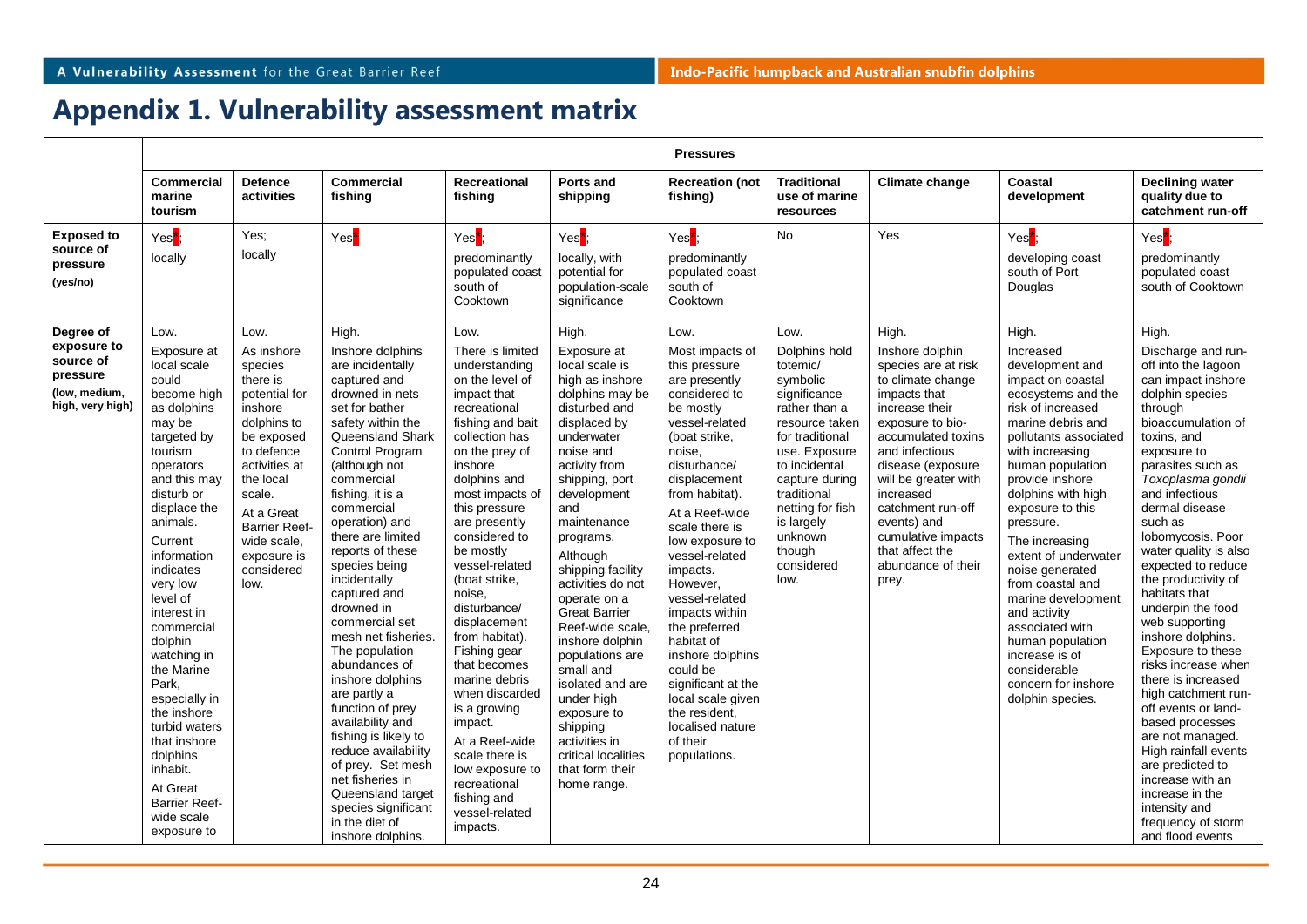|                                                                              | <b>Pressures</b>                                                                                                                                                                                                                                                                                                                                                                                                  |                                                                                                                                                                                                                                                                                                                                                                                          |                                                                                                                                                                                                                                                                                                                                                                                                                                                                                                                                                     |                                                                                                                                                                                                                                                                                                                                                                                                                                                                                                                                    |                                                                                                                                                                                                                                                                                                                                                                                                                                                                                                                            |                                                                                                                                                                                                                                                                                                                                                                                                                                                                                                                                              |                                                                                                |                                                                                                                                                                                                                                                                                                                                                                                                                                                                                                                                                                                                                                                                 |                                                                                                                                                                                                                                                                                                                                                                                                                                                                                                  |                                                                                                                                                                                                                                                                                                                                                                                                                                                                                                                                                                                                                                                              |
|------------------------------------------------------------------------------|-------------------------------------------------------------------------------------------------------------------------------------------------------------------------------------------------------------------------------------------------------------------------------------------------------------------------------------------------------------------------------------------------------------------|------------------------------------------------------------------------------------------------------------------------------------------------------------------------------------------------------------------------------------------------------------------------------------------------------------------------------------------------------------------------------------------|-----------------------------------------------------------------------------------------------------------------------------------------------------------------------------------------------------------------------------------------------------------------------------------------------------------------------------------------------------------------------------------------------------------------------------------------------------------------------------------------------------------------------------------------------------|------------------------------------------------------------------------------------------------------------------------------------------------------------------------------------------------------------------------------------------------------------------------------------------------------------------------------------------------------------------------------------------------------------------------------------------------------------------------------------------------------------------------------------|----------------------------------------------------------------------------------------------------------------------------------------------------------------------------------------------------------------------------------------------------------------------------------------------------------------------------------------------------------------------------------------------------------------------------------------------------------------------------------------------------------------------------|----------------------------------------------------------------------------------------------------------------------------------------------------------------------------------------------------------------------------------------------------------------------------------------------------------------------------------------------------------------------------------------------------------------------------------------------------------------------------------------------------------------------------------------------|------------------------------------------------------------------------------------------------|-----------------------------------------------------------------------------------------------------------------------------------------------------------------------------------------------------------------------------------------------------------------------------------------------------------------------------------------------------------------------------------------------------------------------------------------------------------------------------------------------------------------------------------------------------------------------------------------------------------------------------------------------------------------|--------------------------------------------------------------------------------------------------------------------------------------------------------------------------------------------------------------------------------------------------------------------------------------------------------------------------------------------------------------------------------------------------------------------------------------------------------------------------------------------------|--------------------------------------------------------------------------------------------------------------------------------------------------------------------------------------------------------------------------------------------------------------------------------------------------------------------------------------------------------------------------------------------------------------------------------------------------------------------------------------------------------------------------------------------------------------------------------------------------------------------------------------------------------------|
|                                                                              | Commercial<br>marine<br>tourism                                                                                                                                                                                                                                                                                                                                                                                   | <b>Defence</b><br>activities                                                                                                                                                                                                                                                                                                                                                             | <b>Commercial</b><br>fishing                                                                                                                                                                                                                                                                                                                                                                                                                                                                                                                        | Recreational<br>fishing                                                                                                                                                                                                                                                                                                                                                                                                                                                                                                            | Ports and<br>shipping                                                                                                                                                                                                                                                                                                                                                                                                                                                                                                      | <b>Recreation (not</b><br>fishing)                                                                                                                                                                                                                                                                                                                                                                                                                                                                                                           | <b>Traditional</b><br>use of marine<br>resources                                               | Climate change                                                                                                                                                                                                                                                                                                                                                                                                                                                                                                                                                                                                                                                  | Coastal<br>development                                                                                                                                                                                                                                                                                                                                                                                                                                                                           | <b>Declining water</b><br>quality due to<br>catchment run-off                                                                                                                                                                                                                                                                                                                                                                                                                                                                                                                                                                                                |
|                                                                              | this pressure<br>is low.                                                                                                                                                                                                                                                                                                                                                                                          |                                                                                                                                                                                                                                                                                                                                                                                          | Otter trawl<br>fisheries claim<br>some of the same<br>species as by-<br>product.<br>Quantifiable<br>effects on dolphin<br>prey from<br>commercial<br>fisheries are<br>currently<br>undetermined and<br>require research.                                                                                                                                                                                                                                                                                                                            | However, these<br>impacts within<br>the preferred<br>habitat of<br>inshore<br>dolphins could<br>be significant at<br>the local scale<br>given the<br>resident.<br>localised nature<br>of their<br>populations.                                                                                                                                                                                                                                                                                                                     |                                                                                                                                                                                                                                                                                                                                                                                                                                                                                                                            |                                                                                                                                                                                                                                                                                                                                                                                                                                                                                                                                              |                                                                                                |                                                                                                                                                                                                                                                                                                                                                                                                                                                                                                                                                                                                                                                                 |                                                                                                                                                                                                                                                                                                                                                                                                                                                                                                  | associated with a<br>changing climate.                                                                                                                                                                                                                                                                                                                                                                                                                                                                                                                                                                                                                       |
| Sensitivity to<br>source of<br>pressure<br>(low, medium,<br>high, very high) | Low.<br>Inshore<br>dolphins<br>demonstrate<br>altered<br>behaviour in<br>the presence<br>of vessel<br>traffic.<br>Research<br>also<br>suggests<br>echolocation<br>of prey can<br>also be<br>affected by<br>underwater<br>noise<br>produced by<br>vessel<br>activity.<br>Inshore<br>dolphins may<br>become<br>tolerant of<br>vessels<br>exposing<br>them to<br>greater risk<br>of boat<br>strike.<br>Alternatively | Low.<br>Inshore<br>dolphins<br>demonstrate<br>altered<br>behaviour in<br>the presence<br>of vessel<br>traffic.<br>Explosion of<br>underwater<br>ordnance<br>could cause<br>permanent<br>damage to<br>hearing<br>organs<br>leading to<br>starvation<br>and death.<br>However.<br>any use<br>would be<br>non-<br>extractive<br>and<br>therefore<br>sensitivity is<br>assumed to<br>be low. | High.<br>Inshore dolphins'<br>diet. habitat use<br>and behaviour<br>mean they are<br>highly sensitive to<br>commercial fishing<br>pressures.<br>Key prey species<br>of inshore dolphins<br>are targeted within<br>the ECIFFF and<br>form part of by-<br>product within the<br><b>East Coast Otter</b><br><b>Trawl Fishery</b><br>(ECOTF) and<br>catch and effort<br>within these<br>fisheries may<br>significantly impact<br>on the availability<br>of these species<br>with regards to the<br>provisioning<br>requirements of<br>inshore dolphins. | Medium.<br>Inshore<br>dolphins are<br>not directly<br>impacted by<br>recreational<br>fishing activity.<br>However,<br>increasing<br>human<br>population<br>growth along<br>the Queensland<br>coast and<br>significant<br>increase in boat<br>registrations<br>indicate that<br>vessel traffic<br>associated with<br>recreational<br>fishing activity<br>is increasing.<br>This is evident<br>with the rising<br>incidents of<br>boat strike on<br>dolphins and<br>other protected<br>species within<br>the Marine<br>Park. Inshore | High.<br>Inshore dolphins<br>demonstrate<br>altered<br>behaviour in the<br>presence of<br>vessel traffic.<br>Research also<br>suggests<br>echolocation of<br>prey can also be<br>affected by<br>underwater<br>noise produced<br>by vessel activity<br>and port<br>development<br>and<br>maintenance.<br>Inshore dolphins<br>may become<br>tolerant of<br>vessels<br>exposing them<br>to greater risk of<br>boat strike.<br>Alternatively<br>continuous<br>vessel activity<br>may cause<br>dolphins to be<br>displaced from | Medium.<br>Motorised<br>vessel traffic<br>has associated<br>disturbance,<br>displacement<br>and boat strike<br>risks that<br>inshore dolphins<br>are sensitive to.<br>With increasing<br>human<br>population<br>growth along<br>the Queensland<br>coast, the<br>significant<br>increase in boat<br>registrations<br>indicate that<br>vessel traffic<br>associated with<br>recreational<br>boating activity<br>is increasing in<br>high-growth<br>regions.<br>Sensitivity of<br>inshore<br>dolphins, which<br>are shown to<br>have localised. | Low.<br>The low<br>degree of<br>exposure to<br>this pressure<br>determines the<br>sensitivity. | High.<br>Food webs that<br>inshore dolphins<br>rely on have been<br>shown to rely on a<br>supply of water that<br>is of good quality.<br>Inshore dolphins are<br>also exposed to<br>toxic compounds<br>and bacteria that<br>are more greatly<br>concentrated in<br>these habitats. The<br>level of toxins that<br>enter the Great<br>Barrier Reef lagoon<br>may be expected to<br>increase with<br>increased rainfall<br>events under<br>projected climate<br>change scenarios.<br>These toxins can<br>cause early<br>mortality or affect<br>the reproductive<br>output of dolphins.<br>Increased water<br>temperatures and<br>low salinity levels<br>can cause | Very high.<br>Species such as<br>inshore dolphins that<br>occur in relatively<br>small and isolated<br>populations, have a<br>low reproductive<br>output, and<br>demonstrate high<br>habitat specificity are<br>vulnerable to<br>impacts associated<br>with increased<br>coastal development<br>and human<br>population.<br>These life history<br>traits and behaviours<br>predispose inshore<br>dolphins to be very<br>highly sensitive to<br>coastal development<br>and associated<br>impacts. | Very High.<br>Dolphins are known<br>to be sensitive to<br>increased levels of<br>organochlorins and<br>heavy metals that<br>can cause early<br>mortality or<br>decreased<br>reproductive output.<br>Low salinity levels<br>and increased water<br>temperatures that<br>persist with<br>increased<br>catchment run-off<br>can cause<br>physiological stress<br>in dolphins that lead<br>to chronic dermal<br>infectious disease<br>and in the long term<br>may cause<br>impairment in<br>adaptive immunity.<br>There is evidence of<br>Indo-Pacific<br>bottlenose dolphins<br>being displaced<br>from estuaries<br>during high influxes<br>of freshwater from |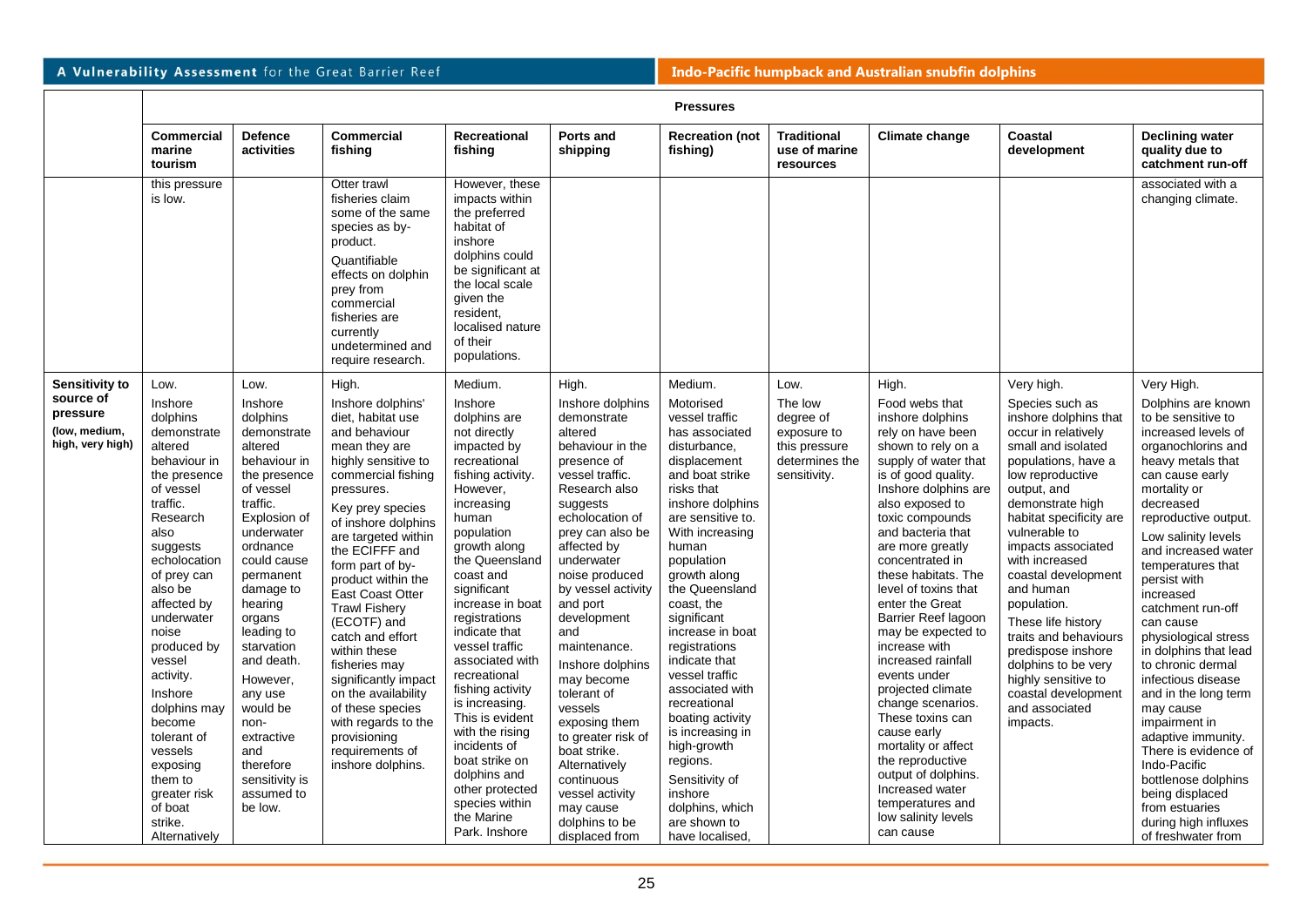|                                                                     | <b>Pressures</b>                                                                                                                                                                                                                                        |                                                                                                                                                                                                                                                         |                                                                                                                                                                                                                                                                                                                                                            |                                                                                                                                                                                                                                                                                                                                                                                                                                        |                                                                                                                                                                                                                                                                                                                 |                                                                                                                                                                                                                                                                                                         |                                                                                                                                                                                                                                                                       |                                                                                                                                                                                                                                                                                                                                                                                                                                                                                   |                                                                                                                                                                                                                                                                                                                                                                               |                                                                                                                                                                                                                                                                                                                                                                                                                                                                                                                                       |
|---------------------------------------------------------------------|---------------------------------------------------------------------------------------------------------------------------------------------------------------------------------------------------------------------------------------------------------|---------------------------------------------------------------------------------------------------------------------------------------------------------------------------------------------------------------------------------------------------------|------------------------------------------------------------------------------------------------------------------------------------------------------------------------------------------------------------------------------------------------------------------------------------------------------------------------------------------------------------|----------------------------------------------------------------------------------------------------------------------------------------------------------------------------------------------------------------------------------------------------------------------------------------------------------------------------------------------------------------------------------------------------------------------------------------|-----------------------------------------------------------------------------------------------------------------------------------------------------------------------------------------------------------------------------------------------------------------------------------------------------------------|---------------------------------------------------------------------------------------------------------------------------------------------------------------------------------------------------------------------------------------------------------------------------------------------------------|-----------------------------------------------------------------------------------------------------------------------------------------------------------------------------------------------------------------------------------------------------------------------|-----------------------------------------------------------------------------------------------------------------------------------------------------------------------------------------------------------------------------------------------------------------------------------------------------------------------------------------------------------------------------------------------------------------------------------------------------------------------------------|-------------------------------------------------------------------------------------------------------------------------------------------------------------------------------------------------------------------------------------------------------------------------------------------------------------------------------------------------------------------------------|---------------------------------------------------------------------------------------------------------------------------------------------------------------------------------------------------------------------------------------------------------------------------------------------------------------------------------------------------------------------------------------------------------------------------------------------------------------------------------------------------------------------------------------|
|                                                                     | <b>Commercial</b><br>marine<br>tourism                                                                                                                                                                                                                  | <b>Defence</b><br>activities                                                                                                                                                                                                                            | <b>Commercial</b><br>fishing                                                                                                                                                                                                                                                                                                                               | <b>Recreational</b><br>fishing                                                                                                                                                                                                                                                                                                                                                                                                         | Ports and<br>shipping                                                                                                                                                                                                                                                                                           | <b>Recreation (not</b><br>fishing)                                                                                                                                                                                                                                                                      | <b>Traditional</b><br>use of marine<br>resources                                                                                                                                                                                                                      | Climate change                                                                                                                                                                                                                                                                                                                                                                                                                                                                    | Coastal<br>development                                                                                                                                                                                                                                                                                                                                                        | <b>Declining water</b><br>quality due to<br>catchment run-off                                                                                                                                                                                                                                                                                                                                                                                                                                                                         |
|                                                                     | continuous<br>vessel<br>activity may<br>cause<br>dolphins to<br>be displaced<br>from<br>preferred<br>habitat.<br>However,<br>any use<br>would be<br>non-<br>extractive<br>and therefore<br>sensitivity is<br>assumed to<br>be low.                      |                                                                                                                                                                                                                                                         |                                                                                                                                                                                                                                                                                                                                                            | dolphins<br>occurring in key<br>habitats<br>adjacent to<br>population<br>centres, such<br>as Cleveland<br>and Halifax<br>Bays, are most<br>sensitive to<br>vessel-related<br>impacts. This<br>localised<br>pressure<br>becomes<br>significant for<br>the relatively<br>small, resident,<br>localised<br>populations of<br>inshore<br>dolphins.<br>The cumulative<br>effects of this<br>impact with<br>others need to<br>be considered. | preferred<br>habitat.                                                                                                                                                                                                                                                                                           | resident<br>populations,<br>may be<br>significant<br>regarding these<br>impacts where<br>there are also<br>high levels of<br>recreational<br>vessel traffic.<br>The cumulative<br>effects of this<br>impact with<br>others need to<br>be considered.                                                    |                                                                                                                                                                                                                                                                       | physiological stress<br>in dolphins that lead<br>to chronic dermal<br>infectious disease<br>and in the long term<br>may cause<br>impairment in<br>adaptive immunity.<br>Although the extent<br>of climate related<br>impacts on inshore<br>dolphins are largely<br>unknown, the<br>combined effects of<br>climate change with<br>other pressures<br>faced by inshore<br>dolphins makes<br>them sensitive to<br>impacts known to<br>exist within the<br><b>Great Barrier Reef.</b> |                                                                                                                                                                                                                                                                                                                                                                               | flood events <sup>64</sup> . It is<br>considered that their<br>delayed return post-<br>flood may be due to<br>a combination of<br>physiological health<br>considerations and<br>following the return<br>of prey as water<br>salinity levels<br>increase. <sup>64</sup><br>Inshore dolphins<br>occur in relatively<br>small and isolated<br>populations. They<br>are therefore<br>vulnerable to<br>population decline<br>when experiencing<br>impacts from poor<br>water quality that<br>impact upon their<br>food webs and<br>health. |
| Adaptive<br>$capacity -$<br>natural<br>(poor,<br>moderate,<br>good) | Poor.<br>Inshore<br>dolphin<br>populations<br>are relatively<br>small and<br>isolated.<br>Their diet is<br>quite specific<br>and their life<br>history traits<br>determine<br>that they are<br>long lived<br>and spend<br>large<br>amounts of<br>energy | Poor.<br>Inshore<br>dolphin<br>populations<br>are relatively<br>small and<br>isolated.<br>Their diet is<br>quite specific<br>and their life<br>history traits<br>determine<br>that they are<br>long lived<br>and spend<br>large<br>amounts of<br>energy | Poor.<br>Inshore dolphin<br>populations are<br>relatively small and<br>isolated. Their diet<br>is quite specific<br>and their life<br>history traits<br>determine that<br>they are long lived<br>and spend large<br>amounts of energy<br>raising few young.<br>These<br>characteristics<br>mean that they are<br>not well adapted to<br>cope with pressure | Poor.<br>Inshore dolphin<br>populations are<br>relatively small<br>and isolated.<br>Their diet is<br>quite specific<br>and their life<br>history traits<br>determine that<br>they are long<br>lived and spend<br>large amounts<br>of energy<br>raising few<br>young.<br>These<br>characteristics                                                                                                                                       | Poor.<br>Inshore dolphin<br>populations are<br>relatively small<br>and isolated.<br>Their diet is<br>quite specific<br>and their life<br>history traits<br>determine that<br>they are long<br>lived and spend<br>large amounts of<br>energy raising<br>few young.<br>These<br>characteristics<br>mean that they | Poor.<br>Inshore dolphin<br>populations are<br>relatively small<br>and isolated.<br>Their diet is<br>quite specific<br>and their life<br>history traits<br>determine that<br>they are long<br>lived and spend<br>large amounts<br>of energy<br>raising few<br>young.<br><b>These</b><br>characteristics | Moderate.<br>Some<br>traditional use<br>of set mesh<br>nets occurs, a<br>practice for<br>which inshore<br>dolphins have<br>no natural<br>adaptive<br>capacity.<br>Exposure to<br>this source of<br>pressure is<br>largely<br>undetermined<br>though<br>expected to be | Poor.<br>Inshore dolphin<br>populations are<br>relatively small and<br>isolated. Their diet<br>is quite specific and<br>their life history<br>traits determine that<br>they are long lived<br>and spend large<br>amounts of energy<br>raising few young.<br>These<br>characteristics<br>mean that they are<br>not well adapted to<br>cope with pressure<br>on their populations                                                                                                   | Poor.<br>Inshore dolphin<br>populations are<br>relatively small and<br>isolated. Their diet is<br>quite specific and<br>their life history traits<br>determine that they<br>are long lived and<br>spend large amounts<br>of energy raising few<br>young.<br>These<br>characteristics mean<br>that they are not well<br>adapted to cope with<br>pressure that<br>depletes food | Poor.<br>The preference of<br>inshore dolphins for<br>coastal and<br>estuarine habitats<br>provides very high<br>exposure to run-off<br>pressures. Dolphins<br>have no adaptive<br>capacity to toxins<br>and disease. The<br>concentration at<br>which toxins<br>become detrimental<br>to inshore dolphins<br>is currently<br>undetermined.<br>However,                                                                                                                                                                               |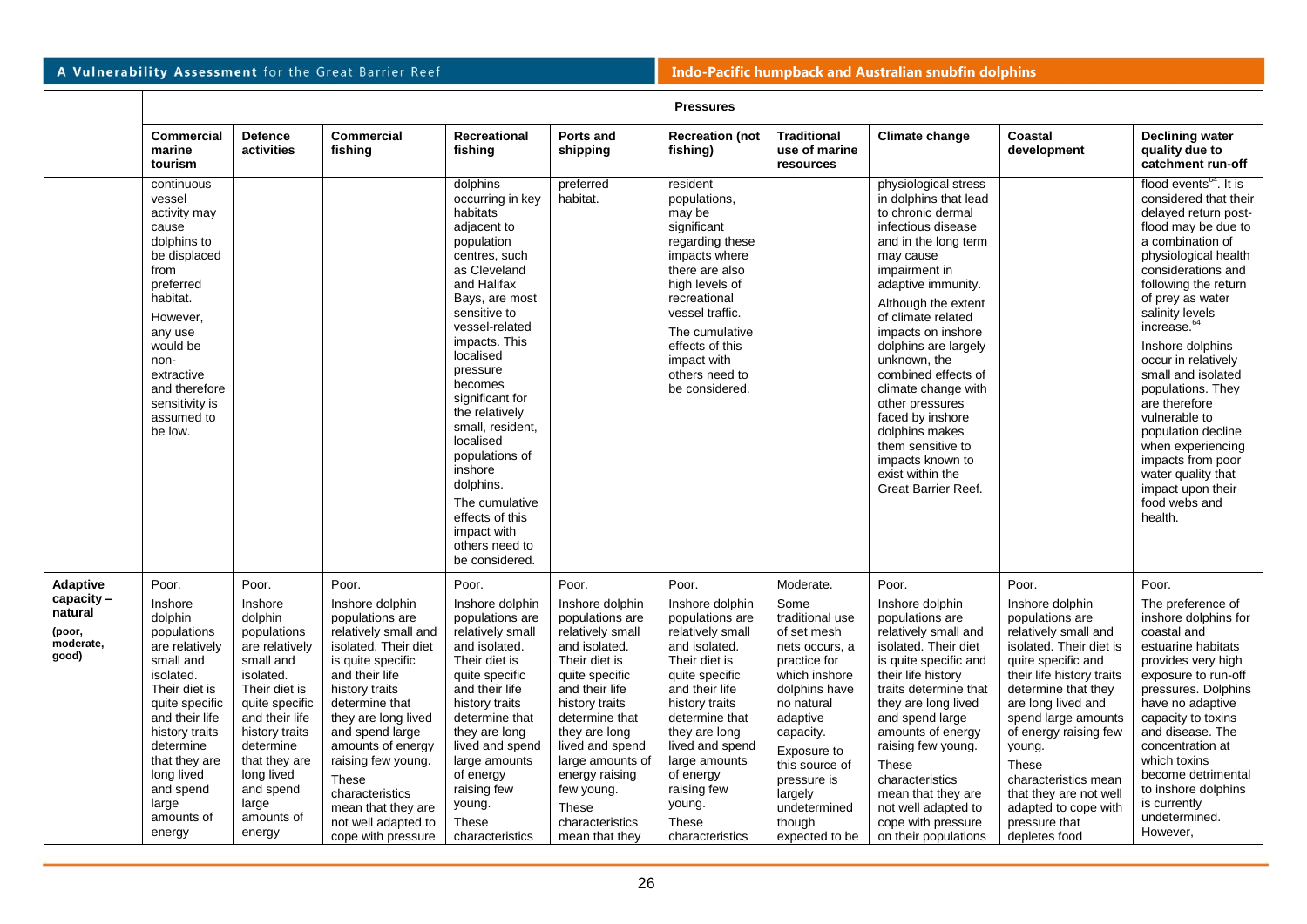|                                                            | <b>Pressures</b>                                                                                                                                                                                                                     |                                                                                                                                                                                                                               |                                                                                                                                                                                                                                                                      |                                                                                                                                                                                                                                                                |                                                                                                                                                                                                                             |                                                                                                                                                                                                                                              |                                                                                                                                                                                                 |                                                                                                                                                                                                                                                                                                             |                                                                                                                                                                                                                                                                                                                                      |                                                                                                                                                                                                                                                                                                                                                                                                                                                                                                                                                                                                                     |  |
|------------------------------------------------------------|--------------------------------------------------------------------------------------------------------------------------------------------------------------------------------------------------------------------------------------|-------------------------------------------------------------------------------------------------------------------------------------------------------------------------------------------------------------------------------|----------------------------------------------------------------------------------------------------------------------------------------------------------------------------------------------------------------------------------------------------------------------|----------------------------------------------------------------------------------------------------------------------------------------------------------------------------------------------------------------------------------------------------------------|-----------------------------------------------------------------------------------------------------------------------------------------------------------------------------------------------------------------------------|----------------------------------------------------------------------------------------------------------------------------------------------------------------------------------------------------------------------------------------------|-------------------------------------------------------------------------------------------------------------------------------------------------------------------------------------------------|-------------------------------------------------------------------------------------------------------------------------------------------------------------------------------------------------------------------------------------------------------------------------------------------------------------|--------------------------------------------------------------------------------------------------------------------------------------------------------------------------------------------------------------------------------------------------------------------------------------------------------------------------------------|---------------------------------------------------------------------------------------------------------------------------------------------------------------------------------------------------------------------------------------------------------------------------------------------------------------------------------------------------------------------------------------------------------------------------------------------------------------------------------------------------------------------------------------------------------------------------------------------------------------------|--|
|                                                            | <b>Commercial</b><br>marine<br>tourism                                                                                                                                                                                               | <b>Defence</b><br>activities                                                                                                                                                                                                  | <b>Commercial</b><br>fishing                                                                                                                                                                                                                                         | <b>Recreational</b><br>fishing                                                                                                                                                                                                                                 | Ports and<br>shipping                                                                                                                                                                                                       | <b>Recreation (not</b><br>fishing)                                                                                                                                                                                                           | <b>Traditional</b><br>use of marine<br>resources                                                                                                                                                | Climate change                                                                                                                                                                                                                                                                                              | Coastal<br>development                                                                                                                                                                                                                                                                                                               | <b>Declining water</b><br>quality due to<br>catchment run-off                                                                                                                                                                                                                                                                                                                                                                                                                                                                                                                                                       |  |
|                                                            | raising few<br>young.<br><b>These</b><br>characteristic<br>s mean that<br>they have a<br>limited<br>capacity to<br>cope with<br>pressures<br>that disturb<br>their<br>behaviour or<br>displace<br>them from<br>preferred<br>habitat. | raising few<br>young.<br>These<br>characteristi<br>cs mean that<br>they have a<br>limited<br>capacity to<br>cope with<br>pressures<br>that disturb<br>their<br>behaviour or<br>displace<br>them from<br>preferred<br>habitat. | that depletes their<br>source of food,<br>disturbs their<br>behaviour or<br>displaces them<br>from preferred<br>habitat.                                                                                                                                             | mean that they<br>are not well<br>adapted to<br>cope with<br>pressure that<br>disturbs their<br>behaviour,<br>displaces them<br>from preferred<br>habitat or<br>increased<br>levels of<br>human-induced<br>mortality<br>pressures<br>(such as boat<br>strike). | are not well<br>adapted to cope<br>with pressure<br>that disturbs<br>their behaviour,<br>displaces them<br>from preferred<br>habitat, or from<br>increased levels<br>of human-<br>induced<br>mortality.                     | mean that they<br>are not well<br>adapted to cope<br>with pressure<br>that disturbs<br>their behaviour.<br>displaces them<br>from preferred<br>habitat or<br>increased levels<br>of human-<br>induced<br>mortality (such<br>as boat strike). | limited thus<br>requiring little<br>application of<br>an assessment<br>of natural<br>adaptive<br>capacity.                                                                                      | from the impacts of<br>climate change.<br>Should the extent of<br>habitat loss and<br>prey depletion due<br>to climate change,<br>coastal<br>development,<br>catchment run-off<br>and other<br>cumulative impacts<br>be substantial, the<br>adaptive capacity of<br>inshore dolphins will<br>be challenged. | resources or<br>increases levels of<br>human-induced<br>mortality. Should the<br>extent of habitat loss<br>and prey depletion<br>due to climate<br>change, coastal<br>development,<br>catchment run-off<br>and other cumulative<br>impacts be<br>substantial, the<br>adaptive capacity of<br>inshore dolphins will<br>be challenged. | detrimental effects<br>to dolphin health<br>from bio-<br>accumulation of<br>toxins have been<br>documented. <sup>58</sup><br>Lobomycosis is a<br>chronic dermal<br>infectious disease<br>that has been<br>implicated in<br>outbreaks which led<br>to mortality in<br>bottlenose dolphins<br>and may cause<br>chronic impairment<br>of their immune<br>system. <sup>58</sup><br>It is not currently<br>known whether<br>these water quality-<br>related impacts also<br>affect inshore<br>dolphins or if they<br>have developed a<br>natural adaptive<br>capacity that<br>reduces their<br>vulnerability to<br>them. |  |
| Adaptive                                                   | Good.                                                                                                                                                                                                                                | Good.                                                                                                                                                                                                                         | Moderate.                                                                                                                                                                                                                                                            | Moderate.                                                                                                                                                                                                                                                      | Moderate.                                                                                                                                                                                                                   | Moderate.                                                                                                                                                                                                                                    | Moderate.                                                                                                                                                                                       | Poor.                                                                                                                                                                                                                                                                                                       | Moderate.                                                                                                                                                                                                                                                                                                                            | Moderate.                                                                                                                                                                                                                                                                                                                                                                                                                                                                                                                                                                                                           |  |
| $capacity -$<br>management<br>(poor,<br>moderate,<br>good) | There is a<br>well<br>established<br>policy and<br>legislative<br>framework<br>that<br>regulates<br>interactions<br>between<br><b>Marine Park</b><br>users and<br>whales and<br>dolphins.                                            | Defence<br>activities are<br>well<br>managed<br>and limited<br>in extent,<br>duration and<br>geographic<br>distribution. <sup>49</sup><br>Consultation<br>on and<br>ongoing<br>management                                     | The Great Barrier<br><b>Reef Marine Park</b><br>Zoning Plan 2003<br>provides some<br>spatial protection<br>of the food<br>resources and<br>habitat required by<br>inshore dolphins.<br>The Queensland<br><b>Marine Parks</b><br>(Great Barrier Reef<br>Coast) Zoning | The Great<br><b>Barrier Reef</b><br><b>Marine Park</b><br>Zoning Plan<br>2003 provides<br>some spatial<br>protection of<br>the food<br>resources and<br>habitat required<br>by inshore<br>dolphins. The<br>Queensland<br><b>Marine Parks</b>                   | Cross-<br>jurisdictional<br>complexities<br>exist with<br>regards to<br>coastal planning.<br>ports and<br>shipping. These<br>need to be<br>managed with a<br>greater focus on<br>habitat and<br>species<br>conservation for | There is a well<br>established<br>policy and<br>legislative<br>framework that<br>regulates<br>interactions<br>between Marine<br>Park users and<br>whales and<br>dolphins. These<br>management<br>tools have been<br>developed                | On-going low<br>exposure to<br>this source of<br>pressure.<br>Queensland<br>Government<br>regulations<br>exist for<br>permitting<br>Traditional<br>Owner use of<br>commercial-<br>type set nets | Options for local or<br>regional scale<br>management of<br>climate impacts on<br>inshore dolphins<br>remain very limited<br>because most<br>impacts are directly<br>linked to large-scale<br>global climate<br>phenomena rather<br>than more local<br>threatening                                           | The Great Barrier<br><b>Reef Marine Park</b><br>Act 1975 provides<br>limited scope to<br>manage activities<br>outside the Marine<br>Park. To achieve<br>good water quality<br>and coastal<br>ecosystem outcomes<br>for the Great Barrier<br>Reef, GBRMPA<br>facilitates the<br>development of                                        | The Great Barrier<br><b>Reef Marine Park</b><br>Act 1975 provides<br>limited scope to<br>manage activities<br>outside the Marine<br>Park. To achieve<br>good water quality<br>and coastal<br>ecosystem<br>outcomes for the<br>Great Barrier Reef,<br><b>GBRMPA</b> facilitates<br>the development of                                                                                                                                                                                                                                                                                                                |  |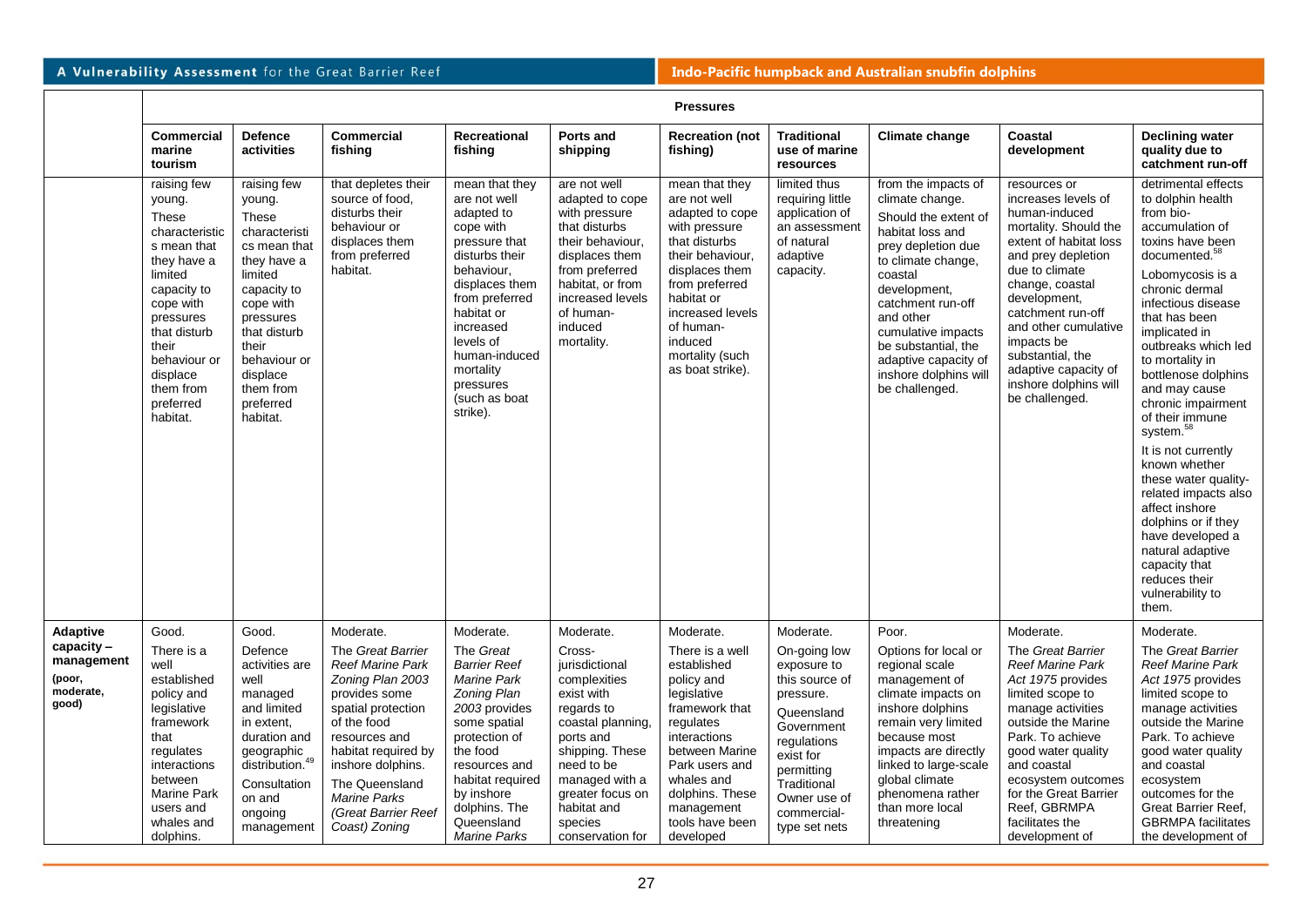| <b>Pressures</b>                                                                                                                                                                                                                                                                                                                                                                                                                                                                                                             |                                                                                                                                                                     |                                                                                                                                                                                                                                                                                                                                                                                                                                                                                                                                                                                                                                                                                                                                                                                                                   |                                                                                                                                                                                                                                                                                                                                      |                                                                                                                                                                                                                                                                  |                                                                                                                                                                                                                                                                                                                                                                                                                                                                                                                                                                                                                                                                                                                 |                                                                                                                                                                                                                                                                                |                                                                                                                                                                                                                                                                                                                                                                                              |                                                                                                                                                                                                                                                                                                                                                                                                                                                                                                |                                                                                                                                                                                                                                                                                                                                                                                                                                                                 |  |
|------------------------------------------------------------------------------------------------------------------------------------------------------------------------------------------------------------------------------------------------------------------------------------------------------------------------------------------------------------------------------------------------------------------------------------------------------------------------------------------------------------------------------|---------------------------------------------------------------------------------------------------------------------------------------------------------------------|-------------------------------------------------------------------------------------------------------------------------------------------------------------------------------------------------------------------------------------------------------------------------------------------------------------------------------------------------------------------------------------------------------------------------------------------------------------------------------------------------------------------------------------------------------------------------------------------------------------------------------------------------------------------------------------------------------------------------------------------------------------------------------------------------------------------|--------------------------------------------------------------------------------------------------------------------------------------------------------------------------------------------------------------------------------------------------------------------------------------------------------------------------------------|------------------------------------------------------------------------------------------------------------------------------------------------------------------------------------------------------------------------------------------------------------------|-----------------------------------------------------------------------------------------------------------------------------------------------------------------------------------------------------------------------------------------------------------------------------------------------------------------------------------------------------------------------------------------------------------------------------------------------------------------------------------------------------------------------------------------------------------------------------------------------------------------------------------------------------------------------------------------------------------------|--------------------------------------------------------------------------------------------------------------------------------------------------------------------------------------------------------------------------------------------------------------------------------|----------------------------------------------------------------------------------------------------------------------------------------------------------------------------------------------------------------------------------------------------------------------------------------------------------------------------------------------------------------------------------------------|------------------------------------------------------------------------------------------------------------------------------------------------------------------------------------------------------------------------------------------------------------------------------------------------------------------------------------------------------------------------------------------------------------------------------------------------------------------------------------------------|-----------------------------------------------------------------------------------------------------------------------------------------------------------------------------------------------------------------------------------------------------------------------------------------------------------------------------------------------------------------------------------------------------------------------------------------------------------------|--|
| <b>Commercial</b><br>marine<br>tourism                                                                                                                                                                                                                                                                                                                                                                                                                                                                                       | <b>Defence</b><br>activities                                                                                                                                        | <b>Commercial</b><br>fishing                                                                                                                                                                                                                                                                                                                                                                                                                                                                                                                                                                                                                                                                                                                                                                                      | <b>Recreational</b><br>fishing                                                                                                                                                                                                                                                                                                       | Ports and<br>shipping                                                                                                                                                                                                                                            | <b>Recreation (not</b><br>fishing)                                                                                                                                                                                                                                                                                                                                                                                                                                                                                                                                                                                                                                                                              | <b>Traditional</b><br>use of marine<br>resources                                                                                                                                                                                                                               | <b>Climate change</b>                                                                                                                                                                                                                                                                                                                                                                        | Coastal<br>development                                                                                                                                                                                                                                                                                                                                                                                                                                                                         | <b>Declining water</b><br>quality due to<br>catchment run-off                                                                                                                                                                                                                                                                                                                                                                                                   |  |
| <b>These</b><br>management<br>tools have<br>been<br>developed<br>based on<br>national<br><i>guidelines</i><br>and reviews<br>of the status<br>of cetacean<br>species of<br>conservation<br>concern.<br>These<br>processes<br>are dynamic<br>and are open<br>for review as<br>new<br>information<br>on best<br>practice is<br>developed in<br>line with new<br>information<br>from targeted<br>science.<br><b>GBRMPA</b><br>public<br>education<br>programs are<br>well<br>developed<br>and can be<br>adapted as<br>required. | of defence<br>activities is<br>undertaken<br>between the<br>Department<br>of Defence<br>and the<br><b>Great Barrier</b><br><b>Reef Marine</b><br>Park<br>Authority. | Plan 2004<br>provides<br>complementary<br>protection of<br>coastal waters and<br>some estuarine<br>waters. However,<br>the capacity to<br>adapt these<br>Zoning Plans to<br>meet changing<br>spatial<br>management<br>requirements is<br>limited due to<br>legislative<br>constraints.<br><b>ECIFFF</b><br>regulations require<br>that interactions<br>with Species of<br>Conservation<br>Interest are to be<br>reported and<br>recorded in<br>logbooks.<br>However,<br>validation of<br>reporting needs<br>greater resourcing<br>to provide<br>confidence in<br>information being<br>provided to<br>management.<br>The Queensland<br>Department of<br>Employment and<br>Economic<br>Development<br>produced a guide<br>for commercial<br>fishers on how to<br>look after<br>protected species,<br>which includes | (Great Barrier<br>Reef Coast)<br>Zoning Plan<br>2004 provides<br>complementary<br>protection of<br>coastal waters<br>and some<br>estuarine<br>waters.<br>However, the<br>capacity to<br>adapt these<br>Zoning Plans to<br>meet changing<br>spatial<br>management<br>requirements is<br>limited due to<br>legislative<br>constraints. | at-risk species<br>such as inshore<br>dolphins.<br>GBRMPA has<br>strategies and<br>statutory tools to<br>lower the risk of<br>vessel-related oil<br>spills and<br>pollution<br>incidents.<br>However, the<br>risks can only be<br>lowered and not<br>eliminated. | based on<br>national<br>quidelines and<br>reviews of the<br>status of<br>cetacean<br>species of<br>conservation<br>concern.<br>These<br>processes are<br>dynamic and<br>are open for<br>review as new<br>information on<br>best practice is<br>developed in<br>line with new<br>information from<br>targeted<br>science.<br><b>GBRMPA</b> public<br>education<br>programs are<br>well developed<br>and can be<br>adapted as<br>required.<br>However, the<br>projected vessel<br>traffic growth<br>associated with<br>population<br>growth and<br>coastal<br>development<br>projects creates<br>greater<br>challenges for<br>the<br>management of<br>their associated<br>impacts and<br>cumulative<br>impacts on | to capture fish.<br>These nets<br>have the<br>potential to<br>incidentally<br>capture<br>protected<br>species.<br>Compliance of<br>these<br>regulations is<br>difficult to<br>enforce and<br>issues require<br>further<br>attention to<br>improve<br>conservation<br>outcomes. | processes.<br>Current available<br>information on<br>climate change<br>impacts on inshore<br>dolphins is being<br>implemented into<br>developing<br>management<br>actions within the<br>World Heritage<br>Area. The current<br>framework for<br>managing climate<br>change impacts<br>within the GBRMPA<br>has been developed<br>to implement new<br>information as it<br>becomes available. | partnerships with<br>industry, the<br>community, local and<br>state government<br>and other Australian<br>Government<br>agencies to influence<br>the management<br>and planning of<br>catchment and<br>coastal pressures,<br>developing and<br>maintaining a culture<br>of mutual obligation.<br>This is undertaken<br>by providing input<br>into the Queensland<br>Coastal Plan policies<br>and statutory<br><b>Regional Plans</b><br>which plan for<br>coastal development<br>in Queensland. | partnerships with<br>industry, the<br>community, local<br>and state<br>government and<br>other Australian<br>Government<br>agencies to<br>influence the<br>management and<br>planning of<br>catchment and<br>coastal pressures,<br>developing and<br>maintaining a<br>culture of mutual<br>obligation.<br>This is undertaken<br>by fostering<br>partnerships<br>through the Reef<br><b>Water Quality</b><br>Protection Plan<br>2009 and Reef<br>Rescue Program. |  |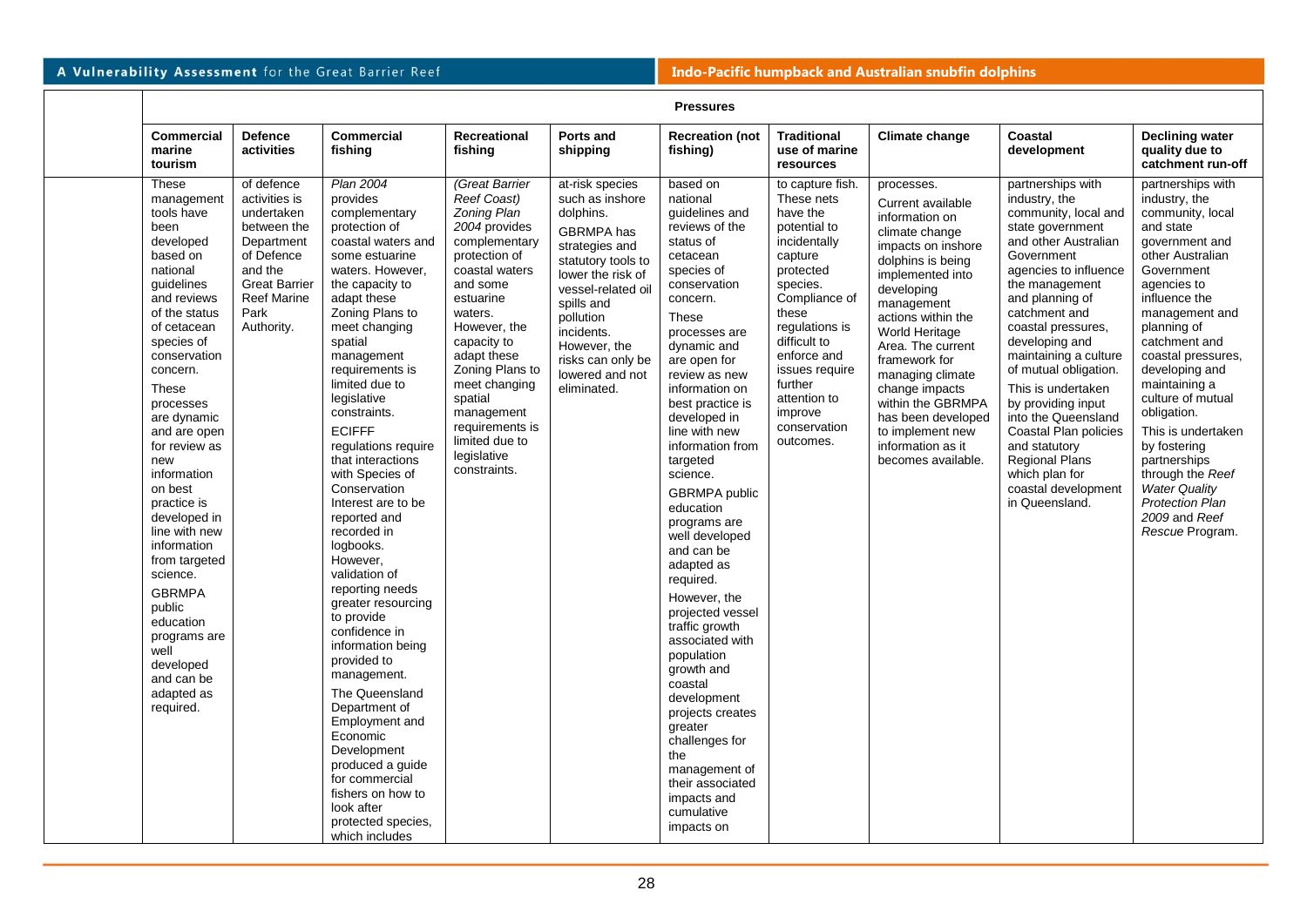|                                                                                     | <b>Pressures</b>                                                                                                                                                                                                                                       |                                                                                                                                                                                                                                       |                                                                                                                                                                                                                                                                                                                                                                                        |                                                                                                                                                                                                                                                                         |                                                                                                                                                                                                  |                                                                                                                                                                      |                                                                                                                                                                                                                                         |                                                  |                                                                                                                                                                                                                 |                                                                                                                                                                                                                                                                     |
|-------------------------------------------------------------------------------------|--------------------------------------------------------------------------------------------------------------------------------------------------------------------------------------------------------------------------------------------------------|---------------------------------------------------------------------------------------------------------------------------------------------------------------------------------------------------------------------------------------|----------------------------------------------------------------------------------------------------------------------------------------------------------------------------------------------------------------------------------------------------------------------------------------------------------------------------------------------------------------------------------------|-------------------------------------------------------------------------------------------------------------------------------------------------------------------------------------------------------------------------------------------------------------------------|--------------------------------------------------------------------------------------------------------------------------------------------------------------------------------------------------|----------------------------------------------------------------------------------------------------------------------------------------------------------------------|-----------------------------------------------------------------------------------------------------------------------------------------------------------------------------------------------------------------------------------------|--------------------------------------------------|-----------------------------------------------------------------------------------------------------------------------------------------------------------------------------------------------------------------|---------------------------------------------------------------------------------------------------------------------------------------------------------------------------------------------------------------------------------------------------------------------|
|                                                                                     | <b>Commercial</b><br>marine<br>tourism                                                                                                                                                                                                                 | <b>Defence</b><br>activities                                                                                                                                                                                                          | <b>Commercial</b><br>fishing                                                                                                                                                                                                                                                                                                                                                           | Recreational<br>fishing                                                                                                                                                                                                                                                 | Ports and<br>shipping                                                                                                                                                                            | <b>Recreation (not</b><br>fishing)                                                                                                                                   | <b>Traditional</b><br>use of marine<br>resources                                                                                                                                                                                        | Climate change                                   | Coastal<br>development                                                                                                                                                                                          | <b>Declining water</b><br>quality due to<br>catchment run-off                                                                                                                                                                                                       |
|                                                                                     |                                                                                                                                                                                                                                                        |                                                                                                                                                                                                                                       | dolphins.<br>To date, single<br>frequency acoustic<br>pingers used to<br>deter marine<br>mammals from<br>interacting with<br>mesh nets have<br>proved to be<br>mostly ineffective<br>in this objective. <sup>68</sup><br>However, current<br>trials in the<br>Queensland Shark<br>Control Program <sup>67</sup><br>using multi-<br>frequency pingers<br>may provide better<br>results. |                                                                                                                                                                                                                                                                         |                                                                                                                                                                                                  | inshore dolphins<br>are not yet well<br>understood.                                                                                                                  |                                                                                                                                                                                                                                         |                                                  |                                                                                                                                                                                                                 |                                                                                                                                                                                                                                                                     |
| <b>Residual</b><br>vulnerability<br>(low, medium,<br>high)                          | Low                                                                                                                                                                                                                                                    | Low                                                                                                                                                                                                                                   | High<br>(in consideration of<br>impacts from the<br>QSCP and<br>commercial<br>fishing)                                                                                                                                                                                                                                                                                                 | Medium                                                                                                                                                                                                                                                                  | High                                                                                                                                                                                             | Medium                                                                                                                                                               | Low                                                                                                                                                                                                                                     | High                                             | High                                                                                                                                                                                                            | High                                                                                                                                                                                                                                                                |
| Level of<br>confidence in<br>supporting<br>evidence<br>(poor,<br>moderate,<br>good) | $Good -$<br>exposure<br>and adaptive<br>capacity of<br>management<br>to pressure.<br>Poor $-$<br>sensitivity<br>and natural<br>adaptive<br>capacity to<br>pressure.<br>Bejder et al.<br>$2006;^{46}$<br>Van Parijs<br>and<br>Corkeron<br>$2001; ^{69}$ | $Good -$<br>exposure<br>and adaptive<br>capacity of<br>management<br>to pressure.<br>Poor $-$<br>sensitivity<br>and natural<br>adaptive<br>capacity to<br>pressure.<br>O'neill<br>2009:71<br>Van Parijs<br>and<br>Corkeron<br>2001.69 | Moderate.<br>More information<br>required on<br>sensitivity and<br>natural adaptive<br>capacity.<br>Parra et al. 2002; <sup>17</sup><br>Parra et al. 2004; <sup>18</sup><br>Parra and<br>Jedensjö 2009; <sup>11</sup><br>Hodgson et al.<br>$2007;^{68}$<br>Gribble et al. 1998;<br>QDPI 2006;67<br>Van Parijs and<br>Corkeron 2001; <sup>69</sup>                                      | Poor.<br>More<br>information<br>required on<br>sensitivity and<br>natural<br>adaptive<br>capacity.<br>Hale 1997; <sup>38</sup><br>Van Parijs and<br>Corkeron<br>$2001: ^{69}$<br>Marine wildlife<br>stranding and<br>mortality<br>database<br>Annual Report<br>$2007 -$ | Poor.<br>More information<br>required on<br>sensitivity and<br>natural adaptive<br>capacity.<br>Hale 1997; <sup>38</sup><br>Van Parijs and<br>Corkeron<br>$2001^{69}$<br>Ross 2006 <sup>23</sup> | Poor.<br>More<br>information<br>required on<br>sensitivity and<br>natural adaptive<br>capacity.<br>Hale 1997; <sup>38</sup><br>Van Parijs and<br>Corkeron<br>2001.69 | Good.<br>Strandings<br>mortality data,<br>compliance<br>records and<br>anecdotal<br>evidence<br>suggest good<br>supporting<br>evidence of<br>low pressure<br>from<br><b>Traditional use</b><br>or incidental<br>capture of<br>dolphins. | Poor.<br>Lawler et al. $2007$ :<br>Lough 2007.48 | Poor.<br>Lawler et al. $2007$ :<br>Parra et al. 2006; <sup>21</sup><br>Parra & Ross 2009; <sup>45</sup><br>Lukoschek and<br>Chilvers 2008;47<br>Chilvers et al.<br>$2005$ ; $^{27}$<br>Ross 2006. <sup>23</sup> | Poor.<br>Lawler et al. $2007$ ; <sup>7</sup><br>Lough 2007; <sup>48</sup><br>Cockcroft et al.<br>1989;72<br>Bowater et al.<br>2003;44 Jefferson et<br>al. $2006;^{73}$<br>Ross 2006; <sup>23</sup><br>Fury and Harrison<br>$2011^{64}$<br>Murdoch et al.<br>2008.58 |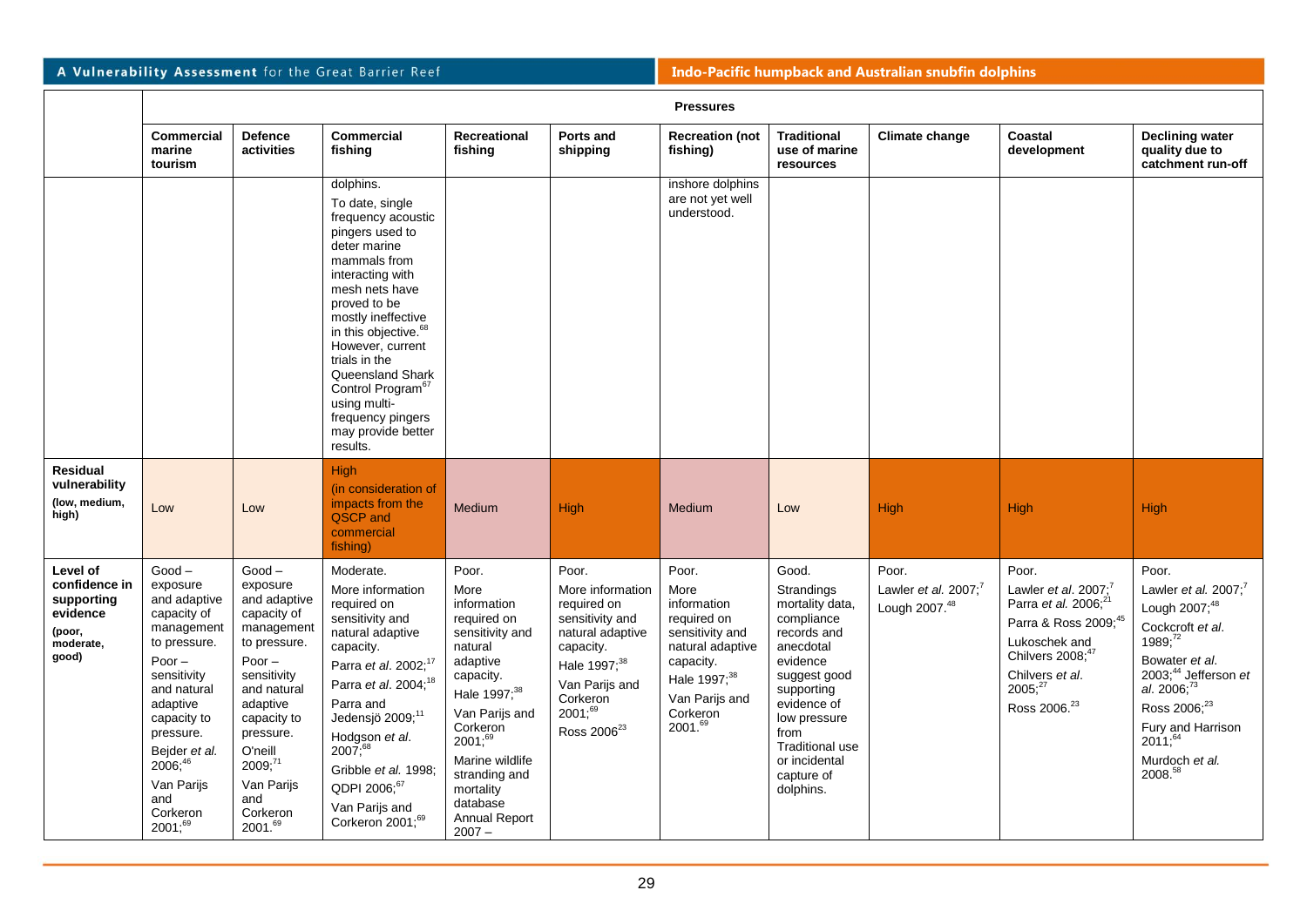#### **Indo-Pacific humpback and Australian snubfin dolphins**

| <b>Pressures</b>                      |                       |                                                                                                                                    |                          |                       |                                    |                                                  |                |                        |                                                               |  |
|---------------------------------------|-----------------------|------------------------------------------------------------------------------------------------------------------------------------|--------------------------|-----------------------|------------------------------------|--------------------------------------------------|----------------|------------------------|---------------------------------------------------------------|--|
| Commercial<br>marine<br>tourism       | Defence<br>activities | Commercial<br>fishing                                                                                                              | Recreational<br>fishing  | Ports and<br>shipping | <b>Recreation (not</b><br>fishing) | <b>Traditional</b><br>use of marine<br>resources | Climate change | Coastal<br>development | <b>Declining water</b><br>quality due to<br>catchment run-off |  |
| Mattson et<br>al. 2005. <sup>70</sup> |                       | <b>Ross 2006</b><br>Marine wildlife<br>stranding and<br>mortality database<br>Annual Report<br>$2007 -$<br>Cetaceans <sup>51</sup> | Cetaceans. <sup>51</sup> |                       |                                    |                                                  |                |                        |                                                               |  |

The pressures addressed in this Vulnerability Assessment were identified in the *Great Barrier Reef Outlook Report 2009*. 49

\* Coastal habitats (rivers, estuaries, seagrasses, mangroves and wetlands) are under increasing pressure from human activities. More than 85 per cent of Queensland's population live on the coastal fringe. Predicted strong population growth means that the intensity of activity and development in coastal zones is likely to persist.<sup>74</sup>

The purpose of the vulnerability assessment process is to provide a mechanism to highlight key concerns and make assessments of the vulnerabilities that species, groups of species or habitats have to known sources of pressure within the Great Barrier Reef World Heritage Area (the World Heritage Area) using a standardised and transparent process. This was undertaken using a standard approach to assess exposure and sensitivity and adaptive capacity to potential impacts (Figure 1) based on the best-available information on that particular habitat, species or group of species.



Figure 1. The key components of vulnerability assessments (Adapted from Wachenfeld *et al*., 2007)

To achieve this objective it has been necessary to apply a linear relationship to comparisons that are sometimes non-linear by nature. For example, when applying the potential impact matrix<sup>e</sup> to create a combined score for exposure and sensitivity, if a species, group of species or habitat has a very high level of exposure to a pressure but low sensitivity to it, it is scored as having a medium-high potential impact score. This medium-high score may be the same as determined for another assessment where there may be a low level of exposure but a very high level of sensitivity. This implies a linear relationship for the sensitivity a species or habitat has to a given level of exposure, which may not necessarily be the case. However, it does provide managers with the required level of resolution on these relationships for the purpose of the vulnerability assessments that inform the *Great Barrier Reef Biodiversity Conservation Strategy 2012*.

l

<sup>&</sup>lt;sup>e</sup> The potential impact matrix is described within the vulnerability assessments page of the GBRMPA website.